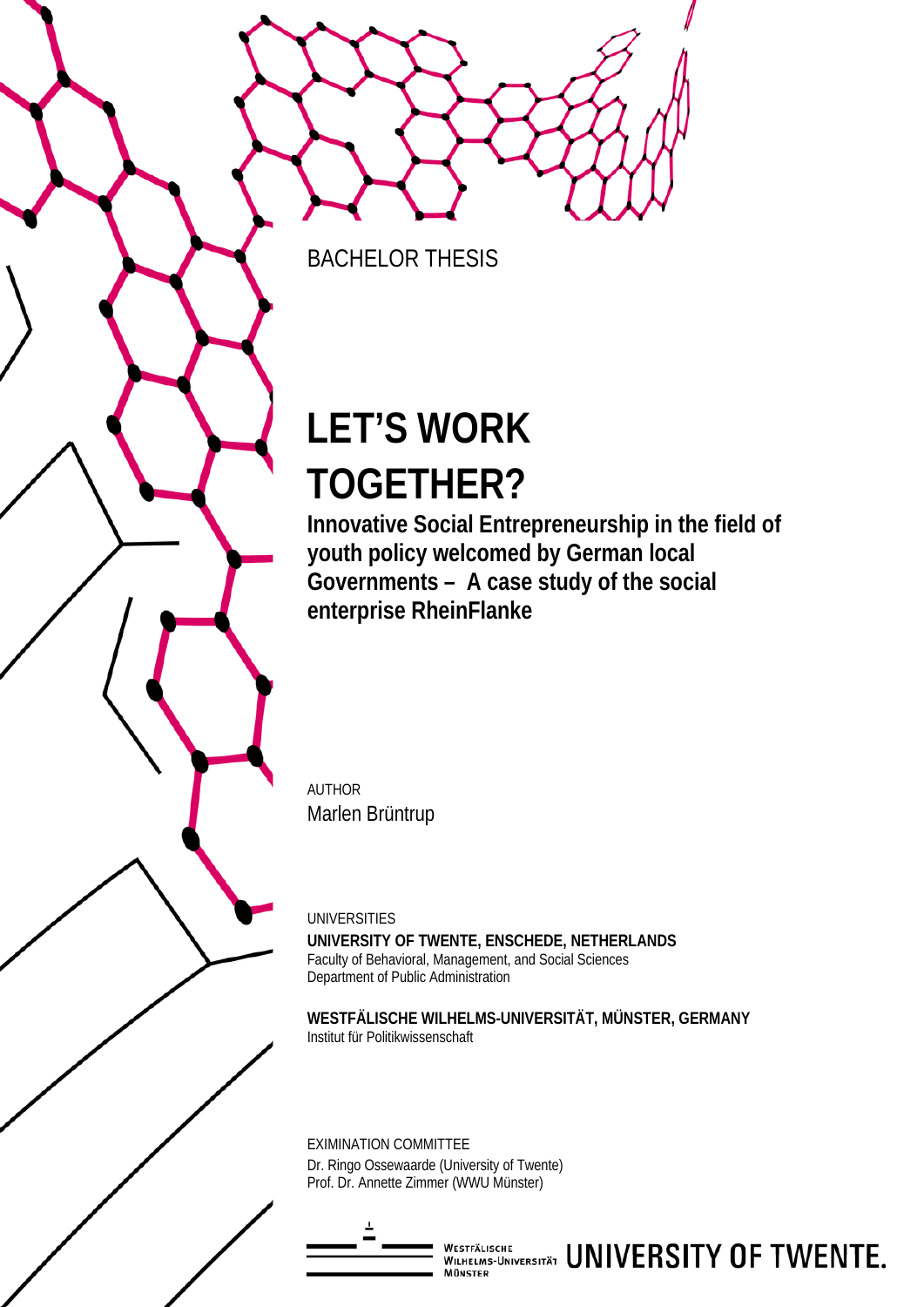# Content

| 1.  |  |
|-----|--|
| 2.  |  |
| 2.1 |  |
| 2.2 |  |
| 2.3 |  |
| 2.4 |  |
| 2.5 |  |
| 3.  |  |
| 3.1 |  |
| 3.2 |  |
| 3.3 |  |
| 3.4 |  |
| 3.5 |  |
| 4.  |  |
| 4.1 |  |
| 4.2 |  |
| 4.3 |  |
| 5.  |  |
|     |  |
|     |  |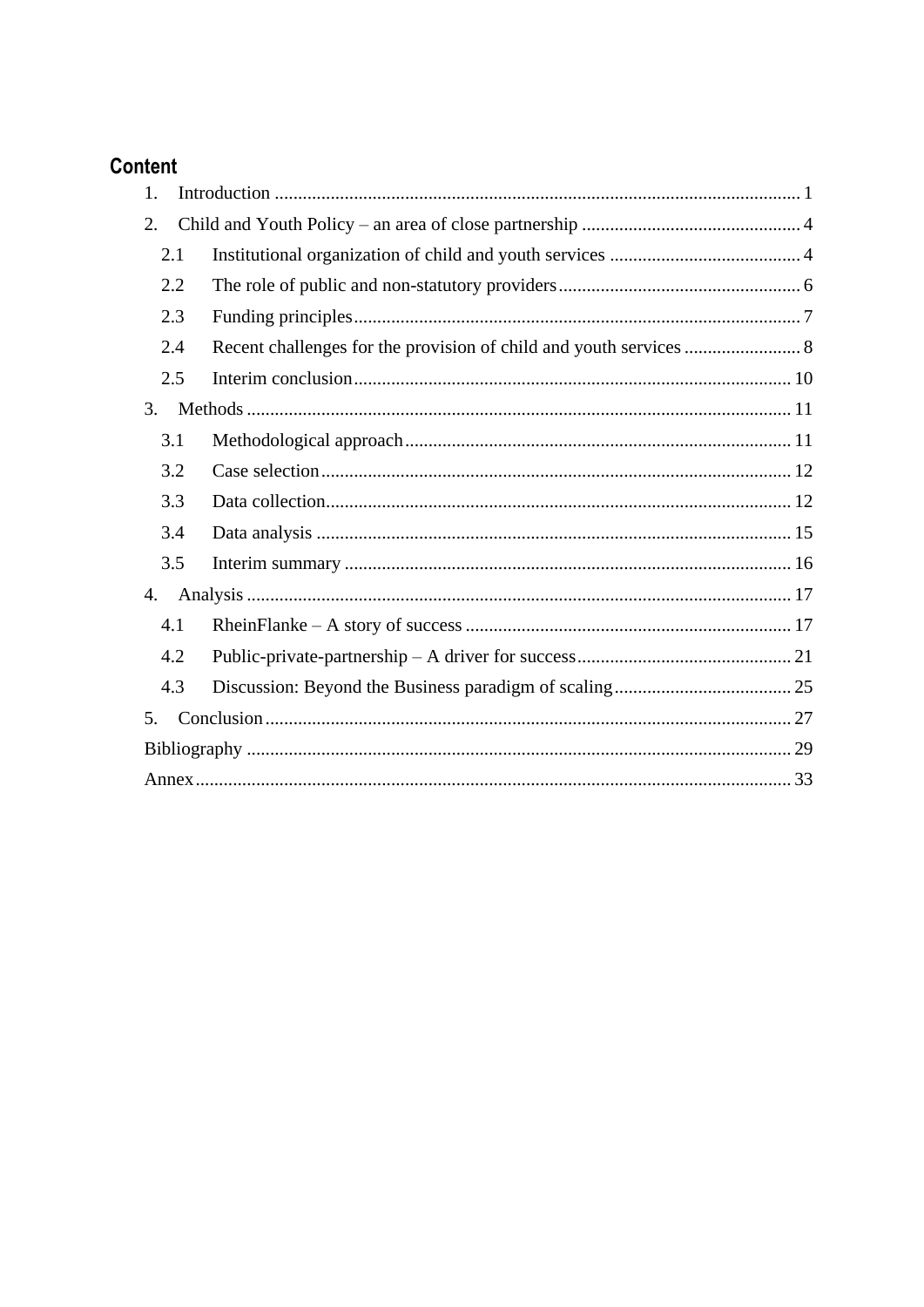# **List of Figures**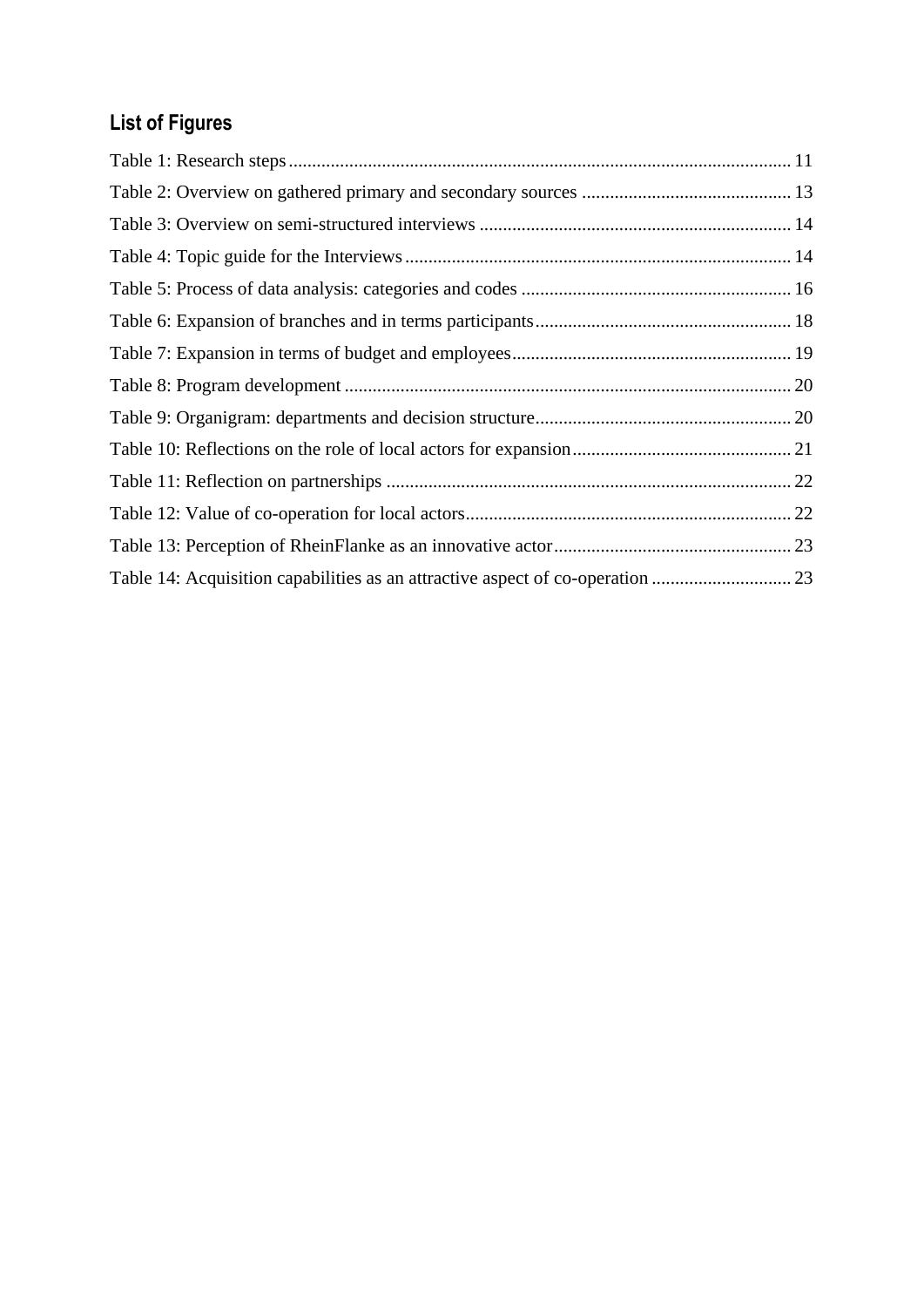#### <span id="page-3-0"></span>**1. Introduction**

Scaling-up has become an attractive buzzword for many policy-makers, charities and philanthropists to support Social Entrepreneurship initiatives that "target problems that have a local expression but global relevance" (Santos 2012:335). It is commonly associated with growth and expansion of activity (Uvin, Jain and Brown 2000:109), and finds its origins within economic approaches, such as the economies of scale and scope (Jansen 2013:83). Thus, in quantitative and functional terms, scaling-up can be defined as a process of expanding the scope of an organization: regionally, in terms of services provided, beneficiaries and budgetary increase (Uvin 1995:928). In general, scaling-up is linked to the success of a business model by selling products to consumers.

This thesis challenges this prominent business model paradigm by arguing that in some cases and due to a legacy of close co-operation between private actors and local governments in social service provision, local governments might push innovative actors for co-operation to tackle severe social problems. It is assumed that in these cases, the process of scaling-up is not merely driven by improvements of a business model or due to the sake of expansion, rather than local governments and their interest in co-operations with the respective social enterprise; by doing so, local actors trigger the process the scaling-up. The perspective of scaling-up in this thesis thus refers to the policy field of operation. This different perspective on scaling-up is highlighted by a case study of a successful German social enterprise that offers child and youth services, in particular youth work based on sports approaches. The social enterprise RheinFlanke, a free provider of child and youth services, currently works with 60 employees and operates in nine locations. RheinFlanke runs four large programs and its operating budget exceeds about 1.8 million Euros for 2016. However, in the beginning of its operation in 2006, RheinFlanke was – offering a single program – exclusively active in the city of Cologne. At that time, the enterprise hired one full time employee and succeeded an operational budget of 10.000 €. Given this impressive expansion, is it is interesting to investigate what turned RheinFlanke into a social enterprise that expanded with such speed. Therefore, the thesis addresses the research question:

#### **How and why was the successful expansion of RheinFlanke possible**?

Beckmann and Ney suppose that the policy field of operation matters a lot regarding the expansion of social enterprises. They argue that in policy context with market structures individuals shape the scale of an innovation through their demand (Beckmann and Ney 2013, 260); whereas in policy fields, where institutional bodies decide on the provision of social services, social enterprises need to gain access to these bodies to initiate the expansion of their business models (Beckmann and Ney 2013:264). This research stresses the importance of the policy field from another angle by supposing that local governments themselves may – based on a policy tradition of co-operation – invite social enterprises to scale-up beyond their scope of origin. Consequently, the working hypothesis to answer the research question refers to the embeddedness of the enterprise in the field of German youth policy<sup>1</sup> which looks upon a long tradition of public-private-partnership (Grohs, Schneiders and Heinze 2015:168). It is assumed that due to the policy tradition of close co-operation between public and private actors, the

<sup>&</sup>lt;u>.</u> <sup>1</sup> In particular, the sub-policy field of children and youth welfare as outlined in the methodological section.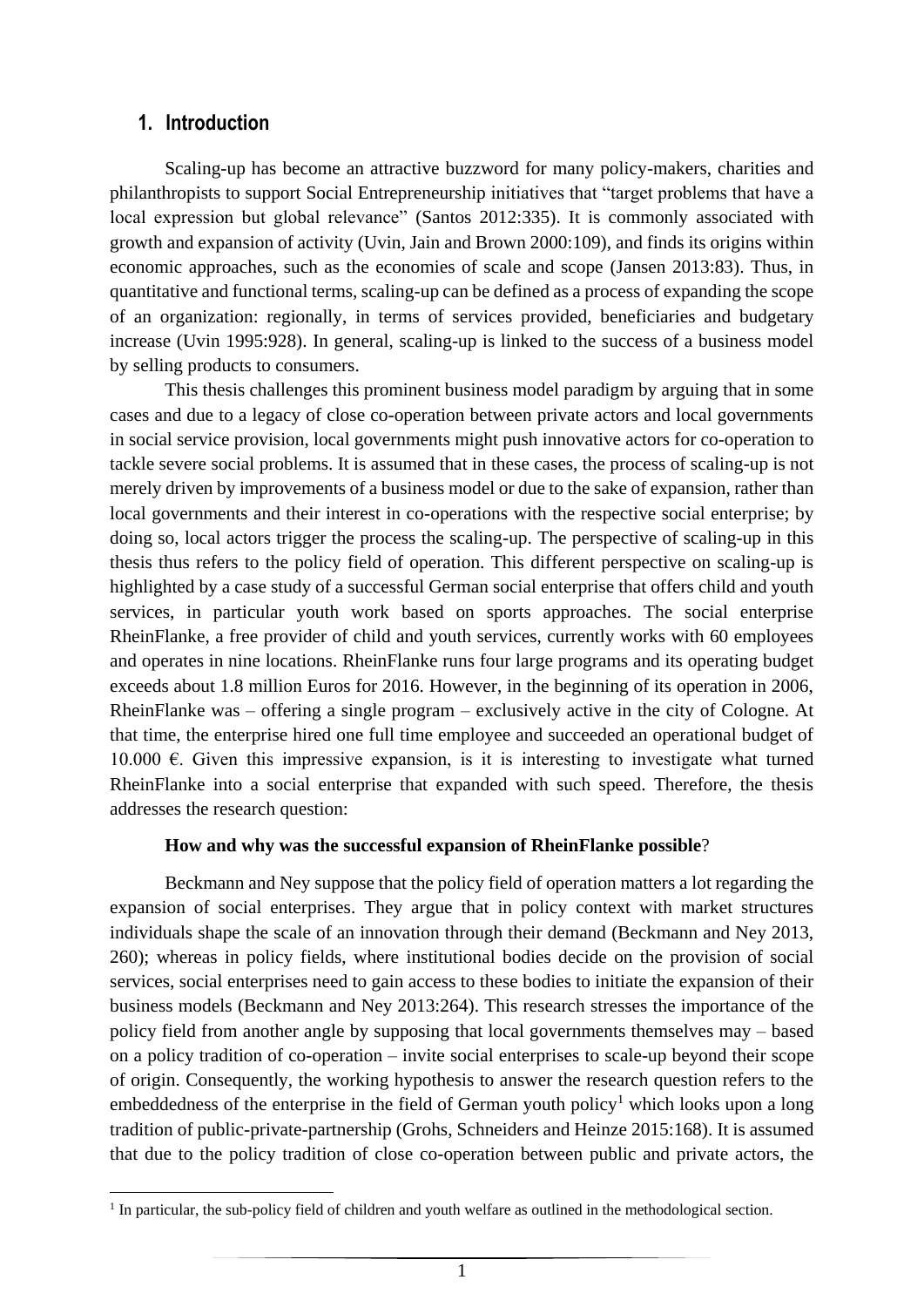scaling-up process beyond the enterprise's scope of origin was largely driven by local governments (in form of the respective youth offices) seeking to co-operate with an innovative actor that is perceived as being capable to overcome some recent challenges in this field. Three arguments support this hypothesis, regarding the policy field of child and youth welfare. First and foremost, public and private actors share a long tradition of close co-operation that institutionally structures the possibilities for free providers to offer social services on behalf of local governments (Oberhuemer 2015:124). Secondly, free providers are explicitly involved in the decision-making process on the provision of services – which further strengthens the importance of public-private-partnership in this policy field (Bode and Evers 2004:109). Finally, and most important, severe challenges as rising inequality, poverty and migration challenge the welfare of many children and youth (Olk 2013:17; Pothmann and Schmidt 2013:544; Becksy, Dreber and Hänisch; Rauschenbach 2013:176; Münder and Trenczek 2015:103). By the same time, it has become increasingly difficult for providers to reach these target groups due to trends of individualization, mobility, and the competition with commercial leisure time activities (Dietz, Frevel and Toens 2015:124; Hagmann 2013:16; Pothmann and Schmidt 2013:544). Several authors have thus stressed the importance for providers of child and youth services, in particular youth work, to find approaches that can attract young people and meet these changing life circumstances (Schäfer 2013b:705; Meuth, Warth and Walther 2014:87; Simon 2013:507). It is assumed that to tackle the outlined challenges, local youth offices who are legally in charge to provide child and youth services, have a great interest in co-operating with providers that offer innovative approaches, especially to attract children and youth at risk.

The impressive success story of RheinFlanke is therefore supposed to be possible by building on co-operation as model of policy implementation in the particular field of youth policy. To investigate how and why the successful expansion of RheinFlanke was possible, the thesis is approached as following. First, a theoretical framework draws towards the working hypothesis by referring to the institutional arrangements that governs the provision of services, the role of free providers, funding mechanisms and recent challenges that providers face. The working hypothesis is elaborated through a case study. By analyzing RheinFlanke' development since its start in 2006, a bottom up perspective outlines **how** the enterprise expanded to the current scope, while a top-down perspective draws closer to **why** RheinFlanke started to operate beyond its original scope of origin. The first section uses primary and secondary sources to sketch the enterprises growth with reference to Uvin's scaling concepts of *expanding coverage and size* (quantitative scaling; expansion in geographic, budget and beneficiaries) and *increasing activities* (functional scaling; in terms of program and service expansion) (Uvin 1995:1411; Uvin, Jain and Brown 2000:928). The second section refers to the top-down perspective and draws largely on interview data showing that RheinFlanke is an attractive and innovative partner for youth offices; pointing out that co-operation was mainly initiated by local partners. An in-depth example further illustrates how such co-operation evolves and how RheinFlanke makes use of this start. The third part of the analysis discusses both perspectives by emphasizing that: first of all, RheinFlanke's success model does not fit to the business model perspective that has been presented in the beginning of this thesis, and secondly, that local governments or youth offices played a major role regarding the business expansion of the social enterprise.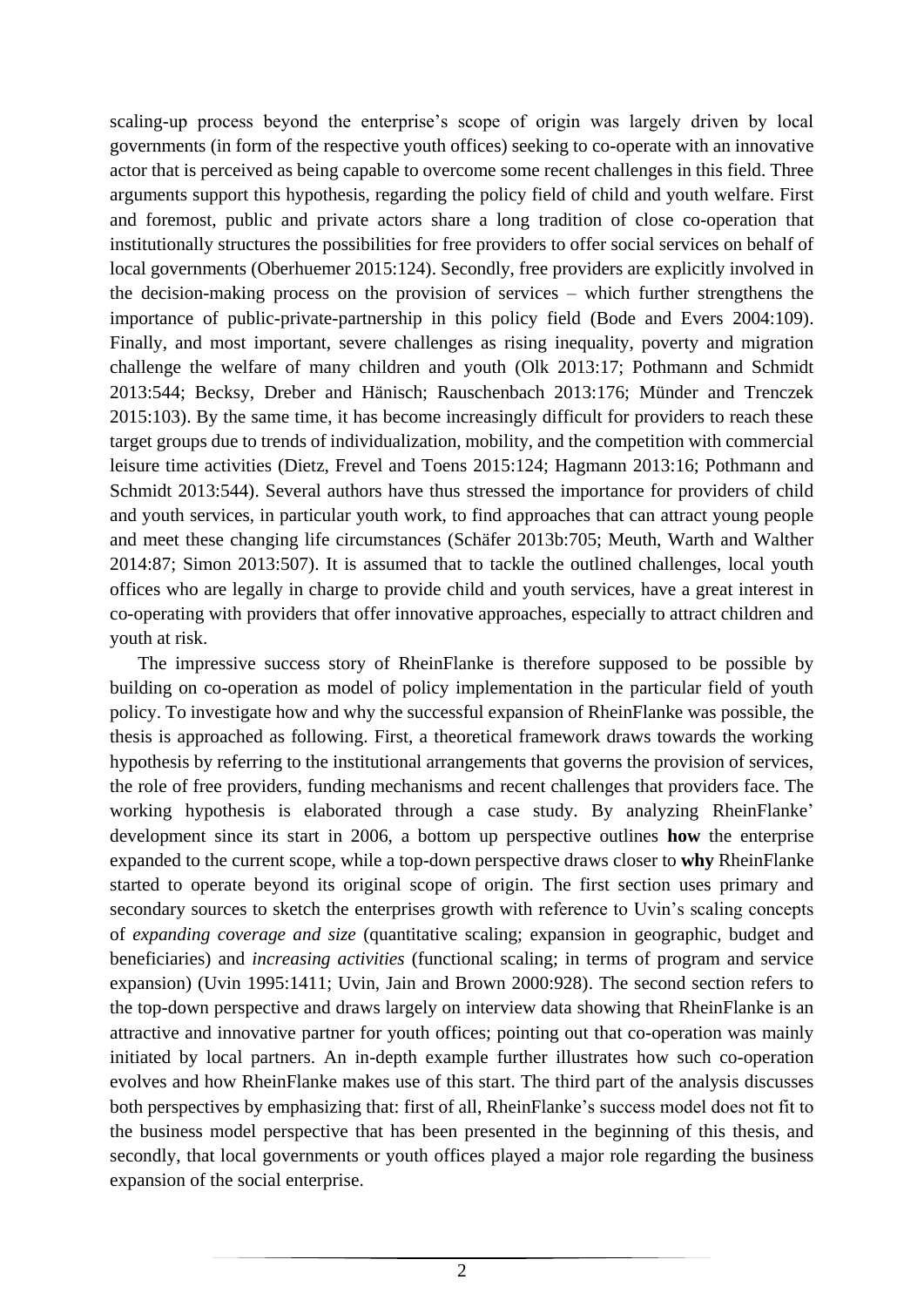Regarding the structure, the thesis will be outlined as follows. First, *Chapter 2* presents a theoretical framework dealing with the policy field, in particular by referring to the provision of child and youth services that drive towards the hypothesis to answer the research question. The following *Chapter 3* explains the methodological approach of the policy analysis; outlines the case study as applied method to investigate the hypothesis and points out the method of data collection and analysis. The first subsection of the analysis provided in *Chapter 4* outlines how the enterprise has grown during the last years from a bottom-up perspective. The second *subsection* shows how RheinFlanke could expand through co-operations by stressing the motives of local governments and a specific example that illustrates how youth offices initiate the co-operation with RheinFlanke's and the development of such co-operation. The following *subsection* discusses the findings of the former two chapters by synthesizing the bottom-up with a top-down perspective. Finally, *the conclusion* sets the results of chapter 4 in relation to the hypothesis that the enterprises success was mainly possible due to the tradition of close cooperation of private and public actors in the field of youth services and gives on outlook on these results.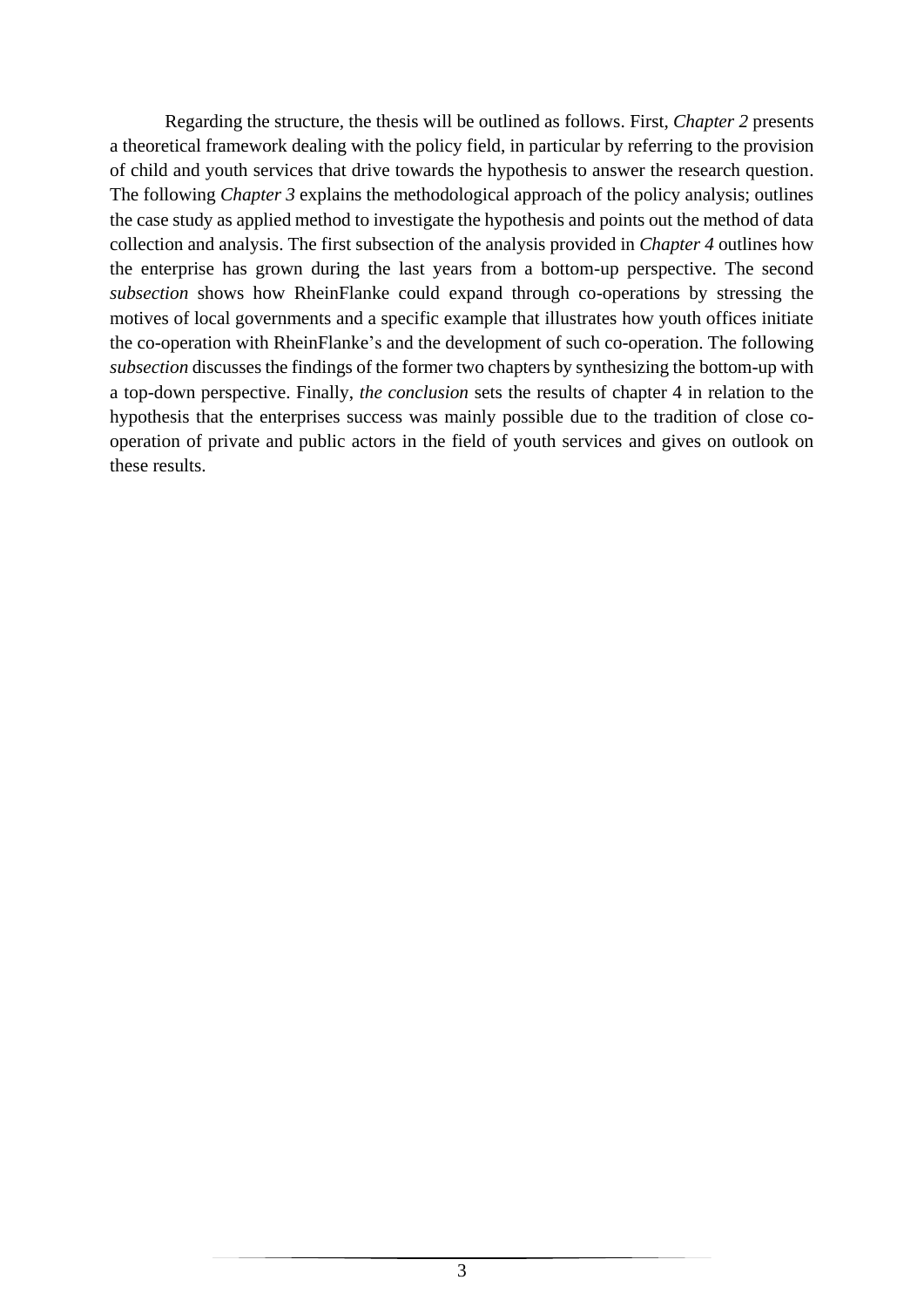#### <span id="page-6-0"></span>**2. Child and Youth Policy – an area of close partnership**

The subsequent sections outline the policy field that RheinFlanke operates in, to drive towards a hypothesis how the enterprise could expand to the current extant. Hence, this theoretical framework elaborates the provision of child and youth welfare services, by pointing out the relevant institutional arrangements and modes of governance in the field of youth policy.<sup>2</sup> The framework refers to the role of public and free providers, the provision of funding and recent challenges that characterize the provision of child and youth services in Germany. It shows how this policy field is governed and who is in charge to provide child and youth services. Given the range of different child and youth services as will be sketched, the focus is the main service RheinFlanke offers: youth work. Regarding the aim of this thesis, this chapter points out three arguments. First, it shows that resulting from a long tradition of close cooperation, the provision of child and youth welfare services offers many possibilities for free providers *[freie Träger]*. Second, and in line with the former argument, free providers are explicitly involved in the decision-making process on the provision of services – which further strengthens the importance of public-private-partnership in this policy field. Thirdly, the chapter stresses recent demographic and socio-economic trends that challenge the service arrangement itself and thereby might constitute opportunities for new actors to emerge. By outlining these arguments, the theoretical framework draws towards the working hypothesis that scaling-up beyond the scope of origin draw largely on a policy principle that characterizes the provision of child and youth welfare in Germany: co-operation between private (nonstatutory) and public actors.

#### **2.1 Institutional organization of child and youth services**

<span id="page-6-1"></span>The welfare provision in Germany is merely shaped by two governing principles: the provision of social services by local governments and the protection of standardized risks through centralized social insurance systems (Grohs, Schneiders and Heinze 2015:168). Child and youth services refer to the logics of the former principle. While federal law sets the regulatory framework for the provision of child and youth services, the implementation and decision on provision is administered on a local governance level, monitored by the federal states (Behring 2010:443). 3

The large competence of local governments for the provision of child and youth welfare can be traced back to 19<sup>th</sup> century, when child welfare was exclusively organized by churches and local governments (Grohs, Schneiders and Heinze 2015:168). The federal legal framework, the Social Code VIII (Child and Youth Welfare Service Act), structures the objectives, measures, duties and organization of child and youth welfare in Germany (Schmidt 2012:52). Accordingly, child and youth services are the duty of public providers [*öffentliche Träger*] on a local level – hence, the "responsibility is by the local governments" (Becksy, Dreber and Hänisch:267).To fulfill their duties, counties and cities with own administrative bodies [*Kreise* 

1

<sup>&</sup>lt;sup>2</sup> See the methodological section on policy analysis approach for the boundary of the policy field.

<sup>&</sup>lt;sup>3</sup> Additional federal states' (Länder) law bases upon these regulations and may specify for instance the provision of financial grants or regulations to be recognized as a free provider (Schmidt 2012: 53)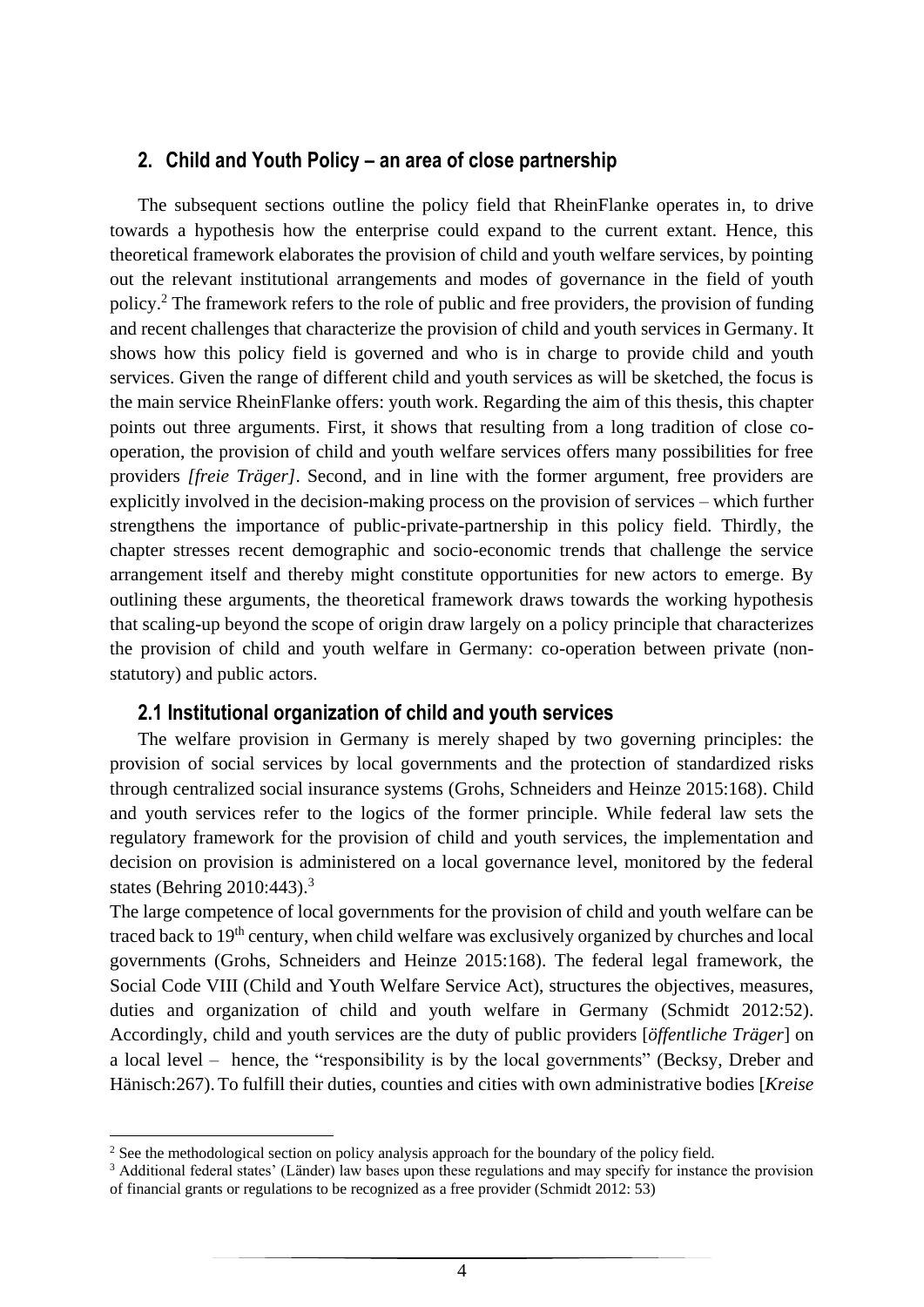*und kreisfreie Städte*] 4 are obliged to set up youth offices [*Jugendämter*] (Becksy, Dreber and Hänisch:267). Youth offices were established to pool different local services for children and youth through a single institution nearly 100 years ago (Rauschenbach 2013: 174-175), and are still the central local institution to provide, administer, organize and overview the provision of child and youth services in Germany (BMFSFJ 2013:290)<sup>5</sup>.

The decision on child and youth services is administered by a two-body principle, composed by the administration of the local youth office and the Youth Service Committee [*Jugendhilfeausschuss*] (Becksy, Dreber and Hänisch:275). The latter, Youth Service Committee, which is composed by local politicians (3/5) and free providers *[freie Träger]* (2/5) determines the distribution of provision (the budget is fixed by the local council), evaluates the demand for services and defines the guidelines of child and youth services (Schmidt 2012:60). This governance principle remains a unique institutional arrangement in Germany since its establishment in 1953 (BMFSFJ 2013:239; Holtkamp and Grohs 2012:185). By making free providers part of the decision-making process on the provision of child and youth welfare services, the Youth Service Committee functions as a "tool to strengthen civil society commitment" (Becksy, Dreber and Hänisch:268). Both parts of the body have a planning and steering function (Simon 2013: 504), however their responsibilities differ. While the administration of the youth office provides general support and supervision for the funding, control and operation of services, the duties of the Youth Service Committee refer to the guidelines and development of local service provision (Becksy, Dreber and Hänisch:275). Hence, child and youth services that are governed by this structure are measures that target education and support for children and youth that is not provided by the family, school or through work in order to support the process growing-up (Schmidt 2012: 45).

Commonly, these services are summed up as three main tasks: public care (as residential), youth work, and child-care (Merz and Prinz 1999:438; Behring 2010:446). Schmidt argues that from a historical perspective, many services had been of intervening character, but for the last decades there has been a shift towards more preventing services that should support children and young adults in their development (2012:122). Especially youth work, the particular service that RheinFlanke offers, takes a large variety of forms that target different objectives in the interest of young people – as there is no preference set by central law (Bernzen 2013:624). These approaches may refer to sports, play and community, or for instance have a work, family or school relation; prominently in forms of youth centers, youth associations, gender specific programs, preventive approaches, cultural and political education measures (Schäfer 2013b:709; BMFSFJ 2013:318). <sup>6</sup> Though the provision of child and youth services defined by federal law is mandatory, there is much leeway for the implementation by the local governments, for instance regarding the extent and specific form of provision (Merz and Prinz 1999:435). In practice, the decision on the extant and form of provision largely depends on the

<u>.</u>

<sup>4</sup> Local municipalities that have the capacity to establish youth offices on their own, can also fulfill this task – depending on the federal states' laws (Schmidt 2012: 54, Simon 2013: 506).

<sup>5</sup> In line with the subsidiarity principle, youth offices on federal states' level [*Landesjungendämter*], support local providers through counselling and quality assurance measures (BMFSFJ 2013:290; Becksy, Dreber and Hänisch:280).

 $6$  In contrast, Youth social work $6$  – though the shift to youth work might be fluent –is especially targeted to compensate social risks and refers to the individual situation of young people for instance in the context of schools (Becksy, Dreber and Hänisch:143; Dietz, Frevel and Toens 2015:124).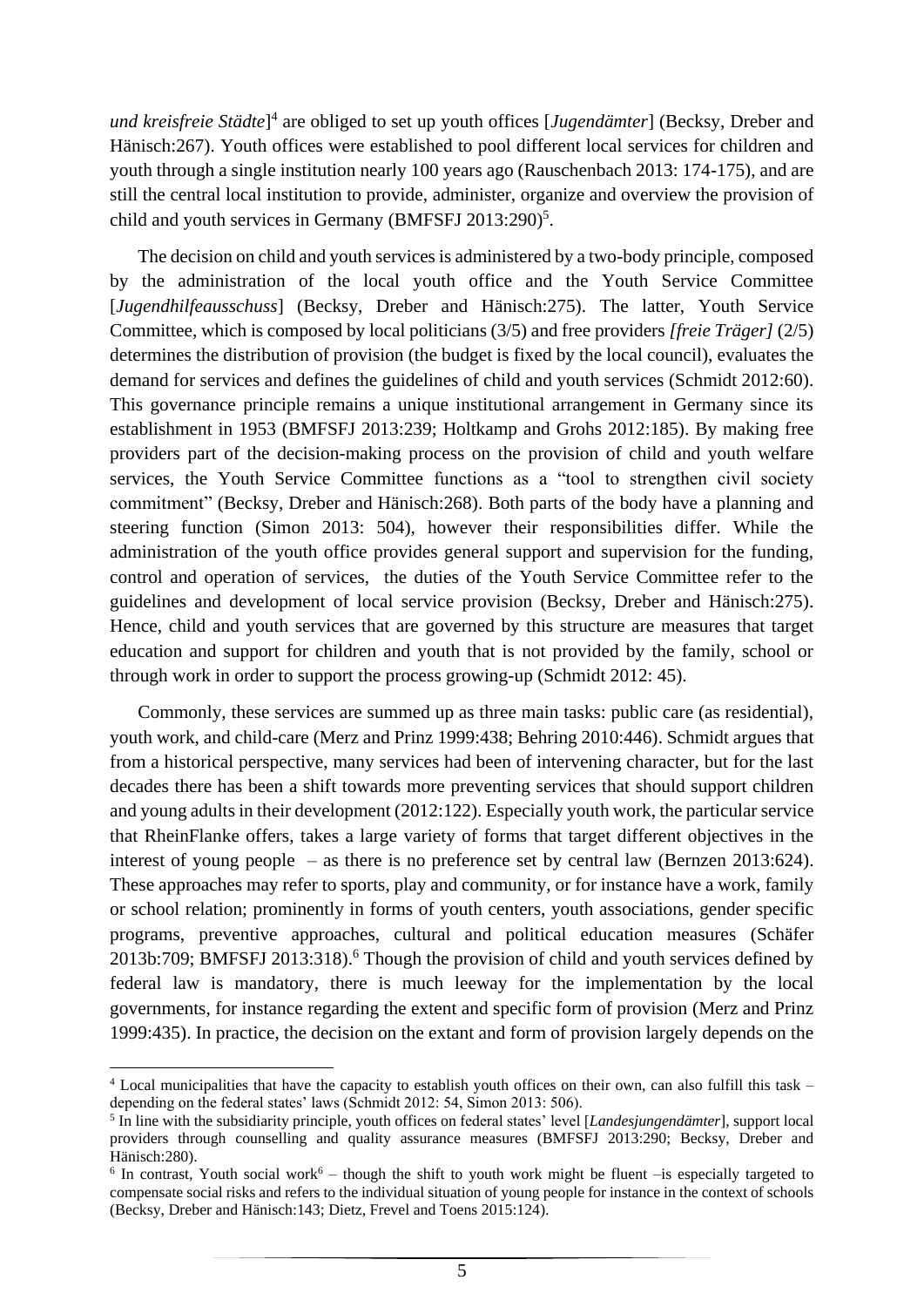social space and local community problems (Bernzen 2013:624). Though local governments often treat the provision of youth work as a voluntary task, it has a mandatory character (Simon 2013:508; Hubweber 2013:674; Schmidt 2012:57–58; Bisler 2012:54). But in contrast to other services as child care, there is no individual legal claim on youth work imposed by the federal law (Münder and Trenczek 2015:104).

#### **2.2 The role of public and non-statutory providers**

<span id="page-8-0"></span>As has been outlined in the previous section, public providers in form of the local youth offices, are obliged to ensure children and youth services in Germany. The local administration itself can provide these service (Holtkamp and Grohs 2012:184; BMFSFJ 2009:65) or commission others. Especially youth work is often realized through free providers (Berenzen 2013: 619; Werthmann 2013: 658). The roots of a such close co-operation between public and non-statutory actors, can be traced back to the  $19<sup>th</sup>$  century, when churches and local governments served child welfare in close partnership (Grohs, Schneiders and Heinze 2015:168). The co-operation of public and free providers is structured by the principle of subsidiarity which emerged from the catholic social doctrine (Werthmanns-Reppekus 2013:656) . For a long time, this principle has resulted in a "monopoly on the majority of social services" (Bode and Evers 2004:108) by the welfare associations. Today, it is manifested in the Child and Youth Service Act and gives priority to voluntary over public providers (Oberhuemer 2015:124; Schmidt 2012:50). The subsidiarity principle even allows public providers only to set up services, if an adequate provision cannot be afforded through their private partners (Schmidt 2012:51; Dahme, Schütter and Wohlfahrt 2008:37). Thus, free providers have a significant influence on the implementation and arrangement of child and youth services, in particular youth work (Schmidt 2012:62).

Until the millennium, most services (in terms of children served) were, however, delivered by public providers; but for the last decades this trend has considerable be turned (BMFSFJ 2013:49). One can further see that co-operation between local and free providers in this field is explicitly indented given that public providers are even requested to encourage and support free providers as Werthmanns-Reppekus outlines (2013:658–59).There are no legal requirements for free providers regarding their organizational form (Münder and Trenczek 2015:102), so that free providers represent a large variety of organizations – from welfare associations, public benefit limited liability companies to local community initiatives, involving different interests of provision (Schäfer 2013a:13). Private, for profit actors, are, however, rare (BMFSFJ 2002:69; BMFSFJ 2013:290). Exceptions are for instance found in service areas as stationary care, where contractually defined compensation can be also received by for-profit providers (BMBFSFJ 2013:261; Seithe 2016:145) and child care facilities (Bode and Evers 2004:114)). Regarding youth work, providers need to prove a non-profit orientation for receiving grants, as the diversity of open approaches is not comparable with market approaches (Bisler 2012:53). Werthmanns-Reppekus finds that new youth work initiatives often face legitimacy problems, especially to receive grants so that co-operation with established providers can be a measure to overcome this challenge (Werthmanns-Reppekus 2013:657). Given their long tradition and mature organization, most free provider are associated to the German welfare associations (Holtkamp and Grohs 2012:183; BMFSFJ 2002:65).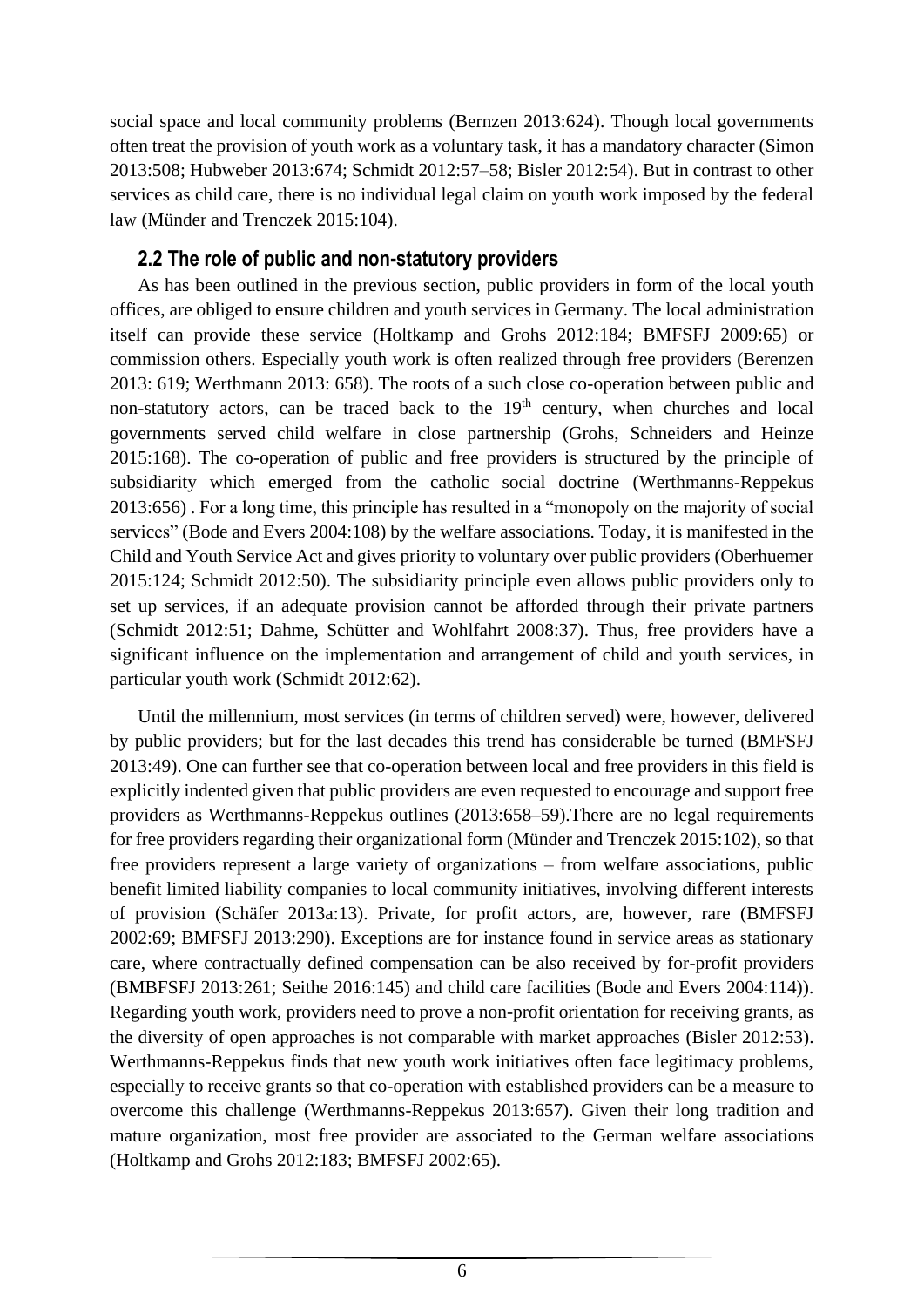#### **2.3 Funding principles**

<span id="page-9-0"></span>As children and youth services are a duty of local providers, local governments are financially in charge for these services (Merz and Prinz 1999:434; Becksy, Dreber and Hänisch:85). For some services as child-care, the federal states, or federal ministry for family affairs provide additional financial resources (Becksy, Dreber and Hänisch:85; 132-133). Regarding children and youth services in total, local governments spend about 70%, compared 1% by the federal government (BMFSFJ 2013:48); so that the financial responsibility is strongly incorporated on a local level. Here, the local council defines the budget that is afforded for children and youth services (Schmidt 2012: 59), while the Youth Service Committee decides on the provision of services as outlined in the previous section. As the decision structure of service provision involves the conflicting institutional logics that (some) free provider are part of the decision board that they depend on (Werthmanns-Reppekus 2013:659), public and free provider need to co-operate closely. If free providers are commissioned with the service, the local governments – through their youth offices – are in charge to provide the financial compensation (Bisler 2012:53). Children and youth services that are commissioned may be financed through direct grants (comparable with a subvention), reimbursement or contractually defined compensation of services (BMFSFJ 2009:43). All forms can contractually be tied to quality measures and reporting standards that free providers need to fulfill (Hubweber 2013:682; Holtkamp and Grohs 2012:180).

Besides the provision of public grants or compensation, some services as child care are (co)financed through parent's contributions, member fees, or EU grants (BMFSFJ 2013:271; BMFSFJ 2002:70). Co-payments by the providers, e.g. through clerical budgets, have long tradition, so that children and youth services are often based on a mix of funding resources (BMFSFJ 2013:271). Foundations as comparatively new funding resource for children and youth services have gained additional importance, as the 10<sup>th</sup> children and youth service report outlines (BMFSFJ 2013:271). The largest number of public grants is provided for child care, followed by public care and – with a large gap – youth and youth social work (Schmidt 2012: 47). These differences can be seen as the result of two principles: first of all, public providers – and thus local governments – are legally not obliged to spent a fixed amount on youth work and social youth work, as the federal law sole refers to an 'adequate' provision (Münder and Trenczek 2015:104). Thus, free providers have difficulties to claim financial grants (Bernzen 2013). Secondly, in contrast to other services as child care, there is no individual claim (e.g. of parents) on youth work guaranteed by law (Münder and Trenczek 2015:104), so that local governments are more likely to cut the expanses on youth work as Meuth et al. suppose (2014:85). This means a severe challenge for free youth work providers, given that nearly 90% of their work is financed through public subsidies (Hubweber 2013:673). There are merely two forms of grants that apply for youth work, depending on the of objective of service. While regular provision is intended to finance long-term measures; project funds are granted for temporary projects with a further differentiation between investment and operating costs (Hubweber 2013:678). The granted amount for services can merely vary between full provision, remain finance (with a fixed amount of budget provided by the free provider) or a fixed portion; and is often bound to several requirements for instance, the obligation to bring additional financial resources – which, as assumed by Hubweber means in some cases a great obstacle for free providers (2013:680–82).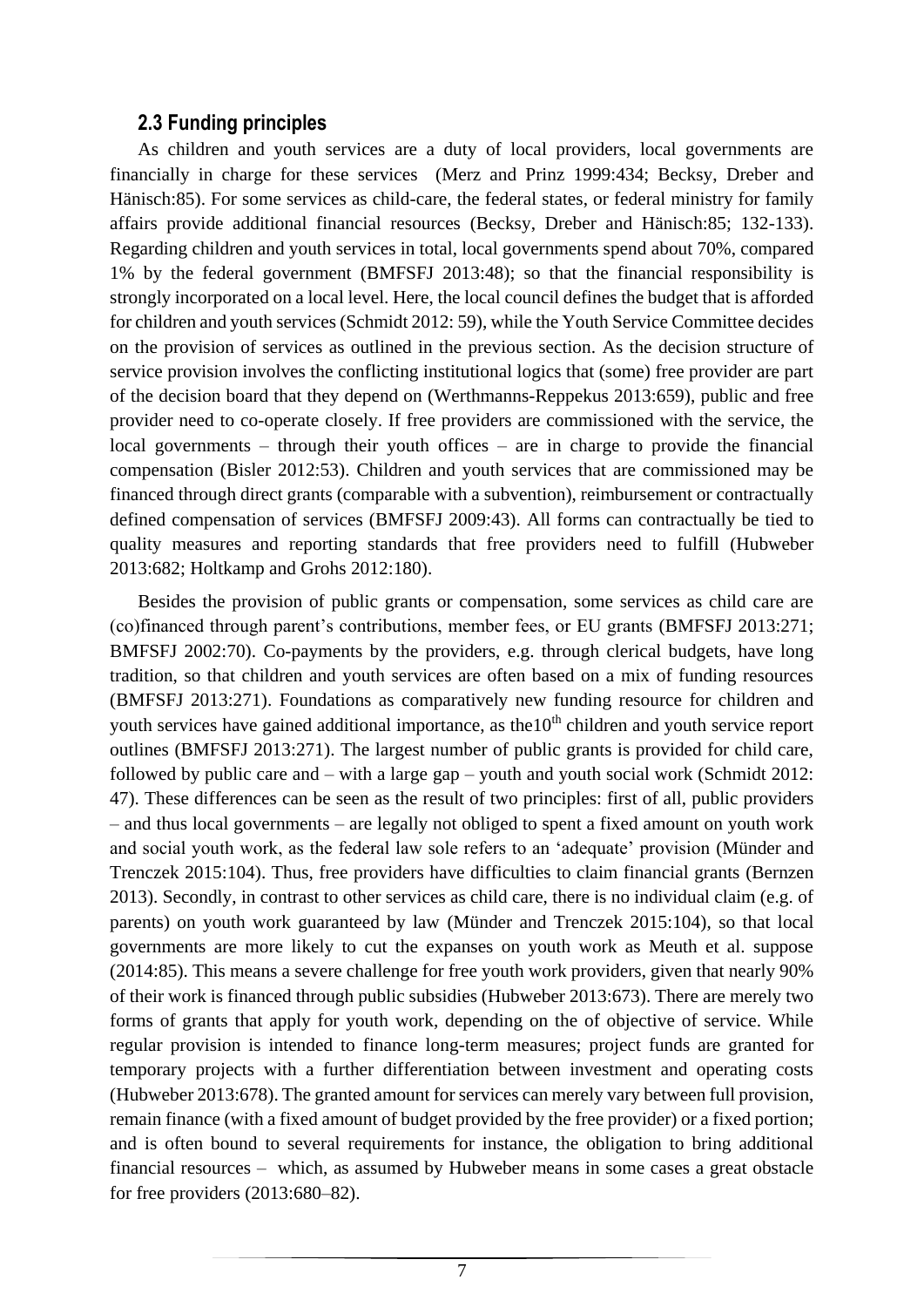## <span id="page-10-0"></span>**2.4 Recent challenges for the provision of child and youth services**

Despite the governance arrangements that have been outlined trough the previous sections, there is much leeway for implementation by the respective local youth offices. Especially youth work can be provided through various approaches, depending on the providers and the social space it refers to. The following section sketches three recent challenges that affect the provision and outlines why – based on the outlined principles – local governments might be interested in co-operation with innovative actors as RheinFlanke. These challenges refer to a general shift in service orientation; economization and rationalization as parts of new public management approaches and demographic and social changes that challenge the provision of youth work in particular.

#### **Shift in general service orientation**

For the last decade, the importance of children and youth services has been increasing, given the overall expanses and employment in the field (Meuth, Warth and Walther 2014:83; Rauschenbach 2014:173). Two recent shifts reflect this growth: the recent expansion of child care facilities as part of "social investment" strategy towards the reconciliation of family and work (Blum 2016:3000) and the rising demand for residential care (Olk 2013:16). The former represents an increasing emphasis on preventing services, mostly for children at a younger age (Schäfer 2013b:706; Rauschenbach 2013:6; Meuth, Warth and Walther 2014:84), which is underlined by the introduction of new services as early care [Frühe Hilfen] (Trede 2013:8; Ostner and Stolberg 2015:6222).<sup>7</sup> The latter results from changing family models, e.g. increasing divorce rates (Oelkers 2007:12), that "led to a rise in the demand for family support" (Grohs, Schneiders and Heinze 2015:169).

The shifts in favor of early and public care are likely to effect other services as youth work, – given their comparably weak legal standing and limited public budgets (Meuth, Warth and Walther 2014:85; Schäfer 2013b:706; Holtkamp and Grohs 2012:180). Legislative reforms that grant parents an individual claim on these services thus increase the importance for local governments to provide such services (Behring 2010:447). Indeed, while public spending for child and early care services significantly increased during the last years (Rauschenbach 2013:6); Schäfer finds that youth work facilities have been constantly decreasing for the last decades (Schäfer 2013b:710). Thus, Burmeister argues that rising competition of other services has edged youth work to a side stage (2012:106–07).

#### **Efficiency reforms**

1

In line with these paradigmatic shifts, several administrative reforms alter the forms of welfare provision in Germany (Schwarz 2014: 64). Especially since the 1990s, the modernization of local administrations and introduction of "quasi-market reforms" affect the provision paradigm in welfare areas a child and youth care (Grohs 2014:2). Most of these reforms go in line with New Public Management (NPM) – an approach to make public administration more efficient – and the shift from citizen rights based to consumer approaches of provision, often accompanied by privatization (Dahme, Schütter and Wohlfahrt 2008:59;

<sup>7</sup> These changes often reflect the general shift towards activating social policy measures (Oelkers 2007:13) and increasing "emphasis on autonomy rights" (Bode and Evers 2004:113).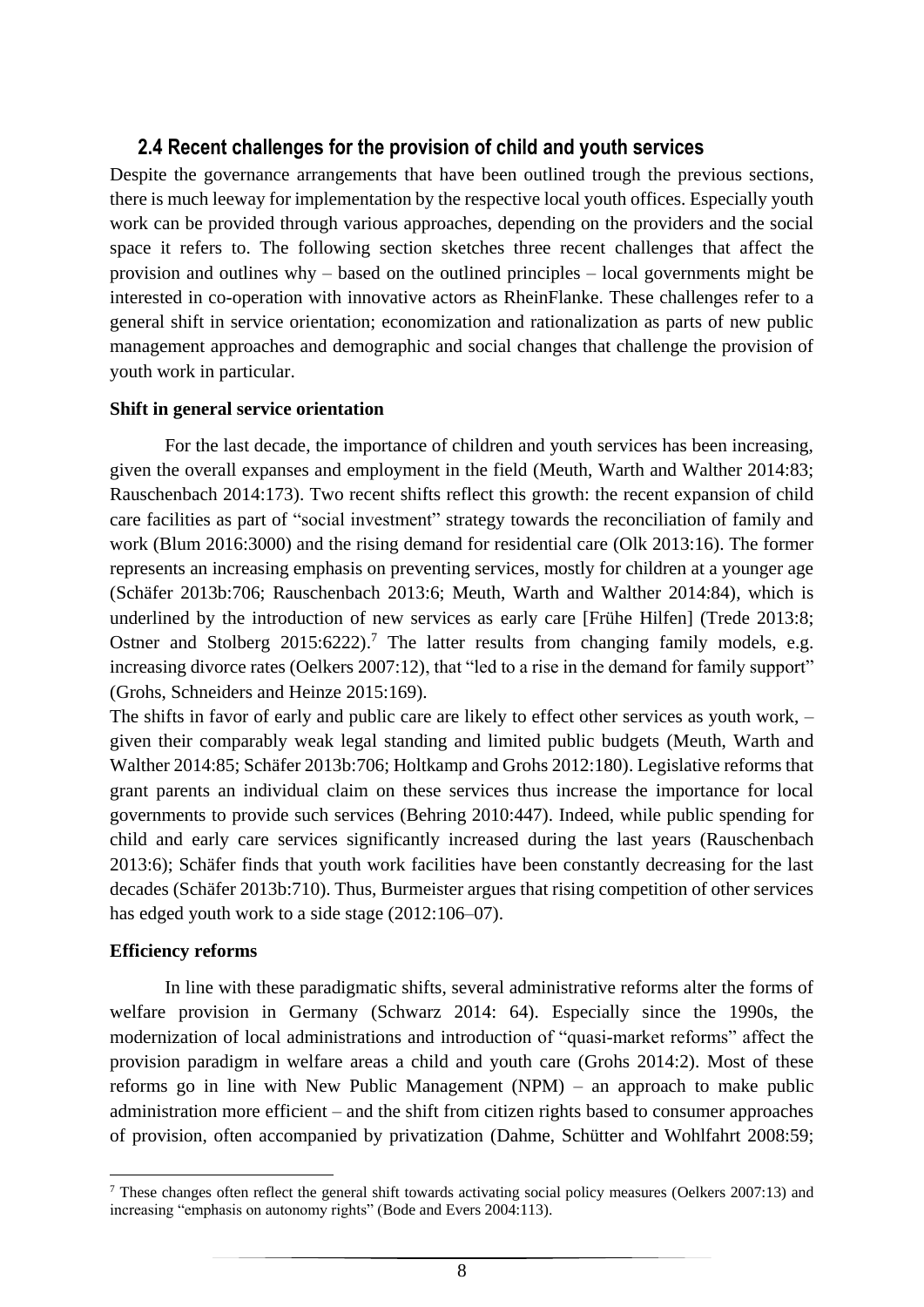Grohs, Schneiders and Heinze 2015:169). Though child and youth welfare services have become more service orientated (Merz and Prinz 1999:439; Seithe 2016:144; Holtkamp and Grohs 2012:188), a market orientation has not – as feared by critics – resulted in privatization and increasing for-profit provision (BMFSFJ 2013:290; Fischer 2011:144). However, local government aim to increase the efficiency of their duties (Bogumil 2011:61), so that the provision of services is confronted with a rising demand for efficiency and outcome orientation, in particular for services as youth work (Schäfer 2013b:712). As a result, many youth offices introduced quality agreements and service contracts with free providers (BMFSFJ 2013:271) and the provision of grants "has become much more selective" (Bode and Evers 2004:111). Severe budget constraints that also result form rising expenses for new mandatory services as outlined above, further increase the demand for efficient measures of provision (Rauschenbach 2013:181). The introduction of mandatory youth service planning, enhances the possibilities for youth offices to carefully roadmap their services (Bassarak and Maciol 1999:521), however, in particular youth work is confronted with several challenges as the following shows.

#### **Demographic and socio economic challenges**

Declining birth rates shape a controversy whether a backdrop (due to underutilization) will characterize the future of children of youth services (Simon 2013:504). However, most scholars agree that even the opposite is the case – an increasing demand due to severe social and economic problems. Rising Poverty and social inequality, often in line with migration backgrounds threat the welfare of children and youth (Olk 2013:17; Pothmann and Schmidt 2013:544; Becksy, Dreber and Hänisch; Rauschenbach 2013:176). As growing-up nowadays mainly takes place outside of the family context (Rauschenbach 2014:4), the local responsibility to support children and young adults rises. However, in some cases social issues are even reproduced throughout current children and youth service institutions (e.g. middle-class bias) (Rauschenbach 2013:177). Measures and structures that address especially children and young adults at risk have thus gained importance (Hagmann 2013:27). In particular youth work and youth social work can reduce social gaps (Schmidt 2012:47), but critics argue that often, established youth work institutions do not meet the social space orientation that would have been necessary to tackle these circumstances (Schäfer 2013b:704; Meuth, Warth and Walther 2014:87).

At the same time, voluntary and public youth work providers face severe difficulties to reach these target groups (Schäfer 2013a:14; Simon 2013:507) due recent trends of individualization (Haugmann 2013: 16), increasing mobility of young people (Pothmann and Schmidt 2013:544) and rising competition with commercial leisure time activities (Dietz, Frevel and Toens 2015:124). The rising importance of formalized education in form of all-day-schooling has further changed the life circumstances of children and youth (Schäfer 2013b:709) and social spheres that children and young people act in (Simon 2013).

In line with the rising importance of other services as stressed in the beginning of this section, youth work has become under suspicion of being able to tackle these problems (Simon 2013). Thus, the demand for innovative approaches rises (Schäfer 2013b:705) and forces providers to find ways that are capable to attract and support children and youth (Schäfer 2013a:14–15). In the course of this thesis, it is therefore assumed that these circumstances shape the interest of public providers to co-operate with innovative actors.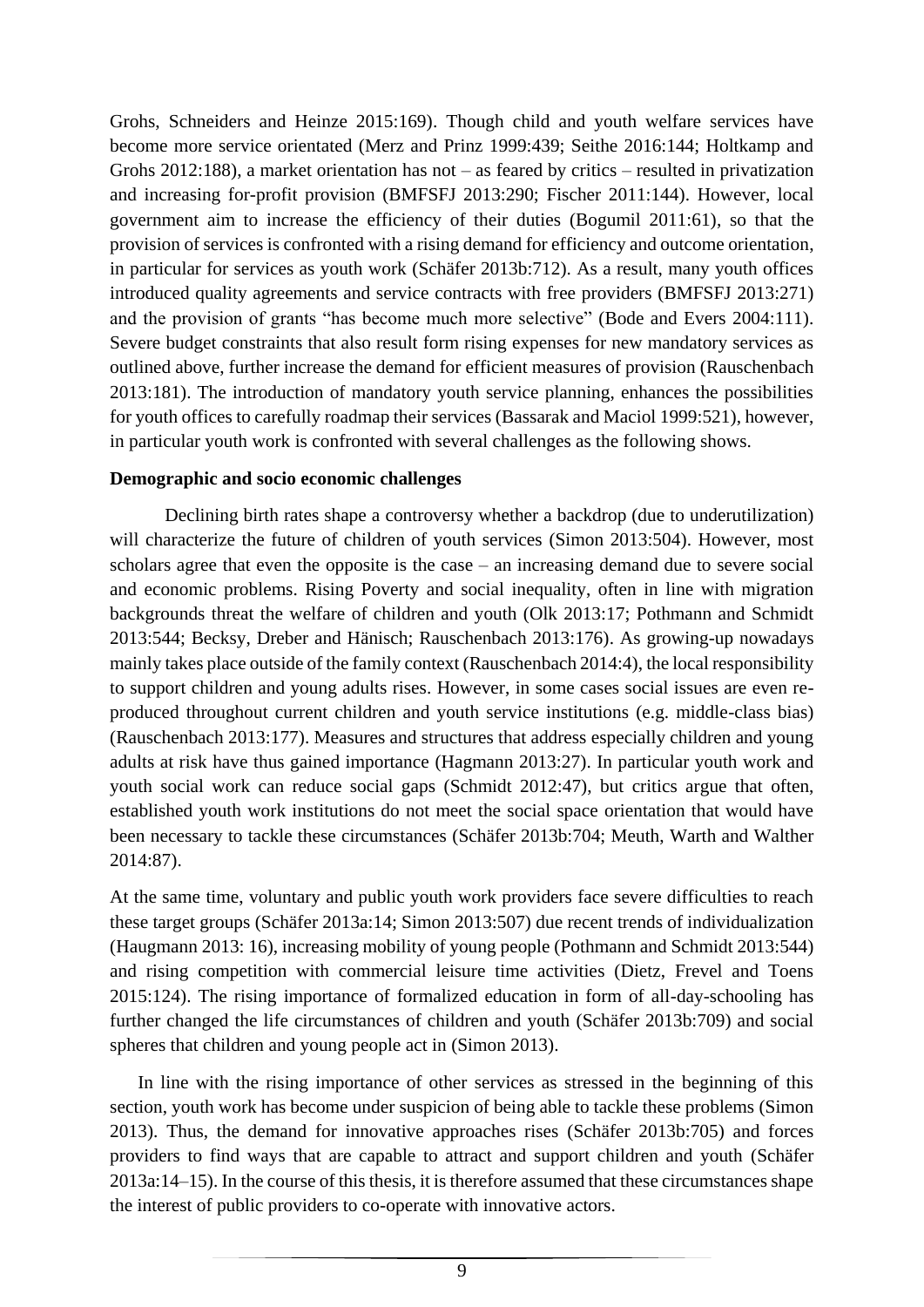## **2.5 Interim conclusion**

<span id="page-12-0"></span>The theoretical framework stresses that referring to a long tradition, the provision of children and youth services is governed on a local level and obliges the public providers. Likewise, the policy field looks upon a long tradition of co-operation between private and public providers. In general, the current institutional structures of child and youth welfare service provision thus emphasizes a great deal on co-operation, by

- making free provider part of decision-body and;
- explicitly stressing the principle of subsidiarity.

Whereas in particular youth work, the service RheinFlanke offers, faces severe challenges of:

- the increasing importance of other services and tensed local budgets;
- the increasing need to target social exclusion and attract young people at risk.

It is assumed that due to the latter challenges and the aim to tackle these, local governments initiative innovative actors to co-operate; thus, drawing on the policy tradition and legacy of co-operation. Hence, to draw towards the research question how and why RheinFlanke expanded beyond its scope of origin, the working hypothesis assumes that:

*The scaling-up process was largely driven by local actors, building on a strong tradition of co-operation between local governments and private actors in the field of youth policy.*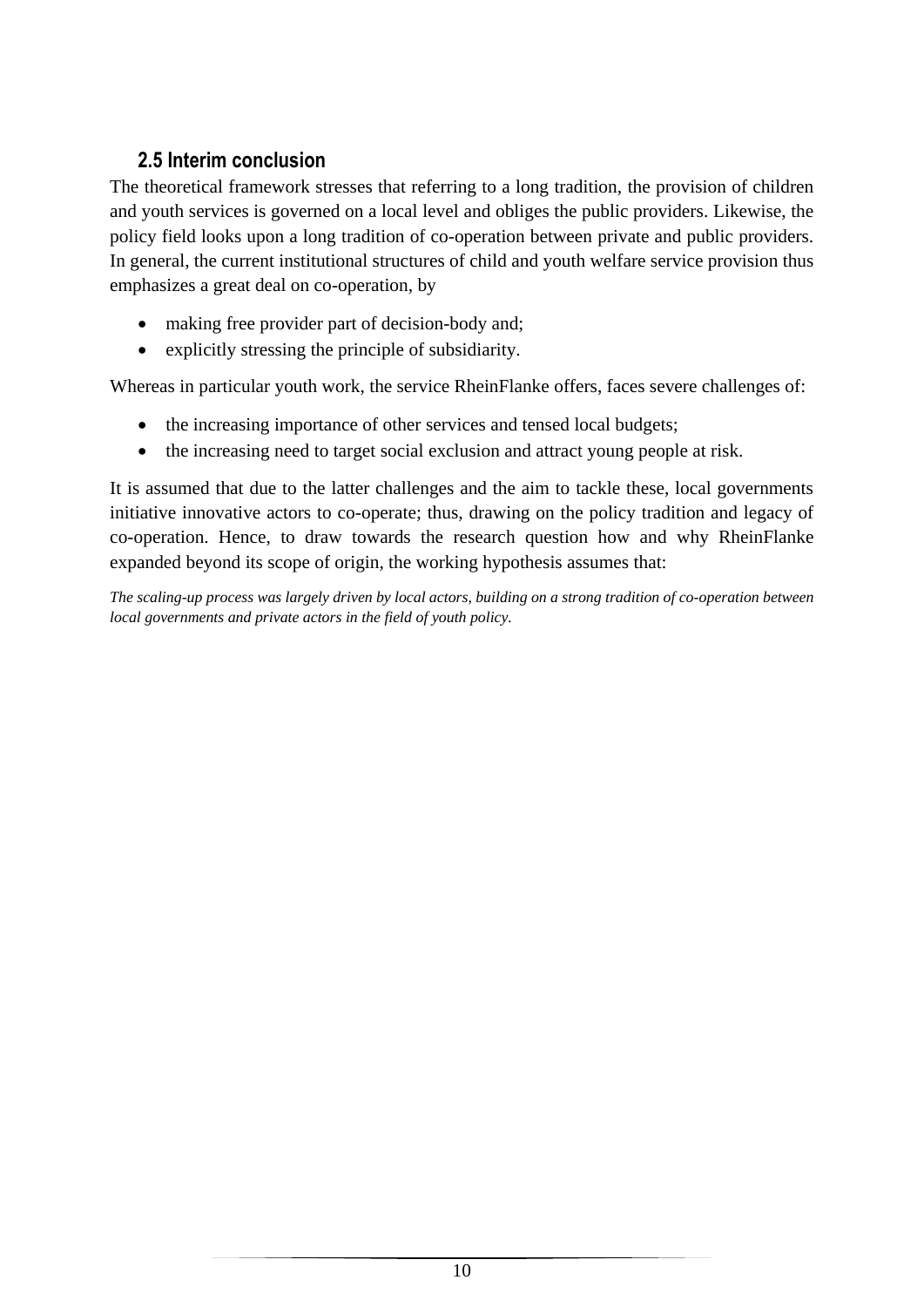## <span id="page-13-0"></span>**3. Methods**

The following chapter presents the methodological framework to investigate how RheinFlanke became such a successful example of scaling-up. Considering the roadmap of this thesis (see table 1), the policy analysis as the methodological approach that has been used to drive towards to the working hypothesis is outlined first  $(2.1)$  Afterwards, the applied method – a case study – will be explained, clarifying the case selection, the context of the case as well as its scope (2.2). This subsection is followed by an outline of the data collection, which demonstrates what data was gathered for the case study and how this has been proceed (2.3). A fourth section explains the data analysis by introducing the coding scheme that shows how the collected data has been systemized and analyzed (2.4). A concluding section sums up the methodological insights that have been provided throughout the chapter (2.5).

## **3.1 Methodological approach**

<span id="page-13-1"></span>As the thesis addresses the scaling-up process of a successful social enterprise by referring to the tradition of public-private-partnership in its policy field of operation, the approach of the thesis is a policy analysis. In a broad definition, Gil defines policies as "principles and courses of action adopted and pursued by governments of society" (Gil 1970:414). The policy approach of this thesis deals with youth policy – and child and youth welfare policies in particular. Meuth et al. define child and youth welfare as a "cross-sectoral and specialized youth policy" (Meuth, Warth and Walther 2014:81). Given the range of policies that target the welfare of children and youth, for instance, child welfare as a motive of family policies (Blum 2016:299), or as part of formalized (school and university) education policies (Behring 2010:448), this thesis makes a further distinction by drawing merely on policies on the provision of child and youth services [*Jugendhilfe*] as the domain of the respective social enterprise. According to Dye "Policy Analysis is finding out what governments do, why they do it, and what difference it makes" (Dye 1972:1). In the course of this research, the emphasis lies on the latter to understand from a top-down perspective how a certain policy field is governed – and to the role of private public partnership for the expansion of a successful enterprise. The policy analysis thus refers to the institutional arrangement and modes of governance to outline the possibilities for co-operation with non-statutory actors. Doing so, the approach of a policy analysis takes the institutions, regulative competences, financial instruments, administration of child and youth services as well as recent challenges in this policy field into account.

<span id="page-13-2"></span>*Table 1: Research steps*

| Research                                                                        | Theoretical                                                 | Analysis                                                                                         |                                       |                                       |  |  |  |  |  |
|---------------------------------------------------------------------------------|-------------------------------------------------------------|--------------------------------------------------------------------------------------------------|---------------------------------------|---------------------------------------|--|--|--|--|--|
| question                                                                        | framework                                                   | Case study                                                                                       | Conclusion                            |                                       |  |  |  |  |  |
| How and why was<br>the successful<br>expansion of  <br>RheinFlanke<br>possible? | policy field of<br>child and youth<br>welfare               | The expansion<br>of the enterprise<br>(bottom-up)<br>The role of<br>co-operation<br>$(top-down)$ | Discussion of<br>both<br>perspectives | Answer to the<br>research<br>question |  |  |  |  |  |
| Hypothesis: The scaling-up process was largely driven by local                  |                                                             |                                                                                                  |                                       |                                       |  |  |  |  |  |
|                                                                                 | actors and a strong tradition of co-operation between local |                                                                                                  |                                       |                                       |  |  |  |  |  |
|                                                                                 |                                                             | governments and private actors in the field of youth policy.                                     |                                       |                                       |  |  |  |  |  |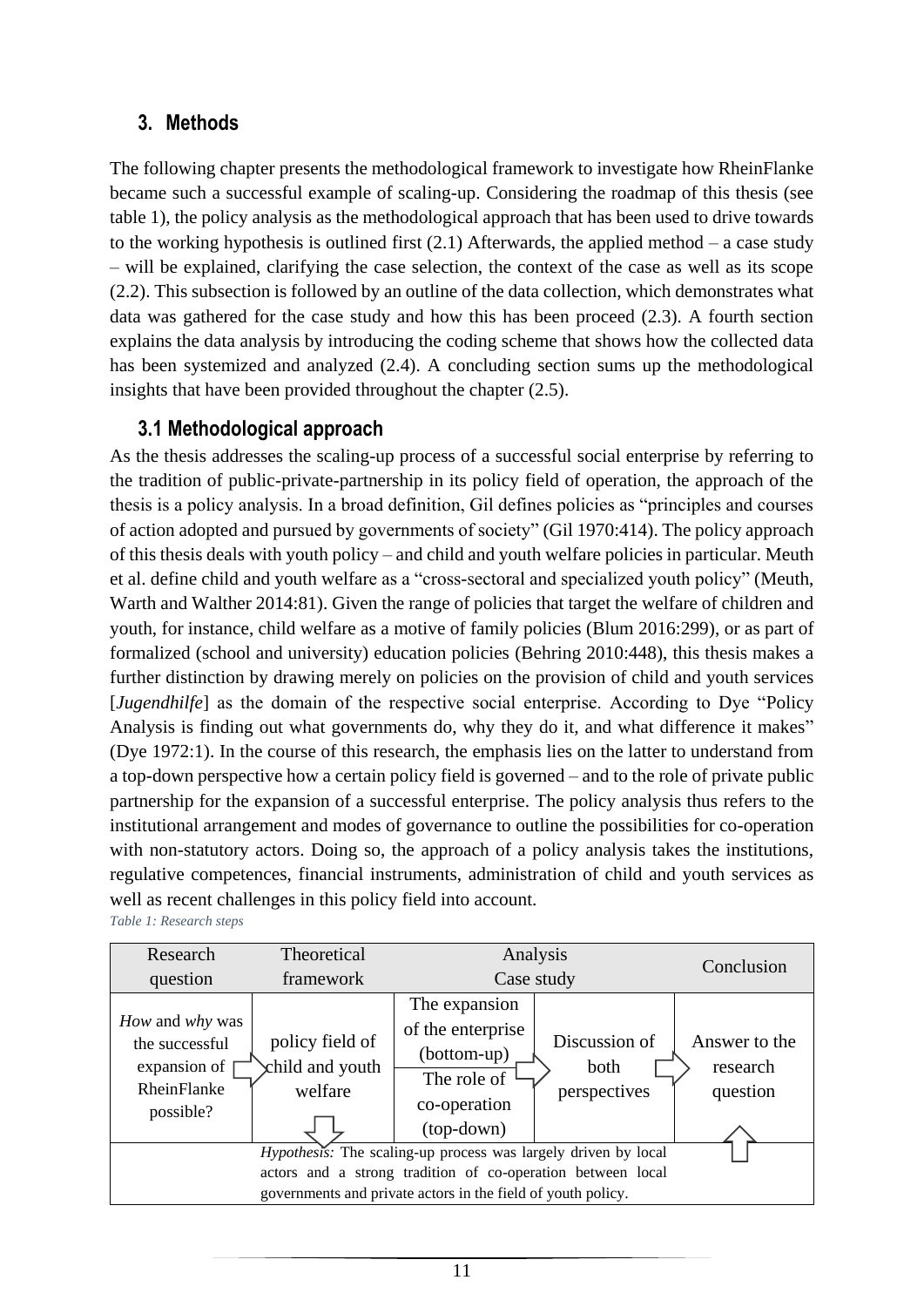#### **3.2 Case selection**

<span id="page-14-0"></span>To investigate the research question, a case study will be used as the applied method. As the research question aims at investigating how and why a successful social enterprise scaledup by referring to its co-operation with local governments, a detailed investigation on the enterprise and its local government context is necessary. The case study approach has been chosen for several reasons. First of all, case studies "aim to preserve the texture and detail of individual cases" (Gerring 2007:5), which makes it possible to investigate the respective enterprise in depth, paying attention to the specific details that characterize its business model and organization. Secondly, case studies allow to investigate social phenomena "in depth and within its real-world context, especially when the boundaries between phenomenon and context may not be clearly evident" (Yin 2014:16). As this thesis assumes co-operation with local governments as a driver of scaling-up, the case study allows a detailed investigation of the enterprise's local embeddedness. Furthermore, the case study approach makes it possible to synthetize both perspectives on the scaling process: bottom-up by outlining how the enterprise scaled-up; top-down by emphasizing the role of local governments during this process. An additional advantage is the case study's ability to cover variety of different kinds of data (Yin 2014:12), so that the investigation can be based on various points of evidence.

Based on Yin's four types of case studies (2014: 50), the applied case study refers to a single case: the development of the social enterprise RheinFlanke. Regarding the selection criteria of single-case studies; which should be "critical, unusual, common, revelatory, or longitudinal" (Yin 2014:51), RheinFlanke fits the purpose of an extreme case given its significant expansion from its start in 2006. To clearly bound the selected case (Yin 2014:34), some considerations are made. As the thesis seeks to investigate the enterprise's expansion in depth, the case study covers the development of the enterprise since its start in 2006 till August 2016. Expansion thereby refers to Uvin's scaling concepts of *expanding coverage and size* (quantitative scaling; expansion in geographic, budget and beneficiaries) and *increasing activities*(functional scaling; in terms of program and service expansion) (Uvin 1995:928; Uvin, Jain and Brown 2000:1411). Though the enterprise has set up an additional company in 2016, the case study covers only the development of RheinFlanke. To illustrate how co-operation is initiated by local actors and developed, an in-depth investigation of all nine branches would be valuable; but for practical reason, the thesis pays specific attention to one particular example (as a 'case within case'). The particular example, Gremberghoven, is chosen as it marks the enterprises shift from an exclusive provider of mobile youth work to its first permanent residence.

#### **3.3 Data collection**

<span id="page-14-1"></span>The case study draws on a several primary and secondary data to explore the research questions in depth. Table two provides an overview on the different types of data that were collected. Most data were primary sources; however, the public relation material data also consists of two former evaluations. The use of different types of data and resources was guided by different motives. A desktop research was used to gather online media articles that provide insights on the expansion of RheinFlanke in terms of new locations and start of programs. As RheinFlanke offers social services that are of public interest, it was assumed that local media would inform about new locations, programs or the co-operation with local actors. To receive information on the enterprise's services, its approach and the scope of its activities, public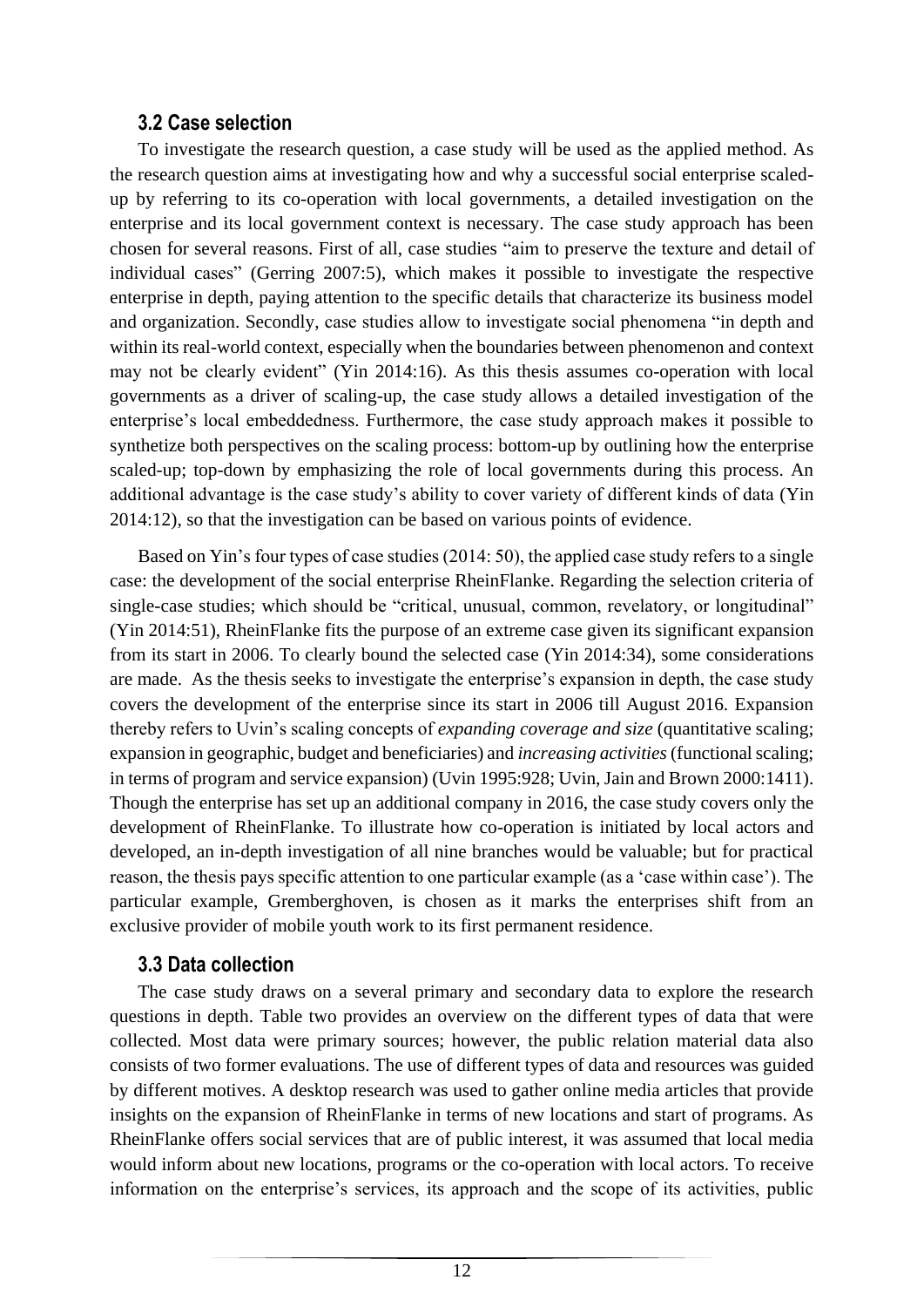relation material, which consists of the enterprise's homepage, recent print publications, project brochures and presentation, was gathered. This kind of data was gained online (homepage), through personal contacts with the social enterprise and events of the company. To obtain information on the start of operation, public announcements as local council decisions were accessed through the public authorities' online information systems of the municipalities (if available) that RheinFlanke operates in. Annual accounts of the enterprise that were accessed via the German central platform for the storage of company data were used to explore the enterprise's growth in terms of operational budget and employees. The overall reason to gather these kinds of data was the aim to investigate the organization's development and expansion in terms of budget, participants, employees, services and location since its start in 2006 in line with Uvin's concept of functional and quantitative scaling (Uvin 1995:928; Uvin, Jain and Brown 2000:1411). However, as table two indicates, the types of data obtained do in most cases not cover the full time span due to a lack of availability.

| Overview on gathered primary and secondary sources                                                                   |                                                                                |               |             |                        |  |  |  |  |  |
|----------------------------------------------------------------------------------------------------------------------|--------------------------------------------------------------------------------|---------------|-------------|------------------------|--|--|--|--|--|
| ID                                                                                                                   | <b>Type of data</b>                                                            | <b>Sample</b> | Ownership   | Timespan <sup>**</sup> |  |  |  |  |  |
| <b>MA</b>                                                                                                            | Media articles (online)***                                                     | 157           | Media       | 2006-2016              |  |  |  |  |  |
| <b>PR</b>                                                                                                            | Public relation material<br>(brochures, presentations, homepage, publications) | $9*$          | RheinFlanke | 2014-2016              |  |  |  |  |  |
| <b>PD</b>                                                                                                            | Public documents<br>(company data, public announcements****)                   | 93            | Public      | 2007-2016              |  |  |  |  |  |
| 1                                                                                                                    | <b>Interviews</b>                                                              | 5             |             | 2016                   |  |  |  |  |  |
| * includes Homepage, which is summed up as one source; ** coverage is not complete/differs across sources; *** based |                                                                                |               |             |                        |  |  |  |  |  |

<span id="page-15-0"></span>*Table 2: Overview on gathered primary and secondary sources*

*on google news; 1 print article (Interview) has been used in addition to the online articles; \*\*\*\* only five of the nine municipalities the enterprise works with provide these data online, the timespan differs depending on the online information system*

To triangulate the obtained information and gain further evidence on the process of expansion and co-operation with local governments, five semi-structured expert interviews have been proceeded. Semi-structured expert interviews use the expertise of interviewees that are closely related to the phenomena of interest to gather information (Frantz 2006:61). Hence, two forms of experts have been considered as closely related to the phenomenon of scaling-up and co-operation with local governments: the social enterprise's staff and staff of the youth offices that RheinFlanke works with. Examples for these two different kind of interview partners have been chosen to gain different perspectives on the co-operation process as Lewis and Mc Naughton Nicholls suggest (2014: 67). Gläser and Laudel raise the concern that interview partners have only limited information to reconstruct events and processes in depth (2010: 117). Though such limitations cannot be fully avoided, several interviews with each group of experts have been set up to increase the likelihood of gathering relevant information – as shown in table 3. One of RheinFlanke's founders has been interviewed twice, in the beginning of the research process and at its end. For practical reasons two senior managers of the enterprise have been interviewed together (Interview 3). All interviewees were assured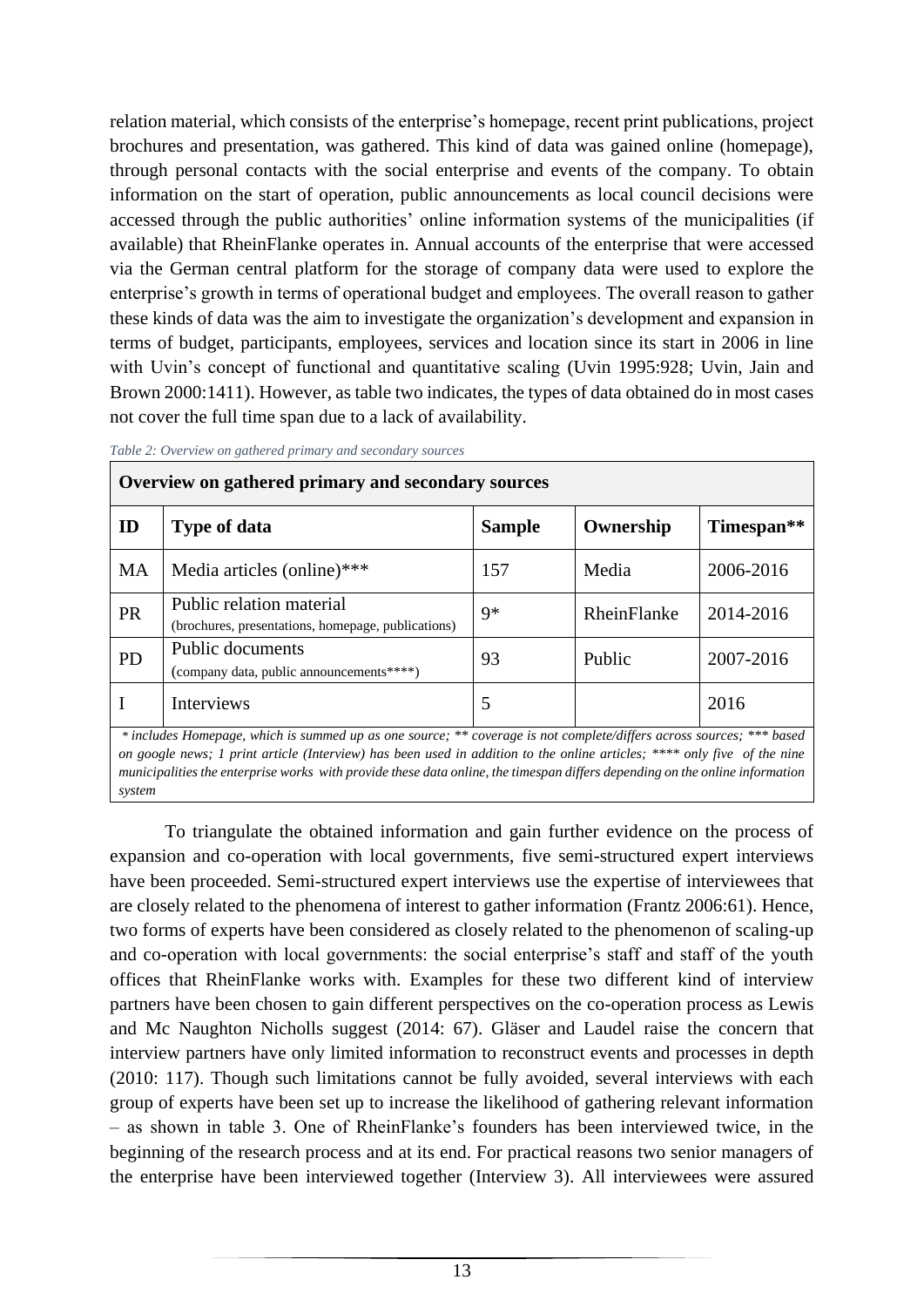anonymity to increase their openness and strengthen the validity of information as suggested by Hefferich (2014, 573).

| Overview on semi-structured interviews |                                                                   |                              |                  |         |  |  |  |  |
|----------------------------------------|-------------------------------------------------------------------|------------------------------|------------------|---------|--|--|--|--|
| ID                                     | <b>Interview partner</b>                                          | <b>Position</b>              | <b>Duration</b>  | Time*   |  |  |  |  |
|                                        | RheinFlanke                                                       | founder                      | 1 <sub>h</sub> 5 | 07/2016 |  |  |  |  |
| 2                                      | RheinFlanke (2)                                                   | officers (senior experience) | $30 \text{ min}$ | 08/2016 |  |  |  |  |
| 3                                      | RheinFlanke                                                       | founder                      | 1 <sub>h</sub>   | 09/2016 |  |  |  |  |
| $\overline{4}$                         | Youth Office A                                                    | officer (senior experience)  | 34 min           | 10/2016 |  |  |  |  |
| 5                                      | officer (senior experience)<br>38 min<br>10/206<br>Youth Office B |                              |                  |         |  |  |  |  |
|                                        | * refers to the month the interviews have been proceeded          |                              |                  |         |  |  |  |  |

<span id="page-16-0"></span>*Table 3: Overview on semi-structured interviews*

The interviews endured about 40 minutes on average and were based on a topic guide that is presented by table 4. As Yeo et al. suggest, the interview structure has been handled flexible to allow interviewees to stress issues own their own (2014: 184) and being able to adapt to unexpected interview situations (Roulston, Marrais and Lewis 2007:3). The topics that structured the interviews with RheinFlanke were used to capture the current scope of the enterprise and to understand how the enterprise has scaled-up, in terms of how the expansion was initiated and the underlying motives. A further focus of the interview topics with the enterprise was the co-operation with local governments. Similarly, youth offices were mainly asked about their experience with the enterprise and their co-operation. The topic guides between both interview groups varied, as the interviews were conducted at different stages of the research process and due to their different expertise.

|         | Lable 4: Lopic guide for the Interviews                                                                                                                                              |                                                                                                                                                                                                        |  |  |  |  |
|---------|--------------------------------------------------------------------------------------------------------------------------------------------------------------------------------------|--------------------------------------------------------------------------------------------------------------------------------------------------------------------------------------------------------|--|--|--|--|
|         | Topic guide for the enterprise                                                                                                                                                       | Topic guide for the youth office                                                                                                                                                                       |  |  |  |  |
| $LID_1$ | Enterprise<br>Development<br>New projects<br>change of organizational model<br>co-operation with local youth<br>offices governments                                                  | contact to enterprise<br>co-operation<br>$LID_4$<br>advantages of co-operation,<br>difference to other providers,<br>concerns                                                                          |  |  |  |  |
| I_ID2   | <b>Enterprise Development</b><br>New locations<br>target group<br>future developments<br>requirements for co-operation<br>advantages                                                 | contact and relation to enterprise<br>co-operation<br>comparison to other providers<br>$I$ <sub>1D</sub> $_5$<br><b>Strengths</b><br>obstacles for providers<br>advantages of co-operation<br>concerns |  |  |  |  |
| $LID_3$ | Milestones, Obstacles<br>$\bullet$<br>future goals, key areas<br>$\bullet$<br>co-operation (example), scaling<br>other providers<br>target group<br>employees, geographic expansion, |                                                                                                                                                                                                        |  |  |  |  |

<span id="page-16-1"></span>*Table 4: Topic guide for the Interviews*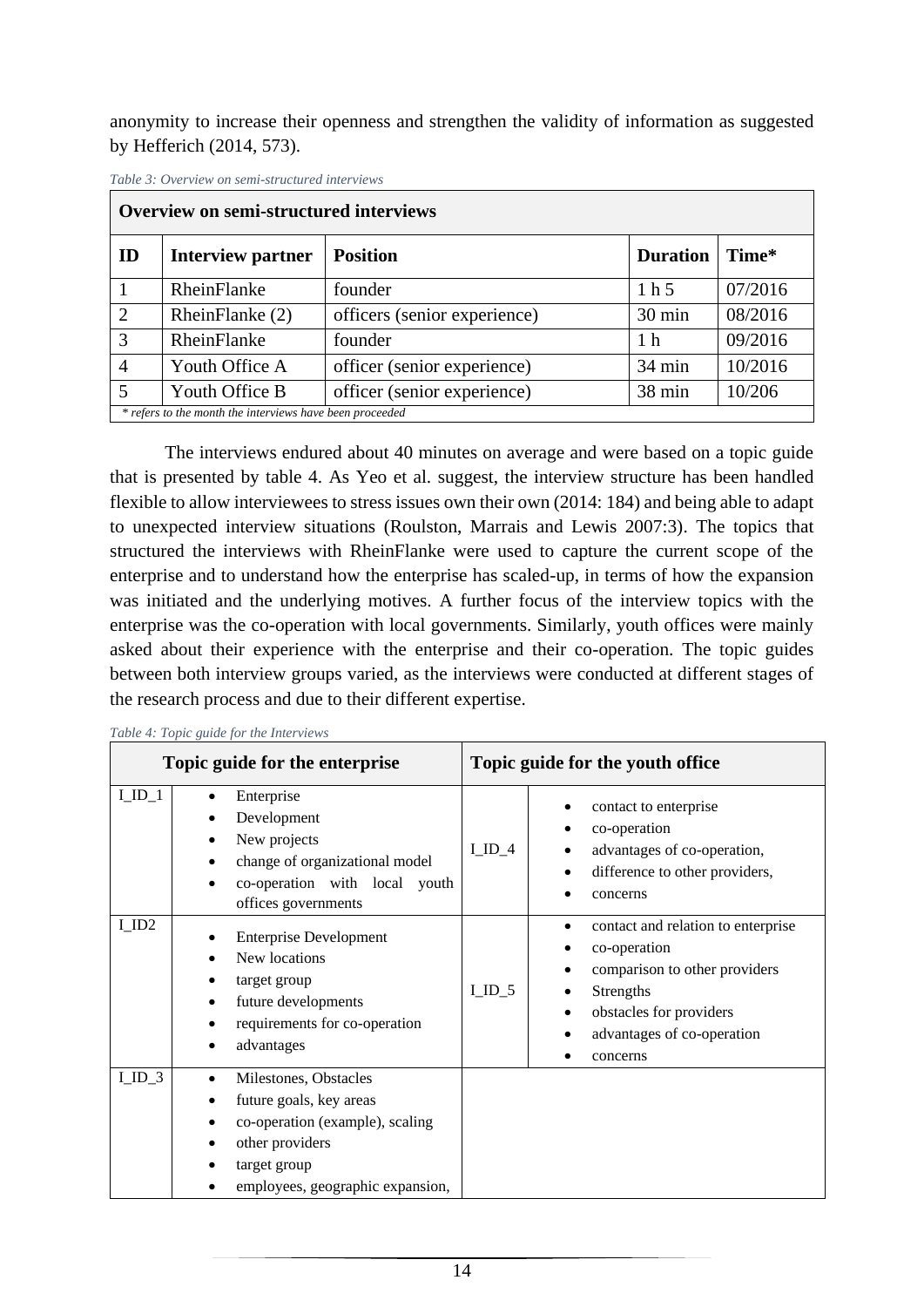#### **3.4 Data analysis**

<span id="page-17-0"></span>In the aftermath of the generation process, the data has been manually systemized and analyzed. Maxwell suggests three different categories to systemize data: "organizational, substantive, and theoretical" (Maxwell 2009:237). The organizational categories include topics that are outlined before the data is generated, while the substantive categories are broad, descriptive codes to further structure and theoretical categories are used to systemize data according to "a general or abstract framework"(Maxwell 2009:237–38). In the course of this research, organizational categories have been used as a first step to identify which data would be relevant to answer the research question how and why the successful expansion of RheinFlanke was possible. Therefore, the large amount of data has been reduced according to broad organizational categories (see table 5) that involve the structure of the enterprise, and expansion parameters according to Uvin's scaling concepts of *expanding coverage and size* and *increasing activities* (Uvin 1995:928; Uvin, Jain and Brown 2000:1411). Thus, the organizational categories include data which covers information on the organization, its locations, programs, budgets, beneficiaries and partners. As a second step, the respective data providing such information has been structured according to its information on the development of the organization to break the expansion processes "in their constituent parts" (Ragin 1994:55). The analysis of these data categories was mainly descriptive in terms of quantitative development referring to each year of operation e.g. the start of the enterprise to operate in a new location or offer a new service. These described two types of categories as part of the data analysis are illustrated in the first columns of table 5. This procedure was used to closer to the expansion of RheinFlanke mainly referring to the question of how the enterprise scaled-up.

Regarding the further research attempt to figure out why RheinFlanke expanded with such speed and draw closer towards the underlying motives, theoretical categories as suggested by Maxwell (2009:237–38) have been applied to the interview data to analyze the scaling-up process with regard to the co-operation with local governments. Based on the hypothesis that the enterprise's expansion was largely driven by close co-operation with public providers, categories referring to the initiative of the organization's quantitative and functional expansion and the underlying motives were used; as can be observed throughout the third column of table 5. The theoretical categories cover the initiative of expansion by local actors and the reputation of the enterprise as driver for such initiative. Categories that refer to the values of co-operation for public actors as for instance the enterprise's networks, innovation, employees and ability to discover needs were developed based on the hypothesis from the theoretical background that recent challenges may increase the value of co-operation with innovative actors in this policy field. As outlined throughout the theoretical framework, it was assumed that especially young adults at risk and the problems to reach this target group drive the need for innovative approaches so that the reasons for co-operation were analyzed from this angle. Similarly, the perception of RheinFlanke as an innovative actor was investigated by using the category innovation to analyze the interview data. Further categories as trust, development and funding refer were set up to outlined how co-operation between the respective enterprise and its local partners is actually structured. The interview data from the youth offices as well as from the enterprise was applied to these categories. Several assignments of examples for this procedure are shown in Annex 2.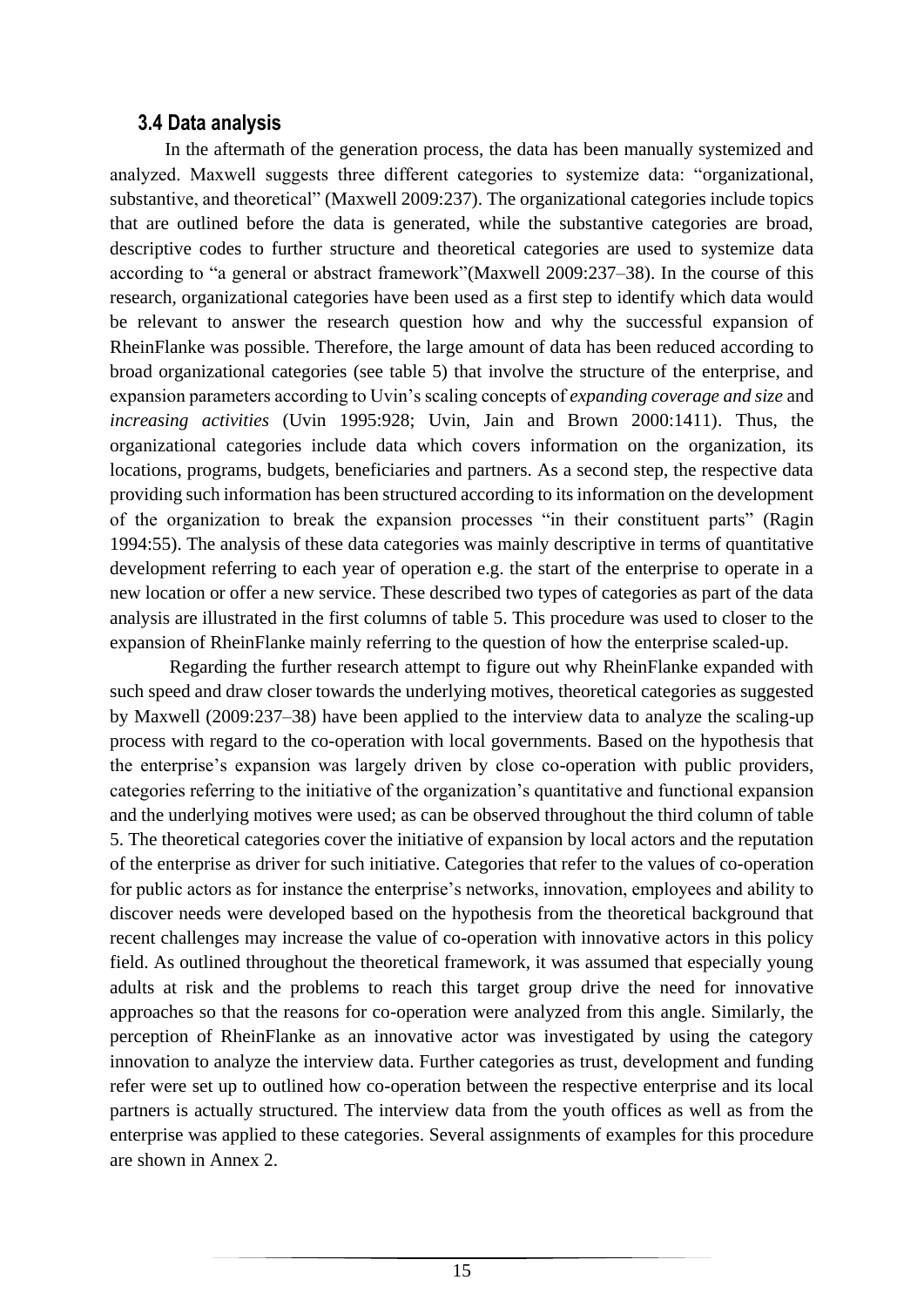| <b>Coding categories</b>                                                       |                                                                |                               |                                              |  |  |  |
|--------------------------------------------------------------------------------|----------------------------------------------------------------|-------------------------------|----------------------------------------------|--|--|--|
| Organizational                                                                 | <b>Substantial</b>                                             |                               | <b>Theoretical</b>                           |  |  |  |
| Organization                                                                   | Governance structure<br>Departments                            | Initiative of<br>expansion    | C: Local actors<br>C: Reputation             |  |  |  |
| Locations                                                                      | Starting point<br>Kind of provision<br>Kind of service         | Values co-<br>operation       | C: innovation<br>C: networks                 |  |  |  |
| Program                                                                        | Program aims and target<br>groups                              |                               | C: employees<br>$C:$ needs                   |  |  |  |
| <b>Budget</b>                                                                  | Location of provision<br>Program budgets<br>Budget development | Structure of co-<br>operation | $C:$ trust<br>C: development<br>$C:$ funding |  |  |  |
|                                                                                | Funding sources                                                | Perception of<br>RheinFlanke  | C: innovation                                |  |  |  |
| <b>Beneficiaries</b><br>Target group at start<br>New target groups<br>Partners |                                                                | Reasons for<br>Cooperation    | $C:$ needs<br>C: problems                    |  |  |  |
|                                                                                | Networks, supporters                                           |                               |                                              |  |  |  |

<span id="page-18-1"></span>*Table 5: Process of data analysis: categories and codes*

#### <span id="page-18-0"></span>**3.5 Interim summary**

The previous section has outlined the key methodological considerations that shaped the research process. Based on the approach of a policy analysis, a hypothesis is elaborated by the theoretical framework to investigates how and why the successful expansion of RheinFlanke was possible. The applied case study is used as it allows detailed investigation on two perspectives of the enterprise's expansion:

- bottom-up by outlining how the enterprise scaled-up
- top-down by emphasizing the role of local governments during this process

The selected case encompasses the development of the enterprise from its start of operation in 2006 till 2016. Its development is bound to quantitative scaling (expansion in geographic, budget and beneficiaries) and functional scaling (services and programs). The analysis bases on four types of data: media article, public relation material, public documents and five semistructured interviews. The data was gathered online or through personal contacts with the organization, while the interviews were set up personally face-to-face. To approach the bottomup perspective the data was analyzed according to the quantitative and functional dimensions of expansion with reference to Uvin (1995; 2000). The top-down perspective has been approached by analyzing how quantitative and functional scaling has been initiated and reasoned. The co-operation with local governments was further analyzed by drawing towards the perception of the enterprise as an innovative actor.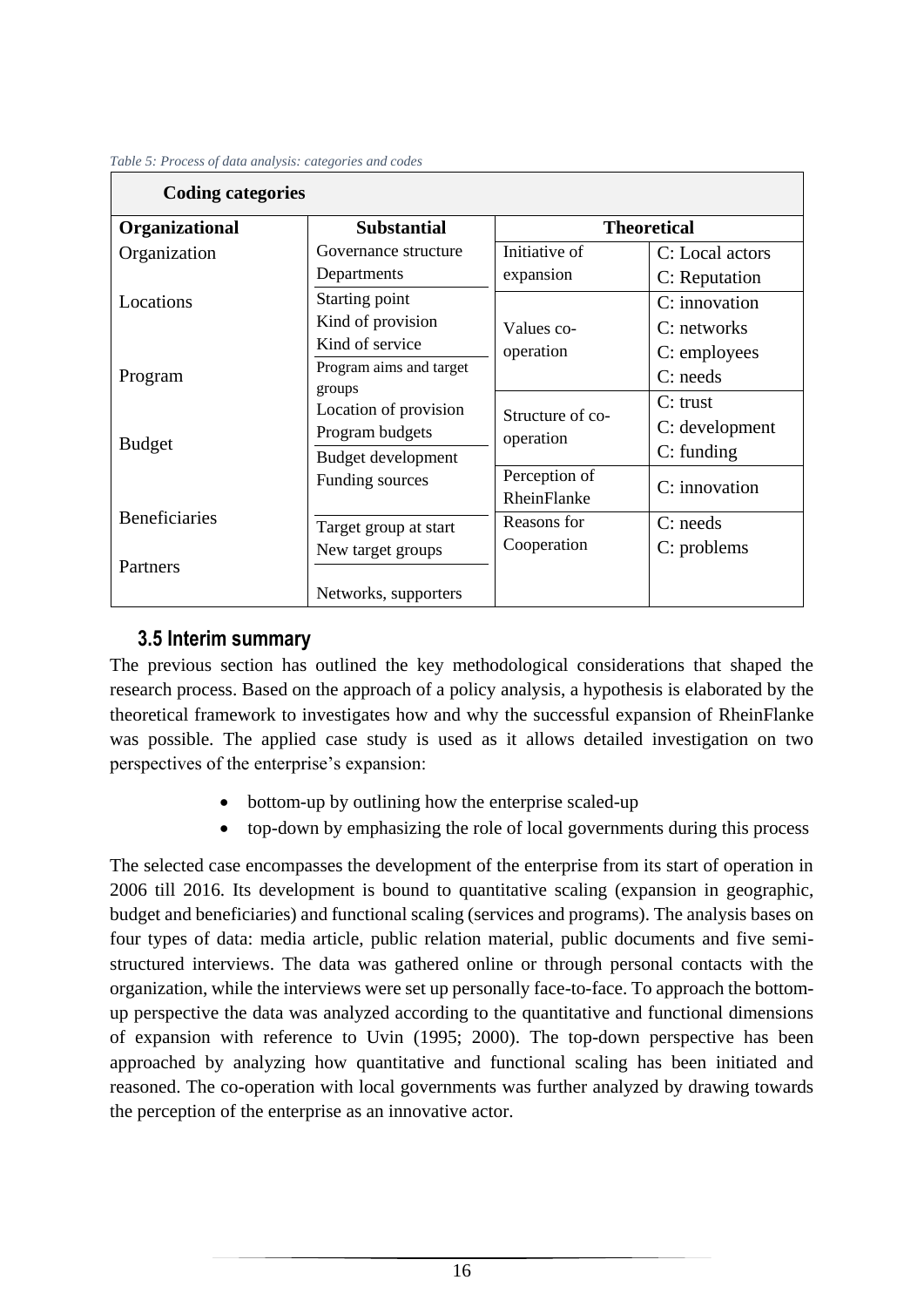## **4. Analysis**

<span id="page-19-0"></span>Having outlined the theoretical framework and methodological considerations, the following chapter sketches how and why the successful expansion of RheinFlanke was possible. The section refers to the hypothesis that the expansion of RheinFlanke was strongly driven by local governments willing to co-operate in order to overcome recent challenges that characterize the provision of youth in particular. Thus, the chapter is approached as following. It outlines RheinFlanke's organizational model and expansion in terms of programs, budget, locations, and beneficiaries (quantitative scaling) and functional scaling (programs and services) to show that RheinFlanke is indeed a successful model of scaling-up. The second part illustrates how RheinFlanke co-operates with local governments, in particular youth offices. It stresses that RheinFlanke is an attractive co-operation partner for youth offices due to the enterprise's innovative approaches and ability to bring in large third-party funds. The section furthermore points out that demand for co-operation merely arises from local bodies which an in-depth example further illustrates. Finally, the third section discusses both perspectives on the recent expansion of RheinFlanke. It emphasizes from a bottom-up perspective that the enterprise's success does fit the perception of the business model as the main driver of expansion. The section demonstrates in contrast, that though the business model successfully developed, from a top-down perspective this was also possible due to the policy tradition of close co-operation with local governments.

## **4.1 RheinFlanke – A story of success**

<span id="page-19-1"></span>RheinFlanke is a free provider offering youth work in form of leisure time activities that are based on sports approach for young people, often with migration backgrounds from deprived areas. In contrast to formalized sports associations, social and intercultural learning is the main objective of the youth work RheinFlanke's offers. The enterprise's programs aim at preventing racism, support empowerment and allow social inclusion, especially of child and young adults at risk by conveying fair play, tolerance and respect. Since its start in 2006, RheinFlanke expanded to nine permanent locations, increased the number of its employees sixtyfold and enlarged its operational budget almost 180 times. The enterprise's work was honored with several prizes; for instance, the Prize for integration by the German Football Association (DFB) and the German Child and Youth Services Prize in 2010. By referring to a rich amount of primary and secondary data, the following section outlines the enterprise's development to approach how RheinFlanke scaled-up.

#### **Start of operation**

Established in 2006, the Social Enterprise evolved as "Koeln kickt e.V." on initiative of the foundation Leuchtfeuer to establish innovative youth work approaches. Christoph Bex, then head of educational programs at Leuchtfeuer discovered there had been no pedagogical street football initiatives in Cologne before. With a partner, Sebastian Körber, he took the opportunity to provide such activities within Cologne. Backed by Leuchtfeuer, Koeln kickt started as a street football league with over 160 participating kids and young adults (PD\_ID\_1). Since than, the enterprise – now RheinFlanke – largely expanded.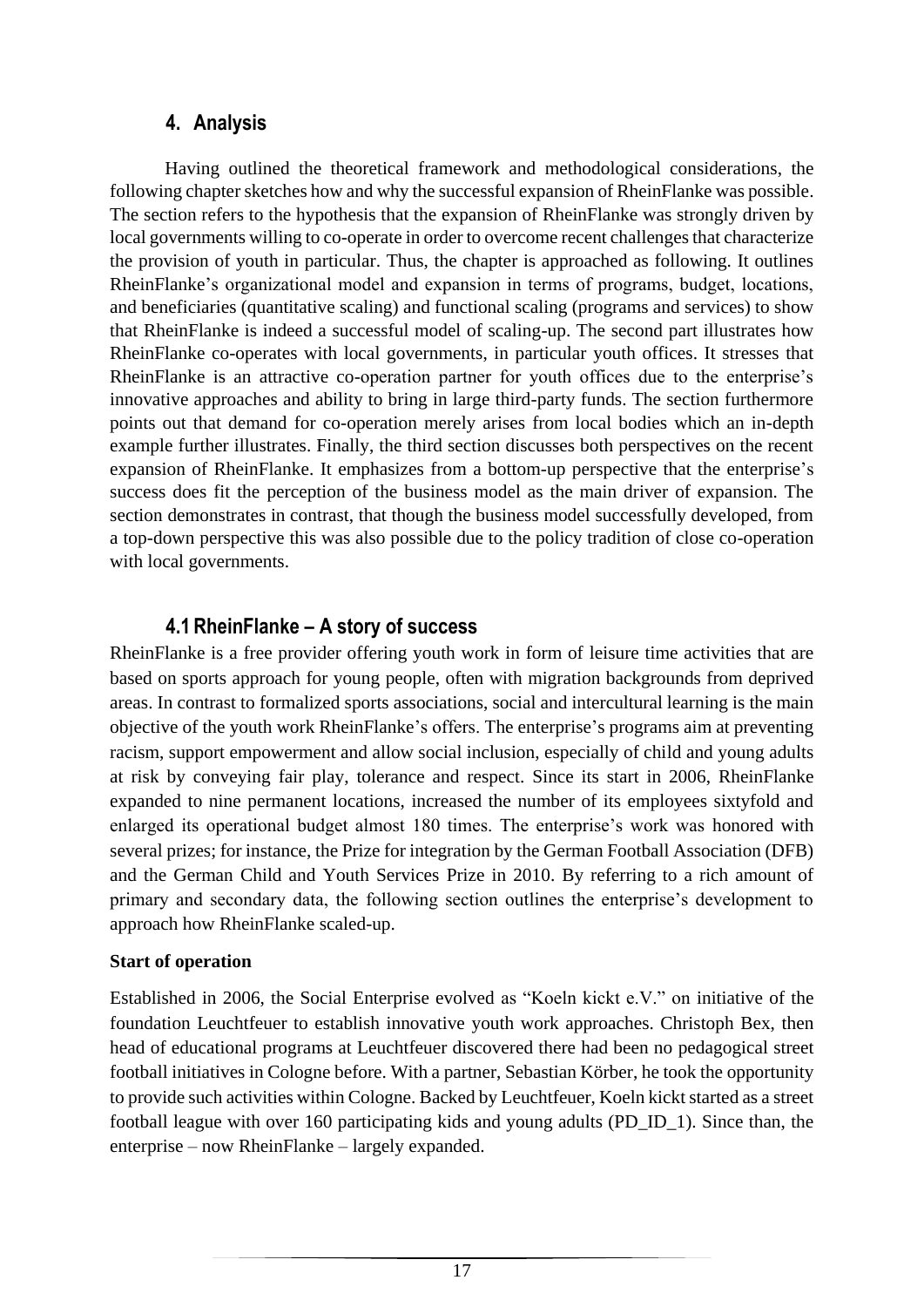#### **Development of the organization**

Till 2008, the enterprise's operating location had been Cologne, providing a football league to connect kids and young adults from deprived areas (MA\_ID\_1). In the aftermath, however, the free provider has significantly grown beyond its original location – so have its participants, as table 6 indicates. From 2008 onwards, starting with their street football approach to promote social inclusion (MA\_ID\_2), RheinFlanke became a permanent part of the Grevenbroich's youth work services– a city about 40 km far from Cologne and its first branch outside Cologne (MA\_ID\_3). This time, RheinFlanke already reached over 500 children and young adults by organizing its street football league in seven cities of North Rhine-Westphalia (MA\_ID\_3). RheinFlanke further expanded its work to Meckenheim through the provision of a sports program (MA\_ID\_4) meeting such high demand, that RheinFlanke's services became a regular part of the city's youth work in 2009 (MA\_ID\_5). In the upcoming year, RheinFlanke further set up a branch in Bornheim. During this time, the organization was able to reach over 700 participants through their regular football street contests and more than 500 children and young adults through night sports programs (MA\_ID\_6). These attempts were followed by Bedburg and Bonn where regular branches of the enterprise took up in 2011. Moreover, the organization expanded its work to Düsseldorf in 2012. In 2015, RheinFlanke outreached Cologne and its neighboring municipalities and cities by setting up a branch in Berlin (PR\_ID\_8). Today, RheinFlanke's youth work approaches reach nearly 1200 children and young adults through regular branches in eight different cities and municipalities (MA\_ID\_7). Furthermore. the provider has been present in additional locations through football street contests and projects as Kurve kriegen – an attempt to provide social competence trainings on behalf of the North Rhine-Westphalian ministry for family, children, youth, culture (PR ID 8). Through its membership in the international worldstreetfootball association and participation in the team-up for NEETs project – an attempt to monitor and evaluate successful approaches to prevent youth unemployment – RheinFlanke also expanded its international work (PR\_ID\_13). This effort is accompanied by several projects and partnerships in Brazil, Ghana, Zambia and South Africa (MA\_ID\_9; PR\_ID\_8:11-12).

| RheinFlanke's expansion of branches and participants (2006-2015)**                                    |         |                                  |      |      |                        |                   |        |  |  |
|-------------------------------------------------------------------------------------------------------|---------|----------------------------------|------|------|------------------------|-------------------|--------|--|--|
| Year                                                                                                  | 2006    | 2008                             | 2009 | 2010 | 2011                   | 2012              | 2015   |  |  |
| Location                                                                                              | Cologne | Grevenbroich Meckenheim Bornheim |      |      | <b>Bonn</b><br>Bedburg | <b>Düsseldorf</b> | Berlin |  |  |
| Participants*                                                                                         | 160     | 500                              |      | 700  |                        |                   | 1200   |  |  |
| *refer to the attended children and youth per week; **figures retrieved from available data (Annex 2) |         |                                  |      |      |                        |                   |        |  |  |

<span id="page-20-0"></span>*Table 6: Expansion of branches and in terms participants*

RheinFlanke significantly enlarged its budget and employees as shown by table 6. While the enterprise started with a single employee in 2007; RheinFlanke already employed 33 people on average in 2013 (PD\_ID\_2; PD\_ID\_3). The set up of new branches and services have resulted in about 60 people working for the enterprise, today. Similarly, RheinFlanke's budget increased nearly 180 times as data from the central platform for the storage of company date in Germany illustrates. The enterprise draws upon a large network of supporters and donations that provide nearly half of its operating budget. The most recent acquisition of grants from the SKALA initiative even exceeds 2.4 million Euros (I\_ID\_3).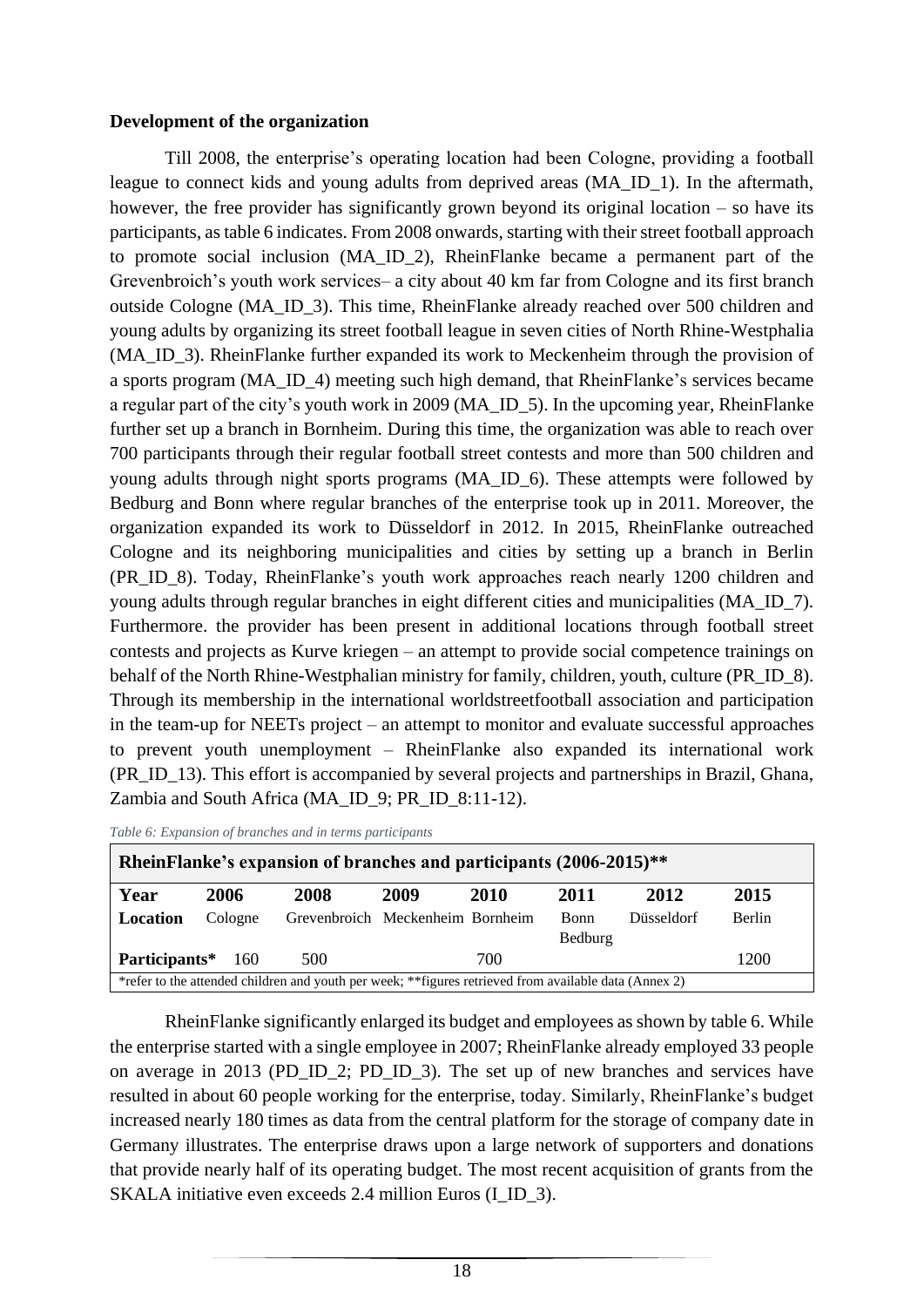<span id="page-21-0"></span>

| Table 7: Expansion in terms of budget and employees |  |  |  |  |
|-----------------------------------------------------|--|--|--|--|
|                                                     |  |  |  |  |

| RheinFlanke's expansion in terms of budget and employees (2006-2016)**                                                                  |      |      |      |      |             |      |      |      |      |      |                  |
|-----------------------------------------------------------------------------------------------------------------------------------------|------|------|------|------|-------------|------|------|------|------|------|------------------|
| Year                                                                                                                                    | 2006 | 2007 | 2008 | 2009 | <b>2010</b> | 2011 | 2012 | 2013 | 2014 | 2015 | 2016             |
| Budget*                                                                                                                                 | 10k  | 32k  | 100k | 100k | 200k        | 230k | 250k | 380k | 410k | 800k | 1.8 <sub>m</sub> |
|                                                                                                                                         |      |      |      |      |             |      |      |      |      |      |                  |
| Employees***1 $1$ 4 6                                                                                                                   |      |      |      |      | - 13        | 16   | 33   |      |      |      | 60               |
| *rounded values in $\epsilon$ ; refers to balance sheet total; **figures retrieved from the central platform for the storage of company |      |      |      |      |             |      |      |      |      |      |                  |
| data/2016 estimated by RheinFlanke (Annex 2); *** on average; figures retrieved from the central platform for the storage               |      |      |      |      |             |      |      |      |      |      |                  |
| of company data/2016 estimated by RheinFlanke                                                                                           |      |      |      |      |             |      |      |      |      |      |                  |

Besides this significant growth in terms of beneficiaries, locations, staff and budget, the organization further enlarged its impact by setting up new programs and services. Since its start of operation RheinFlanke has offered mobile youth work, based on an outreach sports approach. In 2010, the project Work for you was initiated in all of its five destinations (MA\_ID\_11). The program, backed by funds of the European Union, was initiated to support young adults entering employment. To reach this objective, RheinFlanke's sports approach has been utilized to establish a low-threshold contact to provide young adults with vocational trainings, jobacademies, company-visits and individual counseling (MA\_ID\_10; PR\_ID\_6). Work for you expanded the kind of youth work RheinFlanke offers, although sports as an access point has remained a core characteristic of the enterprise's work (PR\_ID\_11). Thus, the project has been extended twice, reaching 785 young adults in 2014 (PR\_ID\_6).

Another comprehensive program expansion that even resulted in an expansion of the target group, has been initiated through "arrive with us!". The umbrella program includes RheinFlanke's efforts to assist young refugees and build community bridges. In march 2015, as part of this effort, the organization started "Der Bus" – a program which provides (mainly sports-based) activities at 18 refugee accommodation centers in Cologne for children and young adults (PR\_ID\_11; MA\_ID\_12). The project has been backed by the city of Cologne and is funded through local government budget and grants (PR\_ID\_11). Within this project, several youth workers offer sports and other leisure time activities for children and young adults to provide "basic social support" (PR\_ID\_11). In this matter RheinFlanke took over the project H.O.P.E., which stands for help, opportunity, peace and empathy, from a sport student who initiated H.O.P.E as a refugee football team in 2015, (MA\_ID\_13). Since then, the project has been expanded to offer diverse sports and leisure time activities and establish a relationship between the participants and RheinFlanke's social worker (PR\_ID\_11). Based on such relationship, participants receive individual or peer counseling, coaching and assistance in their daily life (PR\_ID10). Besides the introduction of new programs, the enterprise introduced a remarkable service expansion in 2015, when it started to provide residential care for young refugees (I\_ID\_1). Thus, the enterprise's employees supervise young refugees in Troisdorf (MA\_ID\_15). Further efforts in Gummersbach and an emergency accommodation have even strengthened the organizations efforts in residential care provision and resulted in the provision of individual counseling for refugees under eighteen through the Care program (MA\_ID\_14; PR ID 1). Summed up, one can observe from table 8 how RheinFlanke has enlarged its programs from the provision of mobile youth work up to five programs and an additional service (residential care) that is now part of a separate enterprise (I\_ID\_3).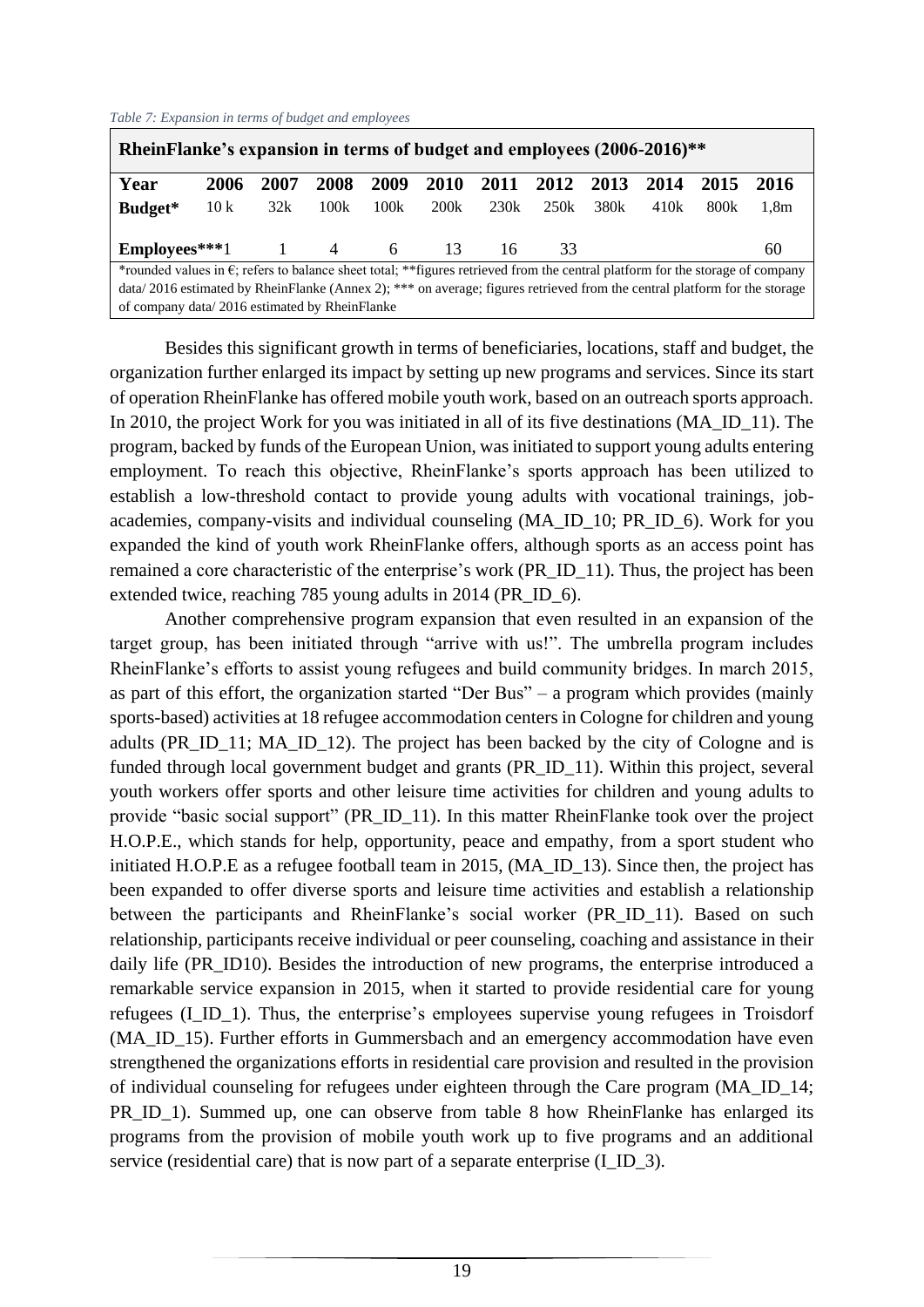#### <span id="page-22-0"></span>*Table 8: Program development*

| <b>Programs offered by RheinFlanke*</b>                                                     |                            |                       |      |            |                        |      |  |  |  |
|---------------------------------------------------------------------------------------------|----------------------------|-----------------------|------|------------|------------------------|------|--|--|--|
|                                                                                             | <b>Program</b> Mobile Work | Work for you H.O.P.E. |      | <b>BUS</b> | $[Heimspiel**]$ $CARE$ |      |  |  |  |
| <b>Start</b>                                                                                | 2006                       | 2010                  | 2015 | 2015       | 2016                   | 2016 |  |  |  |
| *refer to the core services the enterprise offers; **now operating as a separate enterprise |                            |                       |      |            |                        |      |  |  |  |

#### **Legal form, departments and decision structure**

The expansion of the enterprise also effected its legal organization and governance structure. RheinFlanke began its work as an association "Koeln kickt e.V." in 2006, but became the public benefit limited liability company RheinFlanke gGmbH in 2007. Since its start of operation, RheinFlanke was backed by the Leuchtfeuer foundation who had been a shareholder of RheinFlanke till 2016 (I\_ID\_1). Today, Leuchtfeuer is the owner of a company evolved from RheinFlanke's efforts to bundle its residential care activities (Heimspiel gGmbH), whereas both founders of RheinFlanke became the single shareholders of RheinFlanke (I\_ID\_3). Table 8 shows the current departments and internal decision making structures. The organization is divided into eight departments that refer to its five programs, an additional administration and a communication department. Each department consists of a respective program manager that governs the department. All departments are supported by the executive management, that consist of a pedagogical and business executive officer (I\_ID\_3). Both founders of the enterprise form the executive board. They are supported by an advisory board that is composed by private and public persons including local and federal politicians (PR\_ID\_5). Since 2013, The supervision board includes three members and monitors RheinFlanke's business planning (PR\_ID\_4; PD\_10).

<span id="page-22-1"></span>

| Organigram: departments and decision structure* |               |                                                                            |              |                |            |             |
|-------------------------------------------------|---------------|----------------------------------------------------------------------------|--------------|----------------|------------|-------------|
| supervisory board                               |               |                                                                            |              |                |            |             |
|                                                 |               | <b>Executive Directors</b><br>(both entrepreneurs)<br>Executive management |              | advisory board |            |             |
| administration                                  | communication | Mobile Work                                                                | Work for you | H.O.P.E.       | <b>BUS</b> | <b>CARE</b> |
| Project management                              |               |                                                                            |              |                |            |             |
| *refers to the year 2016                        |               |                                                                            |              |                |            |             |

The section has proofed that RheinFlanke has scaled-up in several ways. By setting up new branches, enlarging its employees, increasing the budget, the beneficiaries and introducing new programs and services the RheinFlanke largely expanded its business in terms of functional and quantitative scaling. The success of its model is thus reflected in a large local media coverage, the enterprise's network of prominent supporters as well as through several prices and impact reports.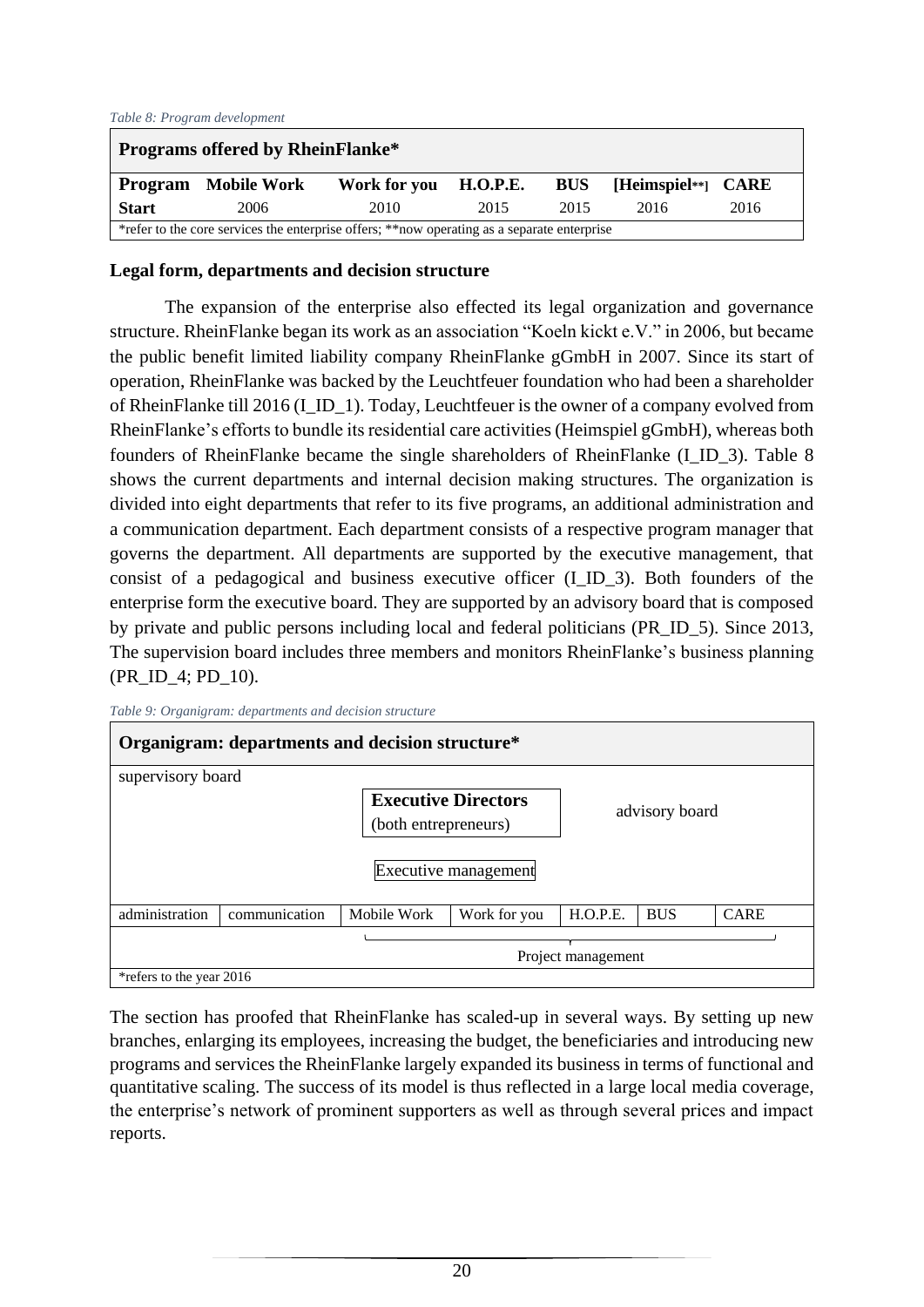#### **4.2 Public-private-partnership – A driver for success**

<span id="page-23-0"></span>The previous section has shown RheinFlanke's steadily growth since its start in 2006. The following outlines the enterprise's local embeddedness and stresses the co-operation with public providers as a significant driver for the expansion beyond its original scope. By referring to examples of the interview data, the section shows that co-operation is mainly initiated by public actors and that their co-operation is governed by close partnership. It highlights the reasons for such co-operation by showing that RheinFlanke is an attractive and innovative partner for youth offices. An in-depth example further illustrates how and why such cooperation is initiated and how RheinFlanke makes use of this start.

The services RheinFlanke offers, mainly youth work, are often commissioned by public actors; for instance, local governments, the North Rhine-Westphalian ministry for family, sports, women, youth and sports, the North Rhine-Westphalian ministry for interior and communal affairs as well as the chamber of trade and commerce (PR\_ID\_3). RheinFlanke currently hosts branches in nine different locations and provides activities in additional locations. The start to operate in these locations was mostly initiated by the request to replicate its youth work approach at other locations and came from youth offices or local politicians (I\_ID\_1; ID\_3; I\_ID\_2). Table 11 shows some statements that outline the triggering role of youth offices and public actors regarding the process of scaling-up beyond RheinFlanke's original destination. One can see that RheinFlanke's good reputation is often the motive for local governments to initiative a co-operation in order to tackle social problems. Most of the time, these initiatives evolve from the youth office, but some initiatives even come from local politicians as members of the Children and Youth Service Committee (I\_ID\_1).

<span id="page-23-1"></span>*Table 10: Reflections on the role of local actors for expansion* 

| Reflections on the role of local actors for the expansion*                                                                           |               |  |  |
|--------------------------------------------------------------------------------------------------------------------------------------|---------------|--|--|
| "or local municipalities or others request if we can offer such services"                                                            |               |  |  |
| [, oder es kommt eine Kommune oder wer auch immer und fragt, ob wir da was machen können"]                                           |               |  |  |
| "7 years ago, there was a request of the youth office that heard that                                                                |               |  |  |
| we attract youth with our approach"                                                                                                  |               |  |  |
| ["da gab es vor 7 Jahren den Zuruf vom Jugendamt, die wussten, dass wir mit Fußball die Jugendlichen irgendwie<br>um uns scharren "] |               |  |  |
| ,, and than, there came up the request of a local municipality that heard of our approach during                                     |               |  |  |
| a conference and asked if we could provide our work elsewhere "[, da ist eine Kommune auf uns                                        |               |  |  |
| zugekommen, weil die auf einer Tagung von uns gehört haben und fragten, ob wir das auch woanders machen "]                           |               |  |  |
| "but in most cases, our good reputation and value of former used caused the request, when                                            |               |  |  |
| municipalities had decided to offer mobile youth work" [,, meistens war es aber, dass [RheinFlanke]                                  |               |  |  |
| einen Namen und ein Standing hat und es sich rumspricht, dass hier solide und gut gearbeitet wird [] dass dann                       | $\mathcal{D}$ |  |  |
| eine Einladung kommt, wenn eine Kommune mobile Arbeit anbieten will"]                                                                |               |  |  |
| "Problems here brought up RheinFlanke"                                                                                               |               |  |  |
| ["Problemlagen hier haben die RheinFlanke auf den Plan gerufen"]                                                                     |               |  |  |
| *translation by interviewer; interviews were held in German (original statements in brackets)                                        |               |  |  |

The initiatives are merely based on requests due to problems in deprived areas, for instance youth crime or violence (I\_ID\_1; I\_ID\_3; I\_ID\_5). One interview partner assumes that networks between local municipalities facilitates the diffusion of the enterprise's reputation that thus drive the initiation by local actor  $(ID_1_2)$ . Local governments did also trigger the enterprise growth in terms of services; as the recent expansion from providing youth work to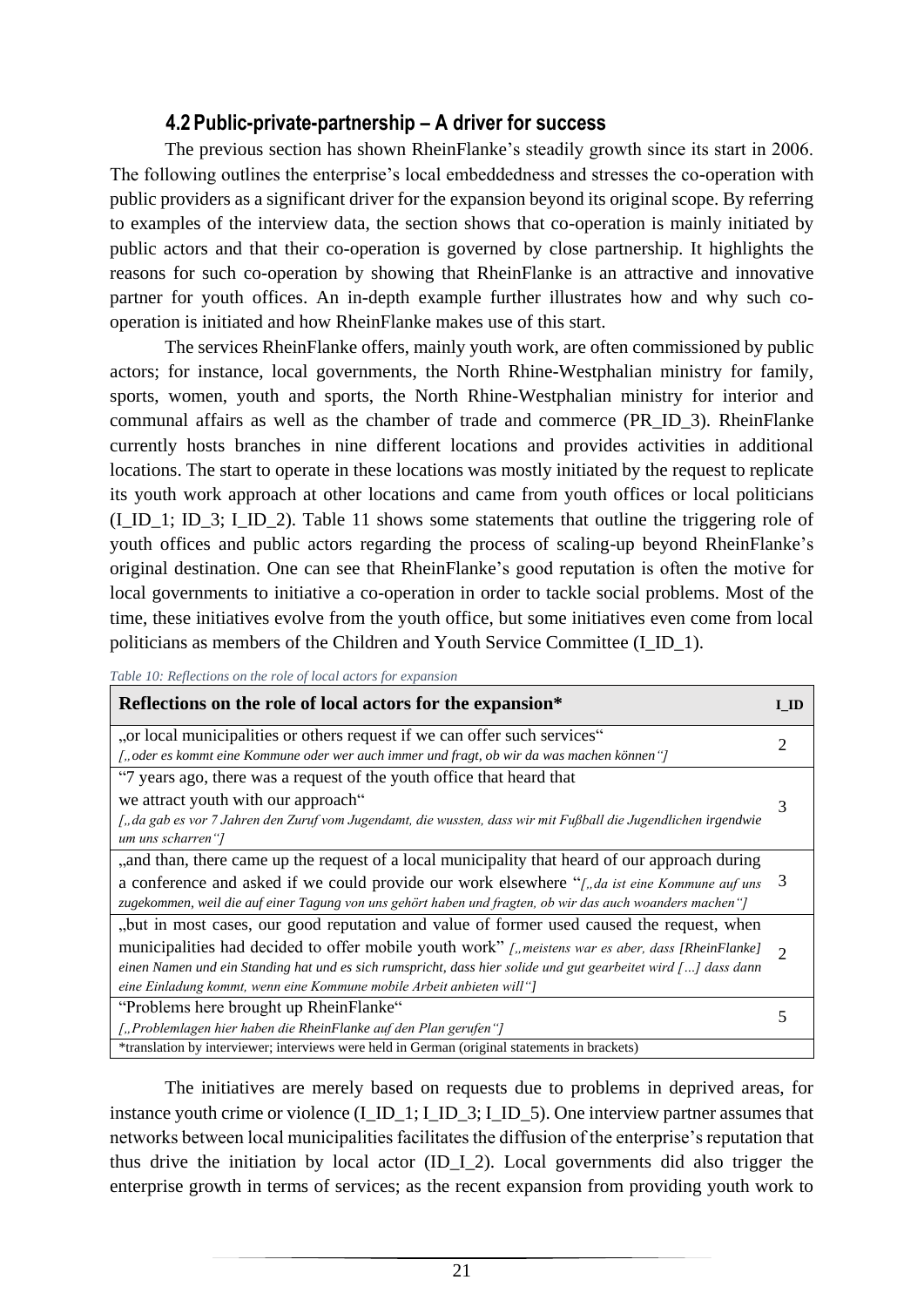care provision for refugees came up on request by local governments and other actors that were confronted with the recent challenges that aroused with the refugee crisis in 2015 (I\_ID\_3). As shown by reflections of the enterprise and local youth offices (table 10), the co-operation between RheinFlanke and youth office is close and projects are often developed in partnership (I\_ID\_5; I\_ID\_2). The co-operation between public and free providers in the case of RheinFlanke does not end with signing contracts (I\_ID\_1; I\_ID\_2; ID\_I\_5). Here, local actors and the enterprise continuously improve programs in partnership, that are guided by quality assurance and reporting measures (I\_ID\_2).

<span id="page-24-0"></span>

|  |  | Table 11: Reflection on partnerships |
|--|--|--------------------------------------|
|  |  |                                      |

| Reflections on co-operation*                                                                  | н п |  |
|-----------------------------------------------------------------------------------------------|-----|--|
| "It has always been an open and trustful co-operation"                                        |     |  |
| ["das war immer eine sehr offene und vertrauensvolle Arbeit"]                                 |     |  |
| "we developed the project in partnership and profited both"                                   |     |  |
| ["das [Projekt] haben wir gemeinsam entwickelt und beide profitieren davon"]                  |     |  |
| "We value RheinFlanke's work which has a good reputation in this city"                        |     |  |
| ["die Arbeit der RheinFlanke wird wertgeschätzt und hat hier ein Renomee"]                    |     |  |
| Thus, projects are developed through continuous dialogue with the local government"           |     |  |
| ["so entwickelt sich das [Projekte] in ständigem Dialog mit der Kommune"]                     |     |  |
| *translation by interviewer; interviews were held in German (original statements in brackets) |     |  |

Five main values for local governments of co-operating with the enterprise came up through the interviews (see also table 12). As stressed before, the enterprise's good reputation rises the hope of public providers that RheinFlanke's youth work approach could solve problems in their cities (I\_ID\_3). Furthermore, youth offices highly value RheinFlanke's ability to network and establish relationships with other actors as the social space greatly benefits from such network orientation (I\_ID\_4). Thirdly, its program approach gains access to groups that youth offices seek to address with their services (I\_ID\_4; I\_ID\_5). Engaged employees of the enterprise and an effective organization body are further seen as an important accelerator to initiate successful projects (I\_ID\_4; I\_ID\_5). Moreover, it becomes clear that the ability to discover needs and provide ideas is a significant strength of RheinFlanke (I\_ID\_4; I\_ID\_5).

<span id="page-24-1"></span>

| Table 12: Value of co-operation for local actors |
|--------------------------------------------------|
|--------------------------------------------------|

| Value of co-operation with RheinFlanke for local actors*<br>I ID                                         |   |
|----------------------------------------------------------------------------------------------------------|---|
| "I am pretty sure that if I would come up with a problem, they would react"                              |   |
| ["ich bin mir sicher, wenn ich da anrufen würde, und sagen wir haben hier ein besonderes Problem,        |   |
| würden die reagieren"]                                                                                   |   |
| "social spaces profit from co-operation and networks, and RheinFlanke is a driving force                 |   |
| of such "                                                                                                |   |
| ["im Sozialraum zeigt sich, wie sinnvoll Vernetzung und Kooperation sind und die RheinFlanke ist         |   |
| da ein wichtiger Motor"]                                                                                 |   |
| "their outreach approach establishes an easy access to refugees"                                         | 5 |
| ["ihre aufsuchende Arbeit schafft einen schnellen Zugang zu Flüchtlingen"]                               |   |
| "that is a good approach to solve severe challenges"                                                     | 5 |
| ["das ist ein guter Zugang um besondere Herausforderungen anzugehen"]                                    |   |
| "that are attractive services, that we need because young people gladly use these"                       | 4 |
| ["das sind attraktive Angebote, die dringend gebraucht werden, weil die Jugendlichen gerne dahin gehen"] |   |
| *translation by interviewer; interviews were held in German (original statements in brackets)            |   |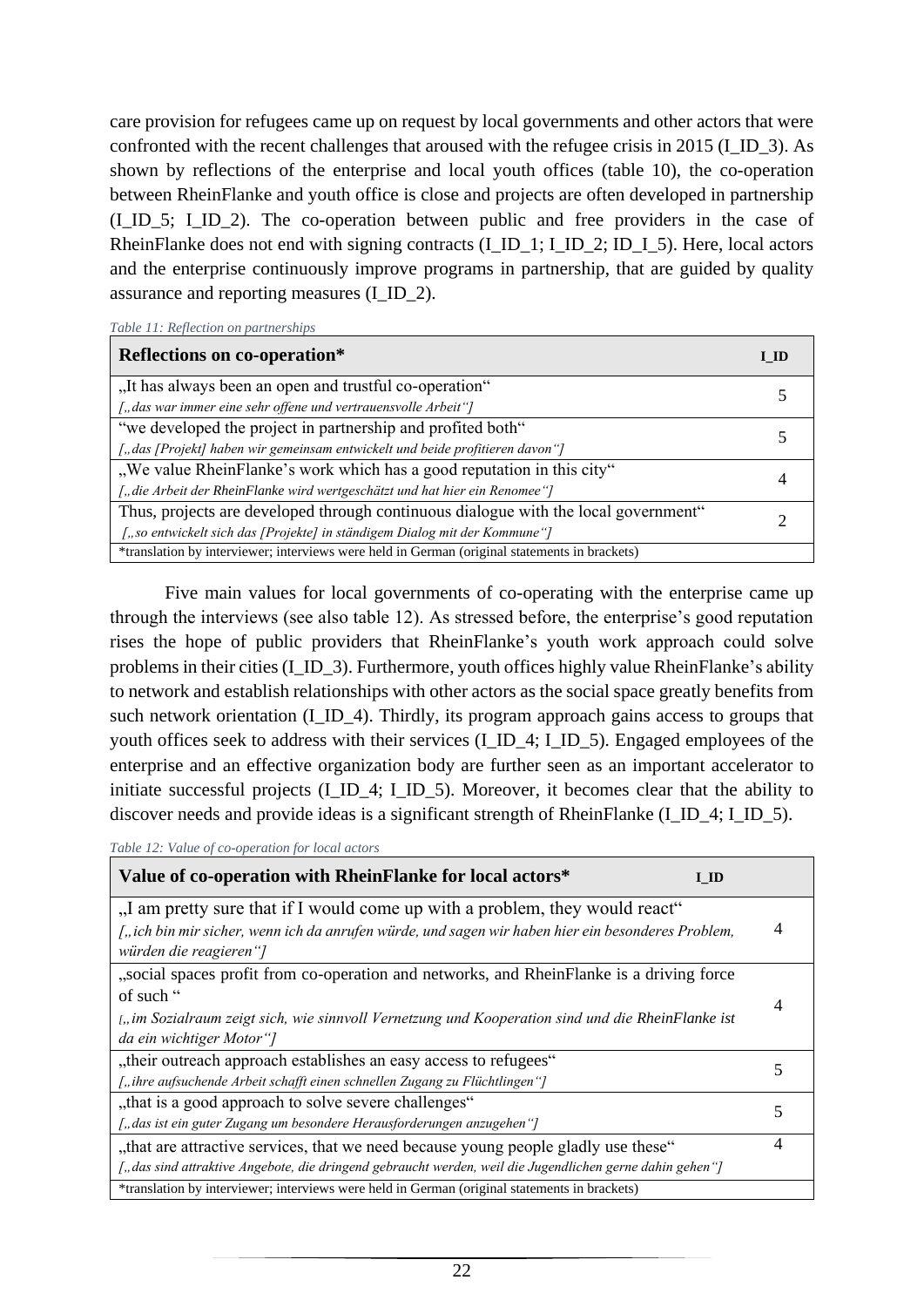Youth offices consider RheinFlanke as an innovative provider that can quickly adapt to new problems and serve social needs – a perception that reflects the enterprise's own view of their activities (table 13). Especially the enterprise's ability to come up with ideas is often stressed. RheinFlanke is not only providing its services, but also shaping the social space by promoting networks and projects to foster community development (I\_ID\_4; I\_ID\_3).

<span id="page-25-0"></span>*Table 13: Perception of RheinFlanke as an innovative actor*

| Perception of RheinFlanke as an innovative actor*                                                                  | -ID |
|--------------------------------------------------------------------------------------------------------------------|-----|
| "They are innovative and active; they're employees recognize problems early and soon come                          |     |
| up with solutions and ideas "                                                                                      |     |
| f "dass sie sehr innovativ und aktiv ist [] dass die Mitarbeiter schon sehr frühzeitig Probleme erkennen und mit   |     |
| einem Lösungsvorschlag oder Idee vor der Tür stehen"]                                                              |     |
| "If there is a social need that we discover, we quickly develop ideas how to solve it"                             |     |
| ["da ist ein gesellschaftlicher bedarf, den nehmen wir war und entwickeln dann schnell eine Idee, was da passieren | 3   |
| $muss$ "                                                                                                           |     |
| They have outstanding capabilities to discover needs and react quickly"                                            |     |
| ["die zeichnen sich dadurch aus, dass sie schnell neue Bedarfe erkennen und man geringe Reaktionszeiten            |     |
| feststellt"]                                                                                                       |     |
| "They have pretty good ideas"                                                                                      |     |
| ["Die haben einfach gute Ideen"]                                                                                   |     |
| *translation by interviewer; interviews were held in German (original statements in brackets)                      |     |

A factor that makes co-operation with RheinFlanke especially attractive for local governments is its ability to acquire third-party-funds and donations (table 14). This quality is an advantage that some other providers do not obtain (ID\_I\_4). There are several examples were the organization not only successfully co-funded its youth work for local providers by obtaining funds and donations, but also expanded the provided services themselves. For instance, the acquisition of large funds by the European Union for the Work for You program attracts local municipalities, especially if they are confronted with low budgets and would not be able to provide such services on their own (I\_ID3; ID\_2). From this perspective, the recent acquisition of grants exceeding 2.4 million Euros from the SKALA initiative is a milestone as these funds can besides ensuring the sustainability of existing project and attain further grants that gain access to co-operation (I\_ID\_3). The following examples which describes the set up of RheinFlanke's first branch in depth stresses how such acquisition capabilities are a benefit for local governments that co-operate with RheinFlanke.

<span id="page-25-1"></span>*Table 14: Acquisition capabilities as an attractive aspect of co-operation*

| Attractive aspects of co-operating with RheinFlanke*                                                    | ID 1 |  |
|---------------------------------------------------------------------------------------------------------|------|--|
| "They are creative and able to provide individual solutions for individual problems and                 |      |  |
| acquire third-party-funds in an outstanding way "                                                       |      |  |
| f die sind kreativ, können für individuelle Problemlagen individuelle Lösungen konzipieren und sind     |      |  |
| hervorragend in der Drittmittelakquise"]                                                                |      |  |
| "It [mixed funding] is attractive, because it provides much sevice for little money" [,das              |      |  |
| [Mischfinanzierung und Eigenleistung] ist attraktiv, weil es viel Leistung für wenig Geld bringt"]      |      |  |
| "If one can provide such funding, there are a lot of opportunities to preach to the converted,          |      |  |
| or at least to avoid the opposite"                                                                      |      |  |
| ["wenn man solche Mittel für mehrere Jahre mitbringt, gehen natürlich Türen auf, oder bleiben zumindest |      |  |
| nicht verschlossen"]                                                                                    |      |  |
| *translation by interviewer; interviews were held in German (original statements in brackets)           |      |  |
|                                                                                                         |      |  |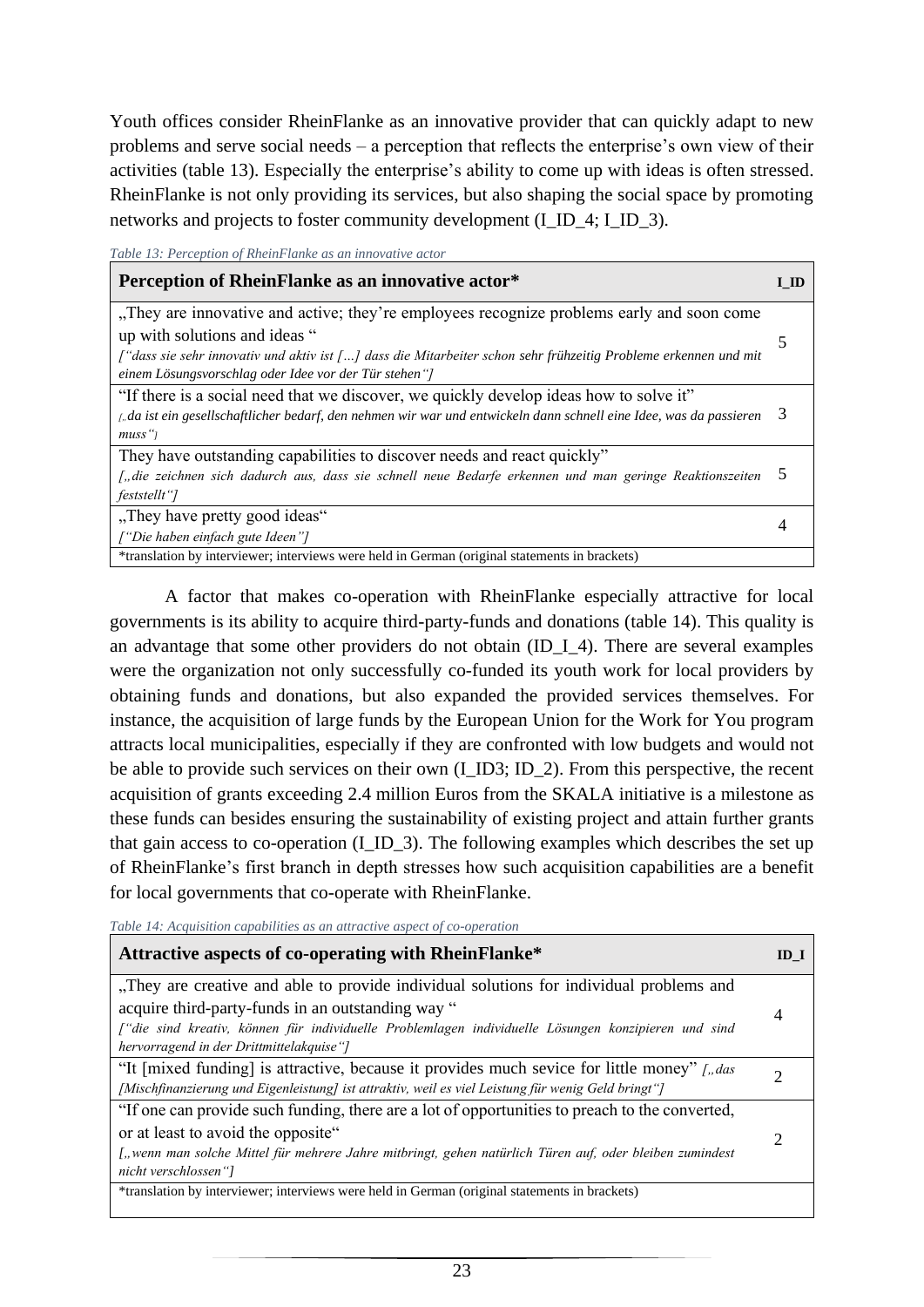How local governments initiate the co-operation with RheinFlanke and thus trigger the process of scaling-up, can be illustrated by the example of Gremberghoven, which was the first permanent resident branch and marks the enterprise' shift from the provision of exclusively mobile work. Gremberghoven, a district of Cologne, underlies difficult socio-economic circumstances with large portion of children and young adults at risks. In 2013, the portion of the districts' residents aged under 15 that depended on social transfers was almost 40%; while children and youth with migration backgrounds made up nearly 80% of their age group (Stadt Köln 2015). Several social tensions between young adults and residents have characterized the district, that was even prioritized by the local Children and Youth Service Committee (PR\_ID\_8:7). The city's youth office introduced the co-operation with RheinFlanke after an officer became aware of the enterprise's approach during a conference, with the hope that the enterprise's approach could improve the situation in the district (I\_ID\_3). The request to provide mobile counseling on a weekly base – till than, the organization had only provided its street football league, backed by foundations and project funds – resulted in setting up a fixedterm contract with the municipal youth office, so that RheinFlanke was able to start the provision of youth work counseling three hours per week (I\_ID\_3). As there were only a few other programs for children and youth, RheinFlanke's work met a high demand that could not been satisfied by the contract that was set up. The need for further youth work even increased when other providers shut down their youth centers in the district. Due to tight public budgets, there were no means to finance the work that would have been necessary, so that the enterprise acquired additional donations to extant their program. Yet, the public provider could grant the rent for a location that the enterprise needed to making the counseling process more practical – as such funding is easier to provide than regular grants in form of investment or operation costs (I\_ID\_3). Because of several structural issues, the location was however just suitable as a temporary solution. In need for a renovation, a prominent supporter of the enterprise raised 150.000€ that were even doubled by other donations the enterprise could acquire. RheinFlanke could thus use the large budget to fund a sports field and arrange a new location for the provision of its youth work, for instance group counselling. Throughout the process, the city accepted to become the tenant of the new location, financed by parts of the donations that RheinFlanke had raised, as the interest in this project was quite high, given the benefit for the whole social space (ID\_3). The partnership is even strengthened as both parties, RheinFlanke and the public provider, each finance one of two full-time employees at the center (ID\_3). The example emphasizes that RheinFlanke's work started upon request of the local youth office – in need to tackle social problems in a deprived area. Since the initiation, the partnership between RheinFlanke and the public provider has been strengthened and expanded – from several hours of mobile counseling per week to a resident location with two full-time employees that are actively shaping the social space. It shows that the enterprise significantly scaled-up – and the public provider profited from the enterprise's work and ability to attain other financial resources. Given this example, a close co-operation with an innovative private actor as RheinFlanke seems indeed very attractive for public providers and their local governments.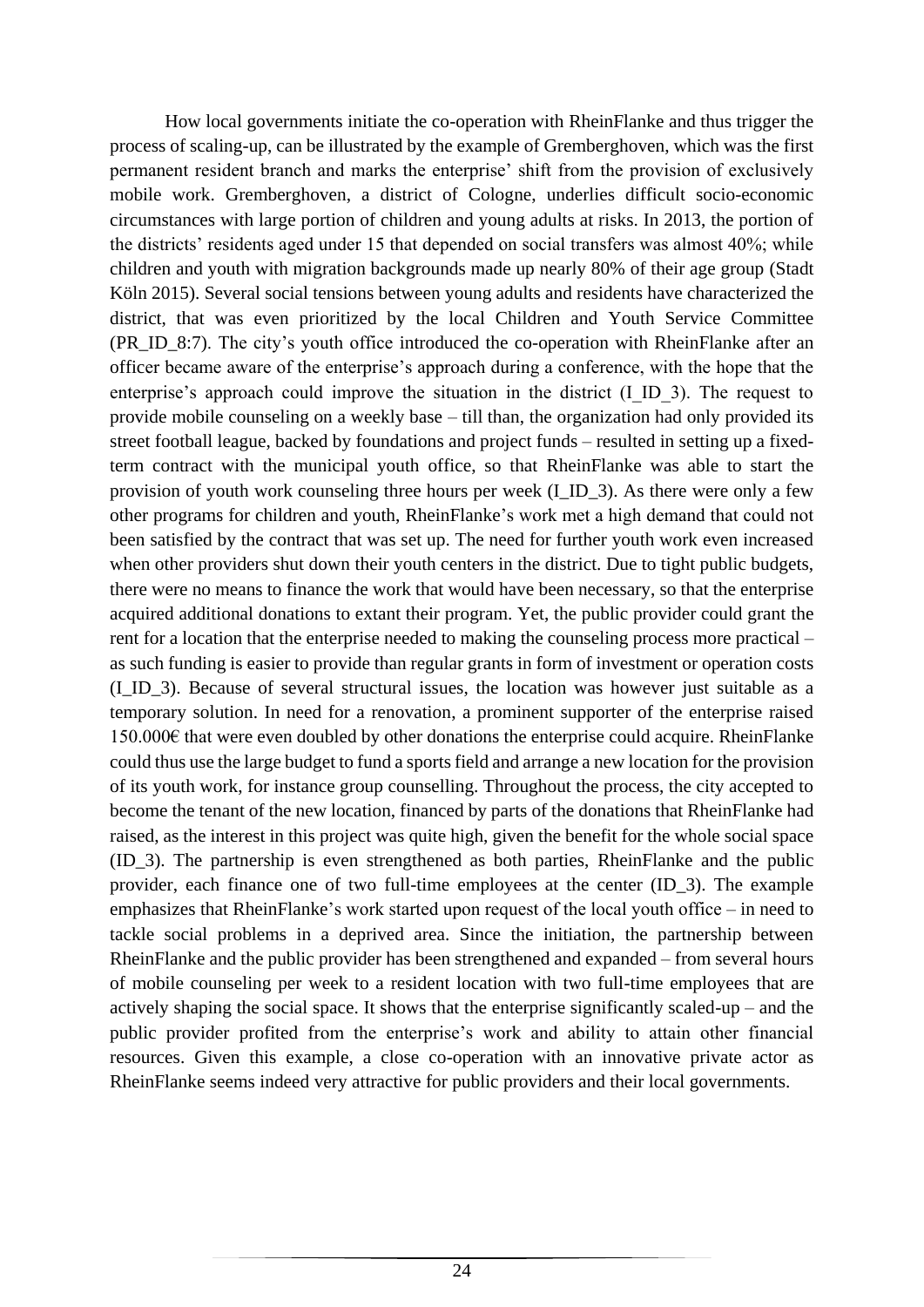## **4.3 Discussion: Beyond the Business paradigm of scaling**

<span id="page-27-0"></span>The previous two sections provided two different perspectives on the scaling-up process of a successful social enterprise: bottom-up, by outlining how the enterprise constantly expanded since the start of its operation in 2006; and top-down by showing how the process involved local actors. Henceforth, this section sums up the result and discusses both perspectives.

The current scope of the enterprise – involving regular branches in nine different cities and municipalities; an operational budget of nearly 1.8 million Euros; employing about 60 people and providing youth work for nearly 1200 young people through mobile approaches alone – was never envisioned when the enterprise started a street football league in 2006. As seen in the former section, the continuous expansion involved the set-up of several branches, an intensive acquisition of funds and several program and even service extensions. The bottom-up perspective has shown that RheinFlanke is extremely capable of identifying the needs of its target group and recognizing opportunities to serve these; for instance, by using the relations build through sports approaches to provide programs that foster the employability of young adults at risk. Such approaches also benefit from the enterprise's reliable network of partners, supporters and prominent figures. Several prizes and honors by well-known foundations reflect the success of the enterprise. Regarding the recent acquisition of grants that encompass 2.4 million Euros for the upcoming years, and the increasing demand for services that target young refuges, one can assume that the scope of the enterprise will further expand.

The investigation of the bottom-up perspective identifies several key findings that characterize the expansion of RheinFlanke. Summed up, it shows that the enterprise constantly expanded through:

- operating in new locations
- expanding its programs, e.g. by fostering the employability of their target group
- setting up new programs, e.g. H.O.P.E.
- entering new target groups, e.g. young refugees
- offering new services, e.g. care
- acquiring new funding resources, e.g. by attaining large donations;
- promoting its approaches on a national and international level.

Apart from this remarkable success in expanding the enterprise's scope of origin, RheinFlanke does not fit the common paradigm of a careful guided strategic expansion with the business model at the heart of such success. Rather than building on long-term strategies to scale-up, the enterprise expanded by reacting to urgent social issues and demands at a short notice, without the intention to reach the current scope of its enterprise. Thus, the business model follows the solution for problems, instead of the opposite. One can further see that the enterprise did not scale-up for the sake of its business as the service expansion of providing residential care, which actually sustained the enterprise's business model, resulted from demand by local actors rather than the attempt to scale-up. This argument is further outlined in the following by regarding the scaling-up process from a top-down perspective.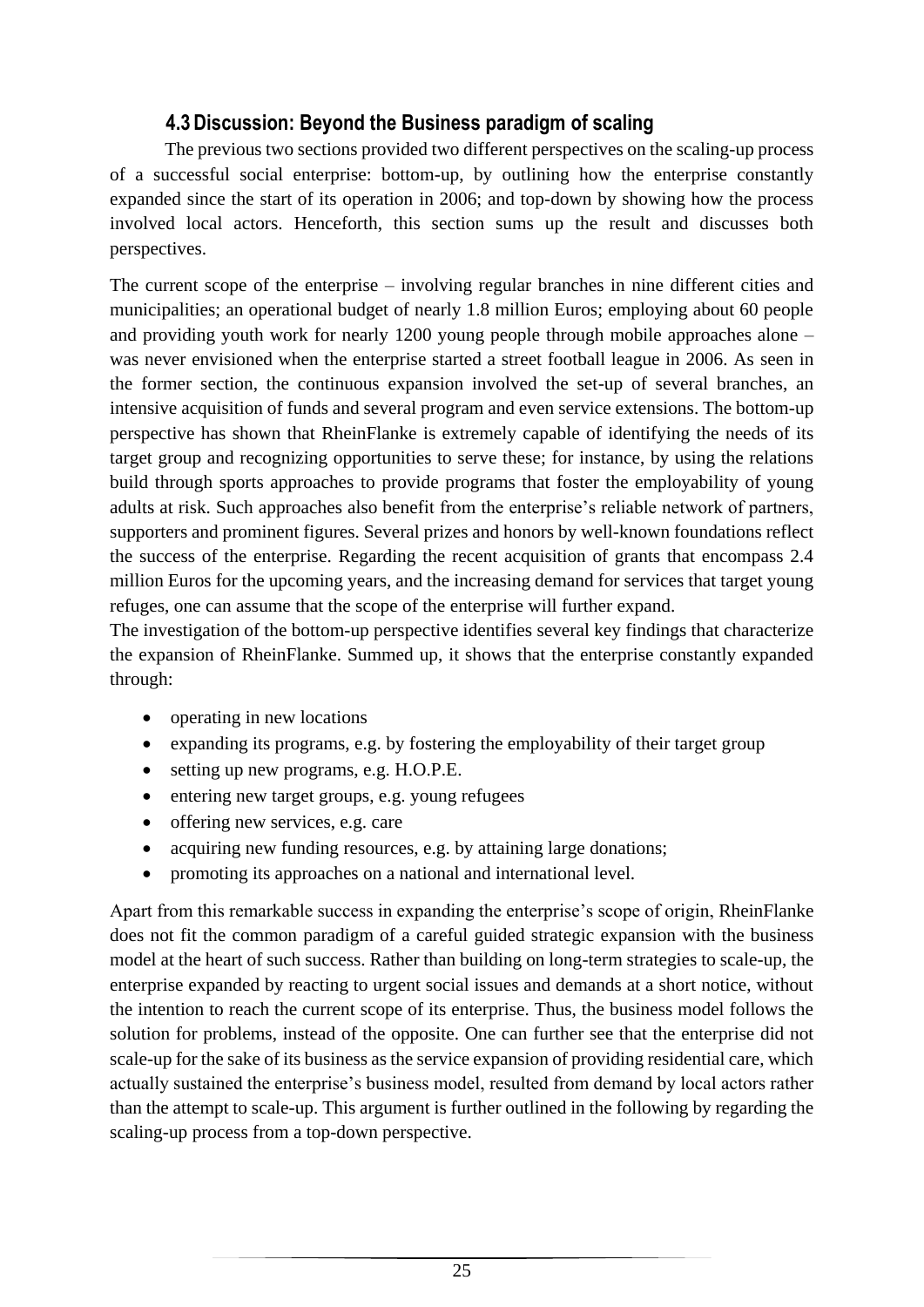The second section shows that RheinFlanke's expansion beyond its geographical scope of origin was often initiated by local actors – whether politicians or local youth offices. Its cooperation with public partners is a continuous process that often result in the set-up or expansion of programs, depending on the demand. Even the recent service expansion to provide residential care for refugees under eighteen resulted from increasing requests by local actors. Though there are controlling and reporting measures, the co-operations between RheinFlanke and its partners is far from being rationalized. In close partnership, the enterprise and local youth offices initiate measures that do not only target children and youth, but often involve the entire social space. These findings confirm the former conclusion that a business model perspective cannot adequately reflect RheinFlanke's expansion. In sum:

- new locations were initiated by demand from public actors rather than acquisition;
- the set up resulted from urgent issues and challenges;
- new services were introduced on request of local actors;
- existing programs were further extended in close partnership with the local providers.

Here, it becomes visible that though the enterprise offers an innovative approach, its success was also possible due to the strong tradition of partnership between public and free providers that characterize the policy field of children and youth welfare services.

The reasons for co-operation with RheinFlanke are social issues; for instance, social exclusion, violence and racism, that challenge local cities and municipalities. RheinFlanke's approach appeals to young people and is perceived as being capable to tackle these problems. A proficient reputation and open events shape the perception of RheinFlanke as a free provider that is able to attract young people; especially youth from deprived areas with migrant backgrounds. Through a large network and slim internal organization, the enterprise can quickly respond to the request of local providers and offer its approaches. Once initiated, the enterprise uses the co-operation to provide further services for its target groups and expand existing programs according to these needs. The enterprise is seen as an innovative actor with highly motivated employees that uses its networks to benefit social spaces as a whole. Its hybrid funding structure and ability to attain large donations and significant amounts of third-party-funds are attractive, especially in cases where public budgets cannot afford the provision of equivalent programs.

Concludingly, RheinFlanke is an attractive partner for co-operation for local providers, given that the enterprise

- successfully addresses difficult target groups;
- recognizes problems and challenges;
- comes up with ideas to solve these;
- can quickly react to problems and needs;
- disposes on a large network with other actors;
- is able to acquire significant amounts of third-party-funding.

These aspects meet the challenges public providers face in the policy field. Thus, the findings strongly confirm the hypothesis drawn from theoretical framework. The upcoming conclusion further outlines this reference and provides and outlook on the implications of this findings.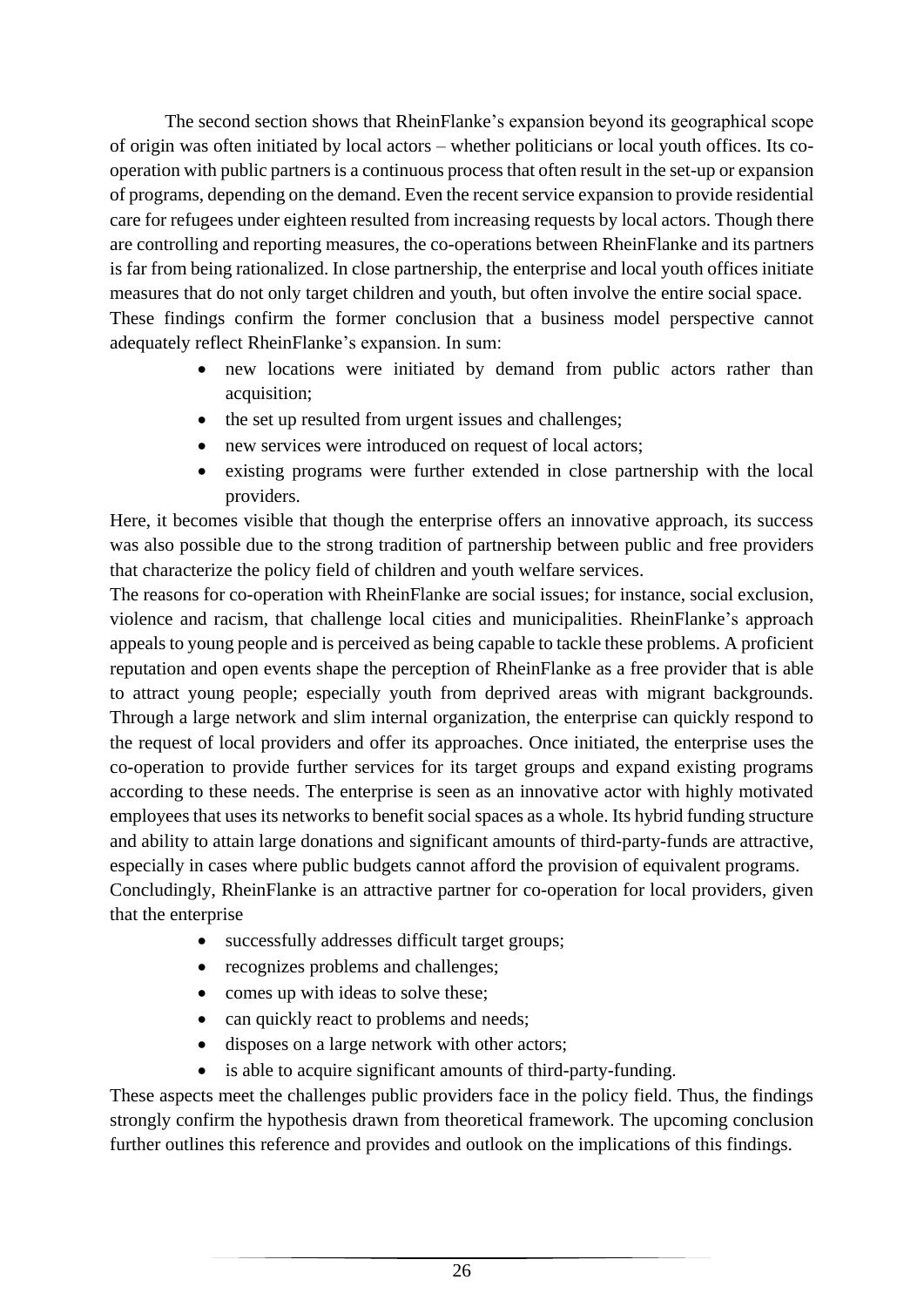## **5. Conclusion**

<span id="page-29-0"></span>Scaling-up has been the starting point of this thesis. The research was governed by the assumption that scaling-up despite their scope of origin might in some cases largely relate to the policy field of social enterprises. By referring to a specific social enterprise which considerable expanded since its start of operation, the research was guided by the question how and why this success was possible. The working hypothesis referred to the policy field of operation, supposing that scaling-up beyond the scope of origin was largely guided by a traditional policy principle that characterizes the provision of child and youth welfare in Germany: co-operation between private (non-statutory) and public actors. Hence, it was argued that local actors triggered the process of scaling-up by inviting the respective social enterprise to co-operate. The working hypothesis was reasoned by three arguments. First, the policy field of child and youth welfare looks upon a long tradition of co-operation between public and private actors. Secondly, the institutional arrangement of child and youth service provision even encourages such co-operation as a guiding principle for policy implementation. Finally, severe challenges that characterize the provision of child and youth services, and youth work in particular, put pressure on providers that constitute opportunities for innovative actors who are capable to tackle these challenges.

A case study on the respective social enterprise has shown that a close co-operation with local actors was indeed a significant driver of its expansion. The investigation further confirmed that co-operation was often initiated by youth offices or local politicians. The reasons for cooperation were severe social challenges, for instance in forms of social tensions or violence, and the need of an innovative provider to attract children and young adults at risk. RheinFlanke is perceived as such innovative actor as the enterprise is able to quickly react to new circumstances, and offers an attractive youth work approach. The enterprise's sports-based programs offer a low threshold to establish relations with youth that providers find especially difficult to reach. Based on these relationships, the enterprise provides programs that target aims that recently shape the policy field of child and youth welfare, for instance the integration of children and youth with migrant backgrounds.

Though the business model of RheinFlanke reflects a story of success, it has not been the driver for its expansion. Rather than following a business strategy of scaling-up, the enterprise's attempt to change social inadequacies and initiation of local governments to cooperate characterize the growth of the enterprise. These factors do not deny the success, rather underpinning a quality of RheinFlanke that its network and several awards value: the goal of social change prior to a successful business model. RheinFlanke's successful expansion, largely triggered by local governments, builds on the long tradition of co-operation in the policy field of child and youth welfare. This finding stands in contrast to the common paradigm that stresses an enterprise's business model and strategy as main driver for expansion beyond the location of origin.

These results go in line with Ney and Beckmann who, by outlining institutional barriers in the policy field of education as a serious threat for scaling-up social enterprises, emphasize the importance of the policy field that social enterprises operate in (Beckmann and Ney 2013:264). By drawing on the policy field of child and youth services, the thesis has stressed the importance of the policy field from another angle. It has become clear, that the legacy of co-operation and strong tradition of implementation by free providers offers many opportunities for innovative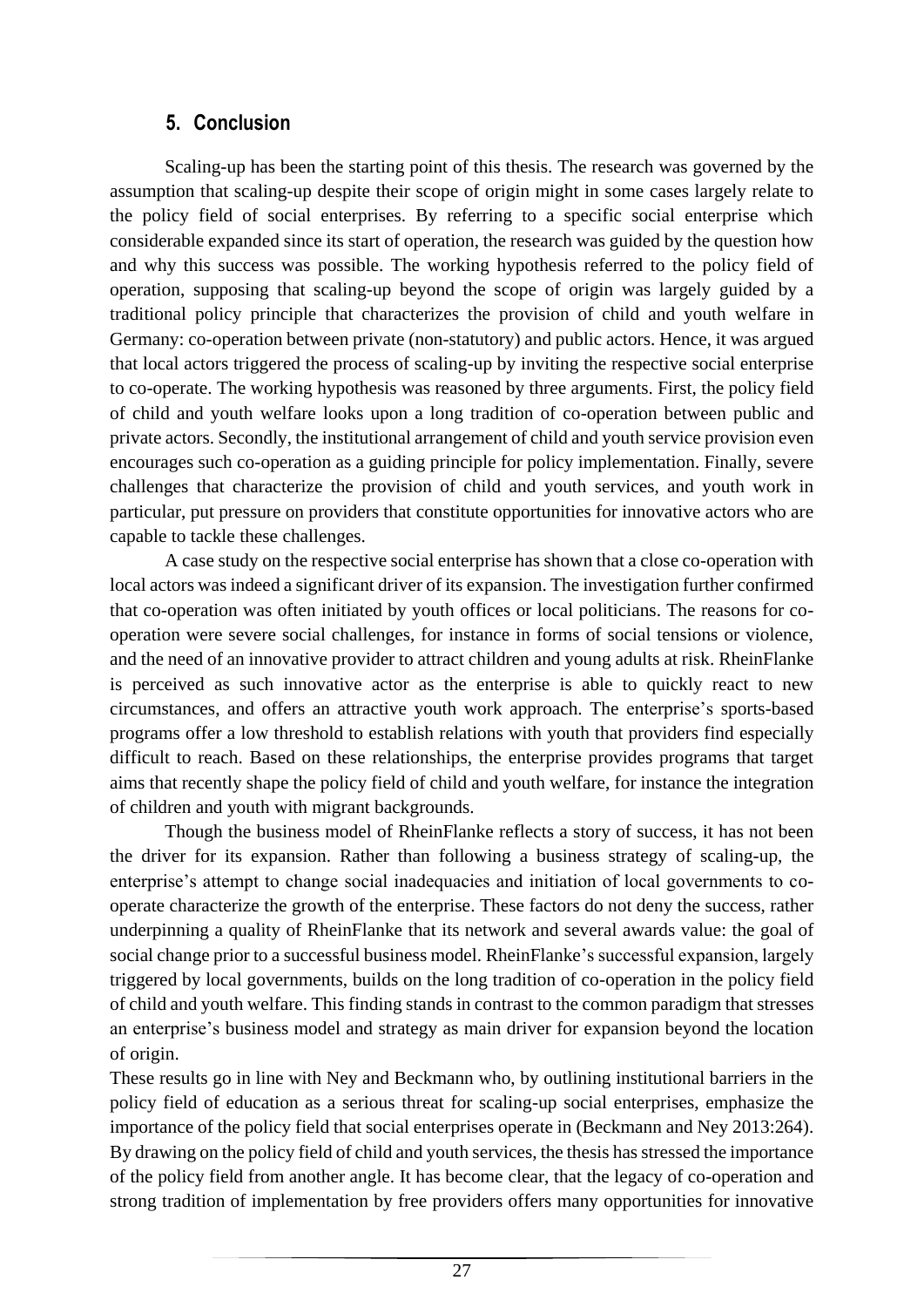actors as social enterprises. Thus, the thesis has shown that the importance of local embeddedness for social enterprises as stressed by Bode and Evers (Bode and Evers:115) in the case of Rheinflanke also strongly relates to the policy field of operation.

Hence, if scaling-up is seen as a desirable goal, as e.g. Davies and Simon observe (2013:335), policy-makers and philanthropists have to acknowledge the policy context that social enterprises operate in. In contrast to commercial businesses that might improve their business models according to market demands, social enterprises might underlie different circumstances and even profit from governance principles of the policy field of operation. The case study has point out the successful example of a co-operation between an innovative enterprise and local governments in the field of youth policy. Regarding the current challenges that go in line with the refugee crisis up from September 2015, and the overall increasing demand for child and youth services that Rauschenbach forecasts (2014:174), one can assume the demand for inclusive, outreaching approaches that attract young people will even rise. However, given the difficulties of providers to reach especially target groups at risks, the importance to find innovative approaches as supposed by Schäfer (2013b:705) will probably further rise. From this perspective, innovative actors and social enterprises as Rheinflanke might further expand their services to serve these needs – in close partnership with public partners.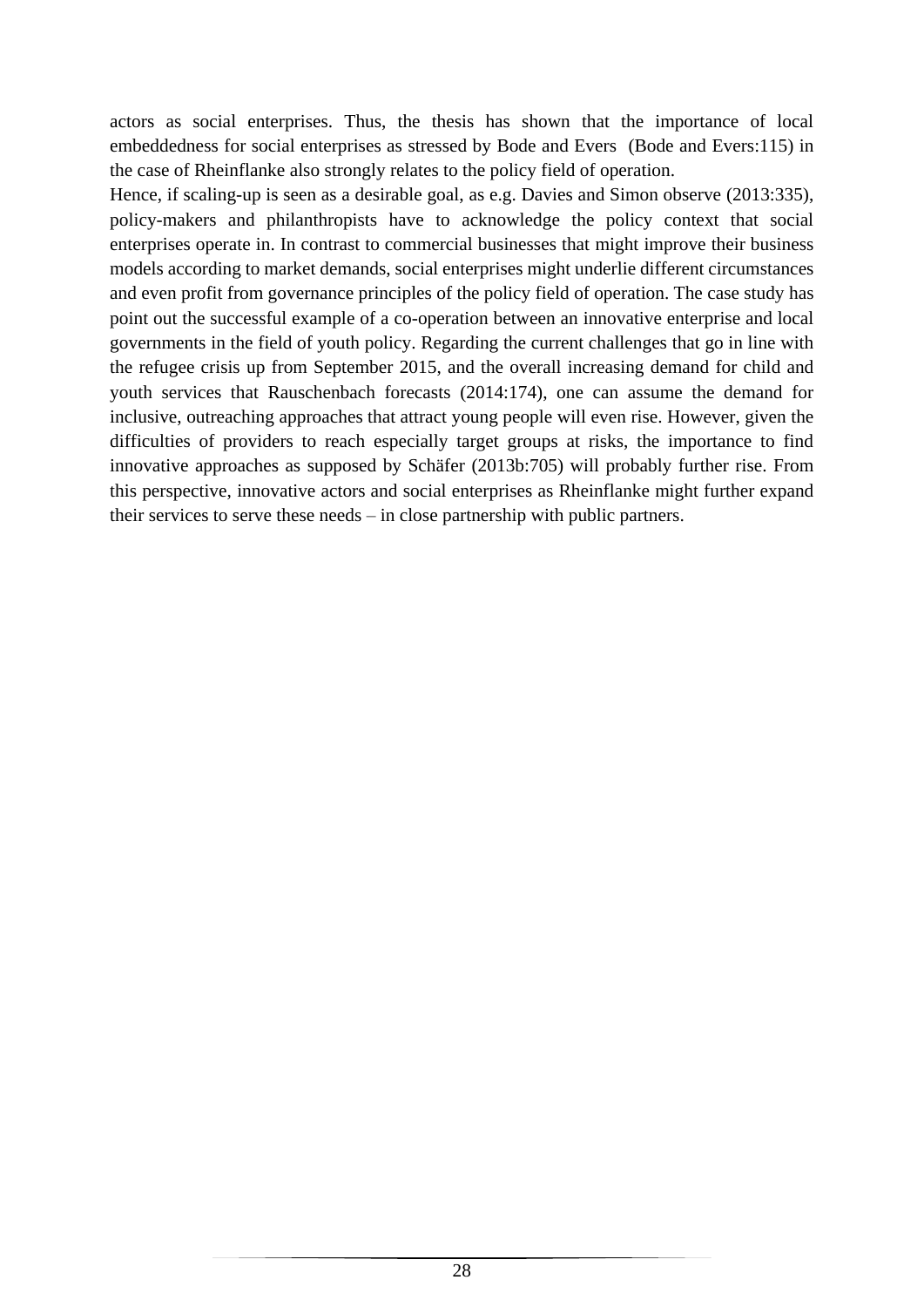## <span id="page-31-0"></span>**Bibliography**

- Bassarak, Herbert and Klaus Maciol. 1999. "Von der kommunalen Sozialpolitik zur sozialen Kommunalpolitik." Pp. 519–34, in *Handbuch der kommunalen Sozialpolitik,* edited by B. Dietz, D. Eißel, and D. Naumann. Opladen: Leske + Budrich.
- Beckmann, Markus and Steven Ney. 2013. "Wenn gute Lösungsansätze keine Selbstläufer werden: Vernetzung als Skalierungsstrategie in fragmentierten Entscheidungslandschaften am Beispiel des Social Labs in Köln." Pp. 253–85, in *Sozialunternehmen in Deutschland. Analysen, Trends und Handlungsempfehlungen,* edited by S. A. Jansen, R. G. Heinze, and M. Beckmann. Wiesbaden: Spinger VS.
- Becksy, Stefan, Marie-Luise Dreber, and Dirk Hänisch. *Child and Youth Policy. Child and Youth Services in the Federal Republic of Germany: Structures – Institutions – Organisations.* Bonn: International Youth Service of the Federal Republic of Germany (IJAB).
- Behring, Angela. 2010. "Kommunale Handlungsspielräume in der Kinder- und Jugendpolitik." Pp. 443–59, in *Analyse demokratischer Regierungssysteme. Festschrift für Wolfgang Ismayr zum 65. Geburtstag,* edited by K. H. Schrenk and M. Soldner. Wiesbaden: VS Verlag für Sozialwissenschaften.
- Bernzen, Christian. 2013. "Rechtliche Grundlagen der Offenen Kinder- und Jugendarbeit im Bundes- und Landesrecht." Pp. 617–28, in *Handbuch Offene Kinder- und Jugendarbeit,*  edited by U. Deinet and B. Sturzenhecker. Wiesbaden: VS Verlag für Sozialwissenschaften.
- Bisler, Wolfgang. 2012. "Zuflucht beim KJHG: Rettet das Recht die Kinder- und Jugendarbeit?" Pp. 51–63, in *Political (Re-)Turn? Impulse zu einem neuen Verhältnis von Jugendarbeit und Jugendpolitk,* edited by W. Lindner. Wiesbaden: VS Verlag für Sozialwissenschaften.
- Blum, Sonja. 2016. "Familienpolitik." Pp. 297–340, in *Sozialpolitik aus politikfeldanalytischer Perspektive. Eine Einführung,* edited by R. Reiter. Wiesbaden: Spinger VS.
- (BMFSFJ)Bundesministerium für Familie, Senioren, Frauen und Jugend. 2002. *Elfter Kinderund und Jugendbericht: Bericht über die Lebenssituation junger Menschen und die Leistungen der Kinder- und Jugendhilfe in Deutschland.* Berlin (https://www.bmfsfj.de/blob/94598/92135291ed6ca273285998211782bfa1/prm-18653 broschure-elfter-kinder--und-j-data.pdf).
- (BMFSFJ)Bundesministerium für Familie, Senioren, Frauen und Jugend. 2013. *14. Kinderund Jugendbericht über die Lebenssituation junger Menschen und die Leistungen der Kinder- und Jugendhilfe in Deutschland.* Berlin.
- Bode, Ingo and Adalbert Evers. 2004. "From institutional fixation to enterpreneurial mobility? The German third sector and its contemporary challenges." Pp. 101–21, in *The Third Sector in Europe,* edited by A. Evers and J.-L. Laville. Cheltenham/Northhampton: Edward Elgar Publishing.
- Bogumil, Jörg. 2011. "Verwaltungsreformen auf Länderebene und ihre Auswirkungen auf die Kommunen." Pp. 65–73, in *Handbuch Kommunale Sozialpolitik,* edited by H.-J. Dahme and N. Wohlfahrt. Wiesbaden: VS Verlag für Sozialwissenschaften.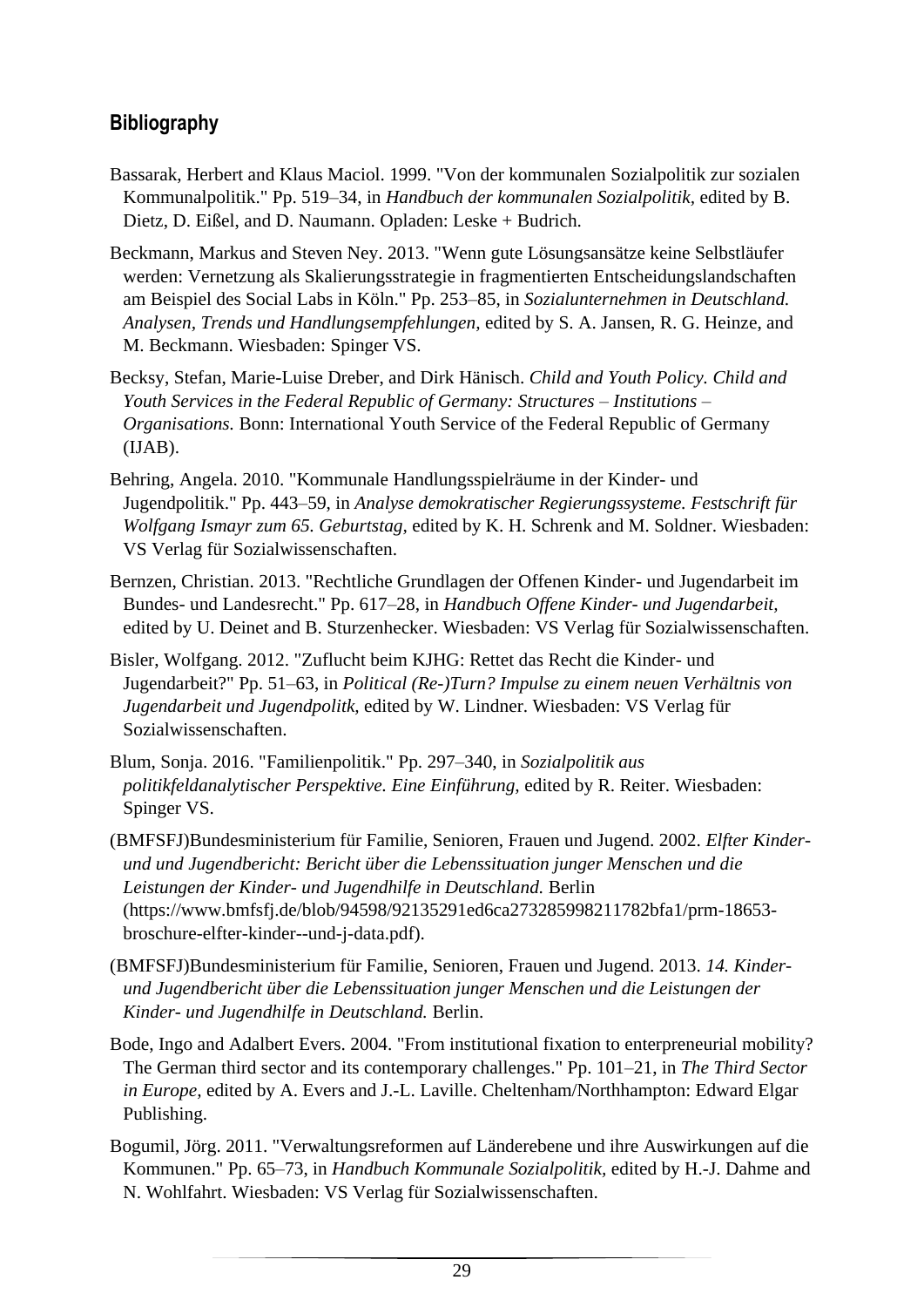- Bundesministerium für Familie, Senioren, Frauen und Jugend (BMFSFJ), editor. 2009. *Dreizehnter Kinder- und Jugendbericht: Bericht über die Lebenssituation junger Menschen und die Leistungen der Kinder- und Jugendhilfe in Deutschland.* Berlin.
- Burmeister, Joachim. 2012. "Wozu (noch) Jugendarbeit? Jugendpolitische Rahmenbedingungen und Programme in Mecklenburg-Vorpommern seit 1990." Pp. 105– 20, in *Political (Re-)Turn? Impulse zu einem neuen Verhältnis von Jugendarbeit und Jugendpolitk,* edited by W. Lindner. Wiesbaden: VS Verlag für Sozialwissenschaften.
- Dahme, Hand-Jürgen, Solke Schütter, and Norbert Wohlfahrt. 2008. *Kommunale Selbstverwaltung und Soziale Dienste: Grundlagen, aktuelle Praxis und Entwicklungsperspektiven.* Weinheim/München: Juventa.
- Davies, Anna and Julie Simon. 2013. *How to grow social innovation: A review and critique of scaling and diffusion for understanding the growth of social innovation: Paper prepared for the 5th International Social Innovation Research Conference, 2-4 September 2013, Oxford.*  Oxford.
- Dietz, Berthold, Bernhard Frevel, and Katrin Toens. 2015. *Sozialpolitik kompakt.* Wiesbaden: Spinger VS.
- Dye, Thomas R. 1972. *Understanding Public Policy.* Englewood Cliffs: Prentence-Hall.
- Fischer, Jörg. 2011. "Die doppelte Modernisierung Politische Steuerung und Jugendhilfe im Wandel." Pp. 141–50, in *Jugendhilfeforschung,* edited by G. Flößer. Wiesbaden: VS Verlag für Sozialwissenschaften.
- Frantz, Christiane. 2006. "Qualitatives Interview." Pp. 53–67, in *Einführung in die politische Theorie und Methodenlehre,* edited by S. U. Schmitz and K. Schubert. Opladen: Barbara Budrich.
- Gerring, John. 2007. *Case Study Research: Principles and Practices.* New York: Cambridge University Press.
- Gil, David G. 1970. "A Systematic Approach to Social Policy Analysis." *Social Service Review* 44(4):411–26 (http://www.jstor.org/stable/30021739).
- Gläser, Jochen and Grit Laudel. 2010. *Experteninterviews und qualitative Inhaltsanalyse.*  Wiesbaden: VS Verlag für Sozialwissenschaften.
- Grohs, Stephan. 2014. "Hybrid Organizations in Social Service Delivery in Quasimarkets: The Case of Germany." *American Behavioral Scientist:*1–21.
- Grohs, Stephan, Katrin Schneiders, and Rolf G. Heinze. 2015. "Social Entrepreneurship versus Intrapreneurship in the German Social Welfare State: A study of Old-Age Care and Youth Welfare Services." *Nonprofit and Voluntary Sector Quarterly* 44(1):163–80.
- Hagmann, Gaby. 2013. "Verlierer vermeiden." *DJI Impulse*(101):26–28.
- Hefferich, Cornelia. 2014. "Leitfaden- und Experteninterviews." Pp. 559–75, in *Handbuch Methoden der empirischen Sozialforschung,* edited by N. Baur and J. Blasius. Wiesbaden: Spinger VS.
- Holtkamp, Lars and Stephan Grohs. 2012. "Rahmenbedingungen kommunaler Jugendpolitik: Strukturmuster und Besonderheiten der kommunalen Ebene." Pp. 177–92, in *Political (Re- )Turn? Impulse zu einem neuen Verhältnis von Jugendarbeit und Jugendpolitk,* edited by W. Lindner. Wiesbaden: VS Verlag für Sozialwissenschaften.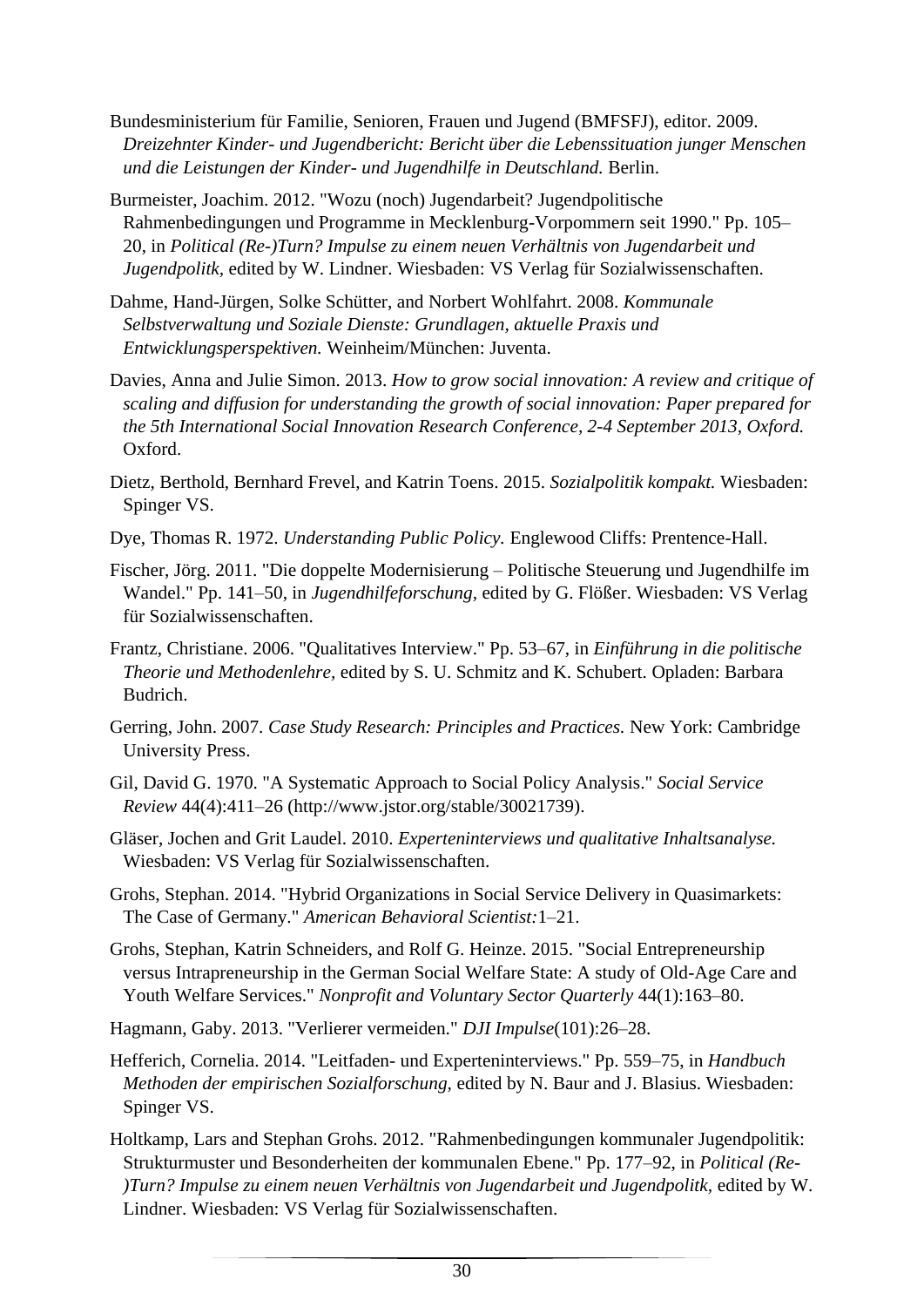- Hubweber, Norbert. 2013. "Die öffentliche finanzielle Förderung der Offenen Kinder- und Jugendarbeit." Pp. 673–83, in *Handbuch Offene Kinder- und Jugendarbeit,* edited by U. Deinet and B. Sturzenhecker. Wiesbaden: VS Verlag für Sozialwissenschaften.
- Jansen, Stephan A. 2013. "Skalierung von sozialer Wirksamkeit. Thesen, Tests und Trends zur Organisation und Innovation von Sozialunternehmen und deren Wirksamkeitsskalierung." Pp. 79–100, in *Sozialunternehmen in Deutschland. Analysen, Trends und Handlungsempfehlungen,* edited by S. A. Jansen, R. G. Heinze, and M. Beckmann. Wiesbaden: Spinger VS.
- Lewis, Jane and Carol Mc Naughton Nicholls. 2014. "Design issues." Pp. 47–76, in *Qualitative Research Practice. A guide for social science students and researchers,* edited by J. Ritchie, J. Lewis, C. Mc Naughton Nicholls, and R. Ormston. Thousand Oaks: Sage Publications.
- Maxwell, Jospeh A. 2009. "Designing a Qualitative Study." Pp. 214–53, in *The SAGE Handbook of Applied Social Research Methods,* edited by L. Bickmann and D. J. Rog. Thousand Oaks: Sage Publications.
- Merz, Gerhard and Andreas Prinz. 1999. "Kommunale Kinder- und Jugendpolitik mühevolle Annäherung an ein neues Selbstverständnis." Pp. 433–50, in *Handbuch der kommunalen Sozialpolitik,* edited by B. Dietz, D. Eißel, and D. Naumann. Opladen: Leske + Budrich.
- Meuth, Miriam, Annegret Warth, and Andreas Walther. 2014. "No crisis but a paradigm shift? German youth policy between continuity and change." *International Journal of Adolescence and Youth* 19:79–92.
- Münder, Johannes and Thomas Trenczek. 2015. *Kinder- und Jugendhilferecht: Eine sozialwissenschaftlich orientierte Darstellung:* Nomos/utb.
- Oberhuemer, Pamela. 2015. "Access and quality issues in early childhood education and care: The case of Germany." Pp. 121–46, in *An equal start? Providing quality early eduction and care for disadvantaged children,* edited by L. Gambaro, K. Stewart, and J. Waldfogel. Bristol: Policy Press.
- Oelkers, Nina. 2007. *Aktivierung von Elternverantwortung: Zur Aufgabenwahrnehmung in Jugendämtern nach dem neuen Kindschaftsrecht.* Bielefeld: transcript.
- Olk, Thomas. 2013. "Alle Kinder gezielt fördern." *DJI Impulse*(101):16–18.
- Ostner, Ilona and Carolyn Stolberg. 2015. "Investing in Children, Monitoring Parents: Parenting Support in the Changing German Welfare State." *Social Policy & Society* 14(4):621–32.
- Pothmann, Jens and Holger Schmidt. 2013. "Datenlage zur offenen Kinder- und Jugendarbeit – Bilanzierung empirischer Erkentnisse." Pp. 535–47, in *Handbuch Offene Kinder- und Jugendarbeit,* edited by U. Deinet and B. Sturzenhecker. Wiesbaden: VS Verlag für Sozialwissenschaften.
- Ragin, Charles C. 1994. *Constructing Social Research.* Thousand Oaks: Pine Forge Press.
- Rauschenbach, Thomas. 2013. "Kinder- und Jugendhilfe in neuer Gesellschaft." *DJI Impulse*(101):4–6.
- Rauschenbach, Thomas. 2014. "Wohin entwickelt sich die Kinder- und Jugendhilfe? Anmerkungen zu einem Praxisfeld im Wandel." Pp. 173–86, in *Sozialer Wandel*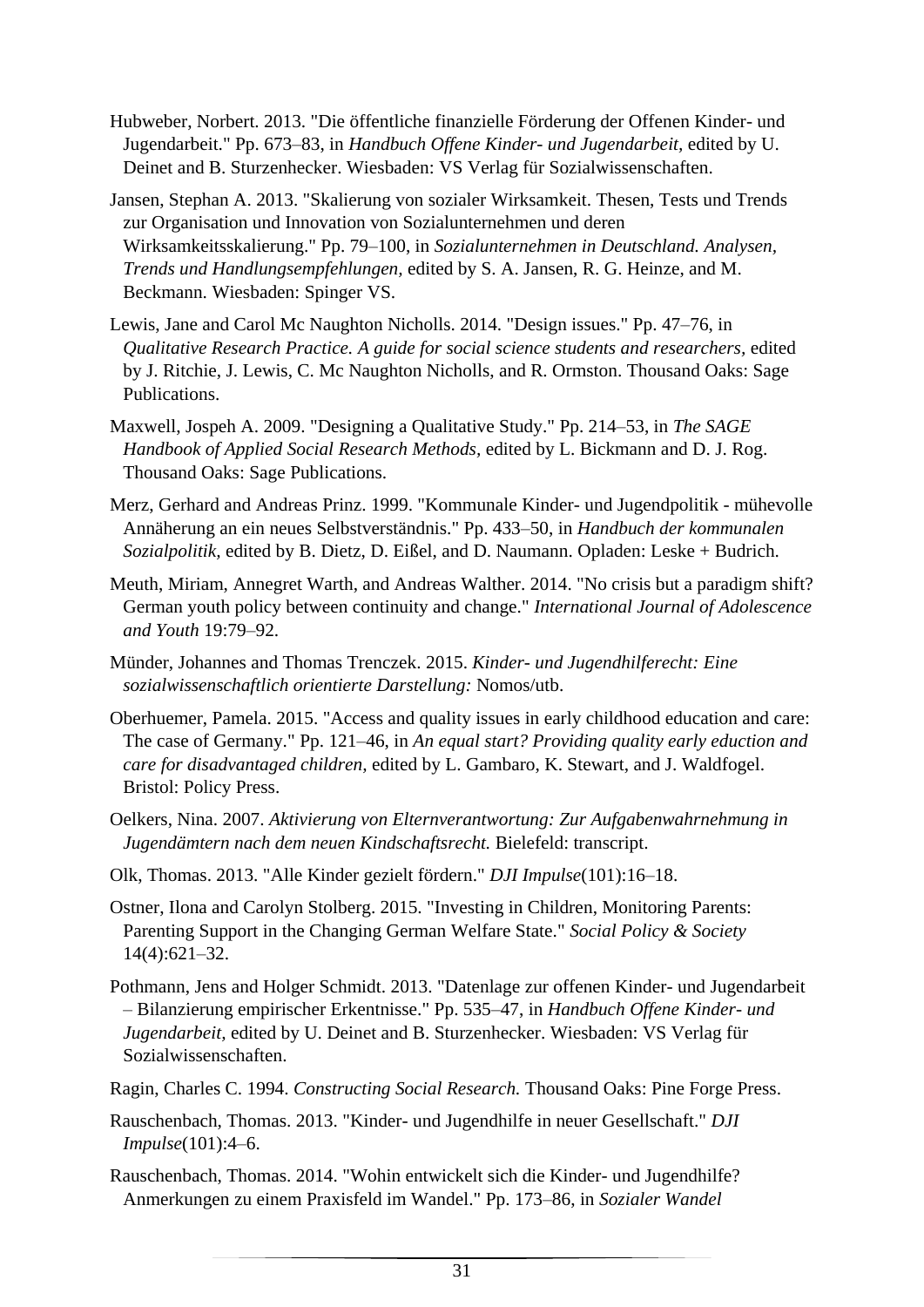*Herausforderungen für Kulturelle Bildung und Soziale Arbeit,* edited by S. Faas and M. Zipperle. Wiesbaden: Springer VS.

- Roulston, Kathryn, Kathleen de Marrais, and Jamie B. Lewis. 2007. "Learning to Interview in the Social Science." Pp. 3–31 in *Qualitative Research II, vol.* 1, *Collecting Data for Qualitative Research,* edited by A. Bryman. London: Sage Publications.
- Santos, Filipe M. 2012. "A Positive Theory of Social Entrepreneurship." *Business Ethics* 111:335–51.
- Schäfer, Klaus. 2013a. "Jugendarbeit unter Druck." *DJI Impulse*(101):13–15.
- Schäfer, Klaus. 2013b. "Jugendpolitik und Offene Kinder- und Jugendarbeit." Pp. 705–14, in *Handbuch Offene Kinder- und Jugendarbeit,* edited by U. Deinet and B. Sturzenhecker. Wiesbaden: VS Verlag für Sozialwissenschaften.
- Schmidt, Cornelia. 2012. *Kinder- und Jugendhilfeleistungen in deutschen kreisfreien Städten: Ausprägung und Erklärungsfaktoren.* Wiesbaden: Springer VS.
- Seithe, Mechthild. 2016. "Ökonomisierung und ihr Folgen in der Kinder- und Jugendhilfe." Pp. 141–58, in *Soziale Arbeit in der Ökonomisierungsfalle?,* edited by C. Müller, E. Mührel, and B. Birgmeister. Wiesbaden: Spinger VS.
- Simon, Titus. 2013. "Zum Verhältnis von Jugendhilfeplanung und Offener Jugendarbeit." Pp. 503–12, in *Handbuch Offene Kinder- und Jugendarbeit,* edited by U. Deinet and B. Sturzenhecker. Wiesbaden: VS Verlag für Sozialwissenschaften.
- Stadt Köln. 2015. "Kölner Stadtteilinformationen. Zahlen 2013." (http://www.stadtkoeln.de/mediaasset/content/pdf15/stadtteilinformationen\_2013.pdf).
- Trede, Wolfgang. 2013. "Hilfe statt Nothilfe." *DJI Impulse*(101):7–13.
- Uvin, Peter. 1995. "Fighting Hunger at the Grassroots: Paths to Scaling Up." *World Development* 23(23):925–39.
- Uvin, Peter, Pankaj S. Jain, and David L. Brown. 2000. "Think Large and Act Small: Toward a New Paradigm for NGO Scaling Up." *World Development* 28(8):1409–19.
- Werthmanns-Reppekus, Ulrike. 2013. "Freie Träger.", in *Handbuch Offene Kinder- und Jugendarbeit,* edited by U. Deinet and B. Sturzenhecker. Wiesbaden: VS Verlag für Sozialwissenschaften.
- Yeo, Alice, Robin legard, Jill Keegan, Kit Ward, Carol Mc Naughton Nicholls, and Jane Lewis. 2014. "In-depth Interviews." Pp. 177–210, in *Qualitative Research Practice. A guide for social science students and researchers,* edited by J. Ritchie, J. Lewis, C. Mc Naughton Nicholls, and R. Ormston. Thousand Oaks: Sage Publications.
- Yin, Robert. K. 2014. *Case Study Research: Design and Methods.* Thousand Oaks: Sage Publications.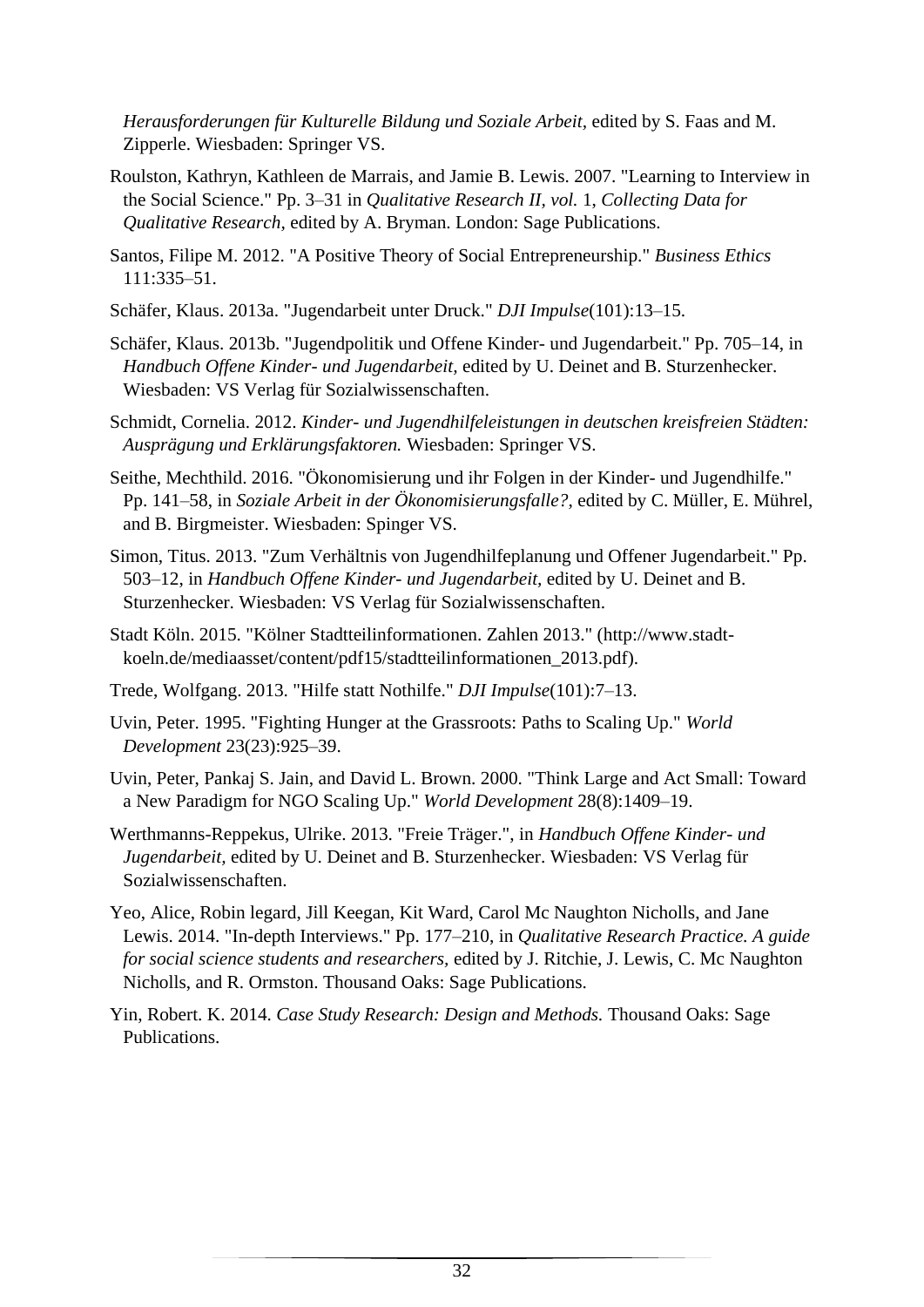## <span id="page-35-0"></span>**Annex 1: Primary and secondary sources**

#### **Interviews**

- I\_ID\_1: RheinFlanke, entrepreneur (11.07.2016): semi-structured Interview.
- I\_ID\_2: RheinFlanke, senior officers (04.08.2016): semi-structured Interview.
- I\_ID\_3: RheinFlanke, entrepreneur (29.09.2016): semi-structured Interview.
- I\_ID\_4: Municipal youth office A, senior officer (12.10.2016): semi-structured Interview.
- I\_ID\_5: Municipal youth office B, senior officer (18.10.2016): semi-structured Interview.

## **Public documents**

- PD\_ID\_1: Beschlussvorlage 3805/2007, Stadt Köln, Anerkennung als Träger der freien Jugendhilfe. Access through URL: https://ratsinformation.stadt-koeln.de/vo0050.asp?\_\_kvonr=8001&search=1 [last accessed: 11/07/2016]
- PD\_ID\_2: Bundesanzeigerverlag (2010): Jahresabschluss zum Geschäftsjahr vom 01.01.2007 bis zum 31.01.2007. Köln. Access through URL: [https://www.unternehmensregister.de/ureg/result.html;jsessionid=3D71FE67537C73E](https://www.unternehmensregister.de/ureg/result.html;jsessionid=3D71FE67537C73E329C16D6CE8C1CC35.web01-1?submitaction=showDocument&id=4879820) [329C16D6CE8C1CC35.web01-1?submitaction=showDocument&id=4879820](https://www.unternehmensregister.de/ureg/result.html;jsessionid=3D71FE67537C73E329C16D6CE8C1CC35.web01-1?submitaction=showDocument&id=4879820) [last accessed: 11/07/2016]
- PD ID 3: Bundesanzeigerverlag (2014): Jahresabschluss zum Geschäftsjahr vom 01.01.2012 bis zum 31.12.2012. Köln. Access through URL: [https://www.unternehmensregister.de/ureg/result.html;jsessionid=3D71FE67537C73E](https://www.unternehmensregister.de/ureg/result.html;jsessionid=3D71FE67537C73E329C16D6CE8C1CC35.web01-1?submitaction=showDocument&id=13166631) [329C16D6CE8C1CC35.web01-1?submitaction=showDocument&id=13166631](https://www.unternehmensregister.de/ureg/result.html;jsessionid=3D71FE67537C73E329C16D6CE8C1CC35.web01-1?submitaction=showDocument&id=13166631) [last accessed: 11/07/2016]
- PD\_ID\_4: Bundesanzeigerverlag (2016): Jahresabschluss zum Geschäftsjahr vom 01.01.2015 bis zum 31.12.2015. Köln. Access through URL: [https://www.unternehmensregister.de/ureg/result.html;jsessionid=3D71FE67537C73E](https://www.unternehmensregister.de/ureg/result.html;jsessionid=3D71FE67537C73E329C16D6CE8C1CC35.web01-1?submitaction=showDocument&id=17331543) [329C16D6CE8C1CC35.web01-1?submitaction=showDocument&id=17331543](https://www.unternehmensregister.de/ureg/result.html;jsessionid=3D71FE67537C73E329C16D6CE8C1CC35.web01-1?submitaction=showDocument&id=17331543) [last accessed: 11/07/2016]
- PD ID 5: Ministerium für Familie, Kinder, Jugend, Kultur und Sport des Landes NRW (2010): Deutscher Kinder- und Jugendhilfepreis 2010 verliehen an die RheinFlanke. Meckenheim. Access through URL: 22/11/2016 [http://www.meckenheim.de/cms117/aktuelles/mitteilungen\\_rathaus/artikel/21341/](http://www.meckenheim.de/cms117/aktuelles/mitteilungen_rathaus/artikel/21341/) [last accessed: 11/07/2016]
- PD\_ID\_6: Bundesanzeigerverlag (2010): Jahresabschluss zum Geschäftsjahr vom 01.02.2008 bis zum 31.12.2008. Köln. Access through URL: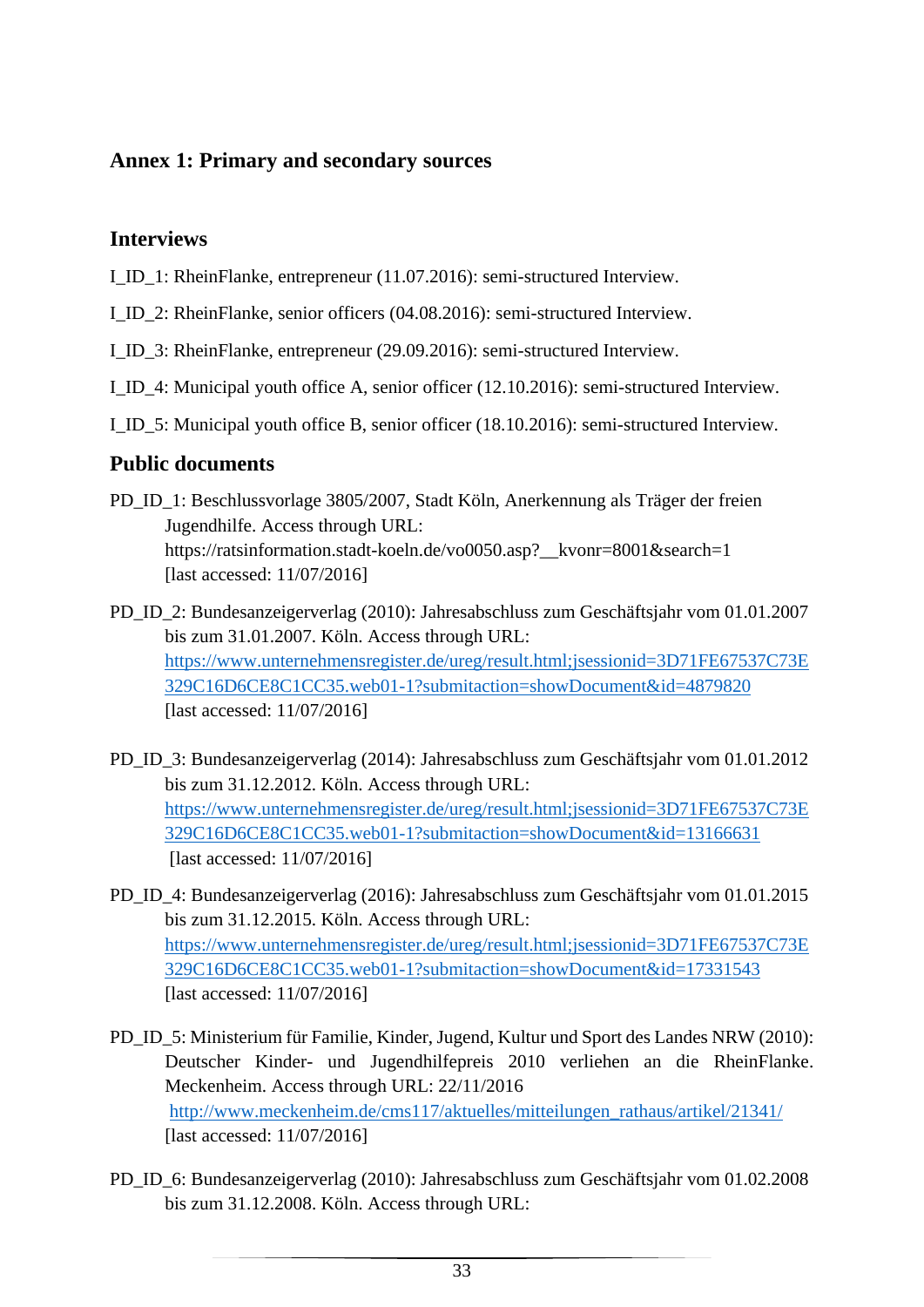[https://www.unternehmensregister.de/ureg/result.html;jsessionid=BD89787B4B44B2](https://www.unternehmensregister.de/ureg/result.html;jsessionid=BD89787B4B44B2B25C5A3FBFD242AA44.web03-1?submitaction=showDocument&id=6140395) [B25C5A3FBFD242AA44.web03-1?submitaction=showDocument&id=6140395](https://www.unternehmensregister.de/ureg/result.html;jsessionid=BD89787B4B44B2B25C5A3FBFD242AA44.web03-1?submitaction=showDocument&id=6140395) [last accessed: 11/07/2016]

- PD\_ID\_7: Bundesanzeigerverlag (2011): Jahresabschluss zum Geschäftsjahr vom 01.02.2009 bis zum 31.12.2009. Köln. Access through URL: [https://www.unternehmensregister.de/ureg/result.html;jsessionid=BD89787B4B44B2](https://www.unternehmensregister.de/ureg/result.html;jsessionid=BD89787B4B44B2B25C5A3FBFD242AA44.web03-1?submitaction=showDocument&id=7020882) [B25C5A3FBFD242AA44.web03-1?submitaction=showDocument&id=7020882](https://www.unternehmensregister.de/ureg/result.html;jsessionid=BD89787B4B44B2B25C5A3FBFD242AA44.web03-1?submitaction=showDocument&id=7020882) [last accessed: 11/07/2016]
- PD\_ID\_8: Bundesanzeigerverlag (2013): Jahresabschluss zum Geschäftsjahr vom 01.02.2011 bis zum 31.12.2011. Köln. Access through URL: [https://www.unternehmensregister.de/ureg/result.html;jsessionid=BD89787B4B44B2](https://www.unternehmensregister.de/ureg/result.html;jsessionid=BD89787B4B44B2B25C5A3FBFD242AA44.web03-1?submitaction=showDocument&id=10393477) [B25C5A3FBFD242AA44.web03-1?submitaction=showDocument&id=10393477](https://www.unternehmensregister.de/ureg/result.html;jsessionid=BD89787B4B44B2B25C5A3FBFD242AA44.web03-1?submitaction=showDocument&id=10393477) [last accessed: 11/07/2016]
- PD\_ID\_9: Bundesanzeigerverlag (2012): Jahresabschluss zum Geschäftsjahr vom 01.02.2010 bis zum 31.12.2010. Köln. Access through URL: [https://www.unternehmensregister.de/ureg/result.html;jsessionid=BD89787B4B44B2](https://www.unternehmensregister.de/ureg/result.html;jsessionid=BD89787B4B44B2B25C5A3FBFD242AA44.web03-1?submitaction=showDocument&id=8184004) [B25C5A3FBFD242AA44.web03-1?submitaction=showDocument&id=8184004](https://www.unternehmensregister.de/ureg/result.html;jsessionid=BD89787B4B44B2B25C5A3FBFD242AA44.web03-1?submitaction=showDocument&id=8184004) [last accessed: 11/07/2016]
- PD\_ID\_10: Bundesanzeigerverlag (2013): Registerbekanntmachung vom 27.02.2013. [https://www.unternehmensregister.de/ureg/result.html;jsessionid=BD89787B4B44B2](https://www.unternehmensregister.de/ureg/result.html;jsessionid=BD89787B4B44B2B25C5A3FBFD242AA44.web03-1?submitaction=showDocument&id=10779675) [B25C5A3FBFD242AA44.web03-1?submitaction=showDocument&id=10779675](https://www.unternehmensregister.de/ureg/result.html;jsessionid=BD89787B4B44B2B25C5A3FBFD242AA44.web03-1?submitaction=showDocument&id=10779675) [last accessed: 11/07/2016]
- PD\_ID\_10: Bundesanzeigerverlag (2014): Jahresabschluss zum Geschäftsjahr vom 01.02.2014 bis zum 31.12.2014. Köln. Access through URL: [https://www.unternehmensregister.de/ureg/result.html;jsessionid=BD89787B4B44B2](https://www.unternehmensregister.de/ureg/result.html;jsessionid=BD89787B4B44B2B25C5A3FBFD242AA44.web03-1?submitaction=showDocument&id=17331543) [B25C5A3FBFD242AA44.web03-1?submitaction=showDocument&id=17331543](https://www.unternehmensregister.de/ureg/result.html;jsessionid=BD89787B4B44B2B25C5A3FBFD242AA44.web03-1?submitaction=showDocument&id=17331543) [last accessed: 11/07/2016]

## **Public relations material**

- PR\_ID\_2: RheinFlanke (2016): Auszeichnungen [Homepage]. Köln: RheinFlanke. Access through URL: [http://www.RheinFlanke.de/ueber-uns/auszeichnungen/](http://www.rheinflanke.de/ueber-uns/auszeichnungen/) [last accessed: 11/07/2016]
- PR\_ID\_2: RheinFlanke (2016): Netzwerk [Homepage]. Köln: RheinFlanke. Access through URL: [http://www.RheinFlanke.de/unterstuetzer/netzwerk/](http://www.rheinflanke.de/unterstuetzer/netzwerk/) [last accessed: 11/07/2016]
- PR\_ID\_3: RheinFlanke (2016): Auftraggeber [Homepage]. Köln: RheinFlanke. Access through URL: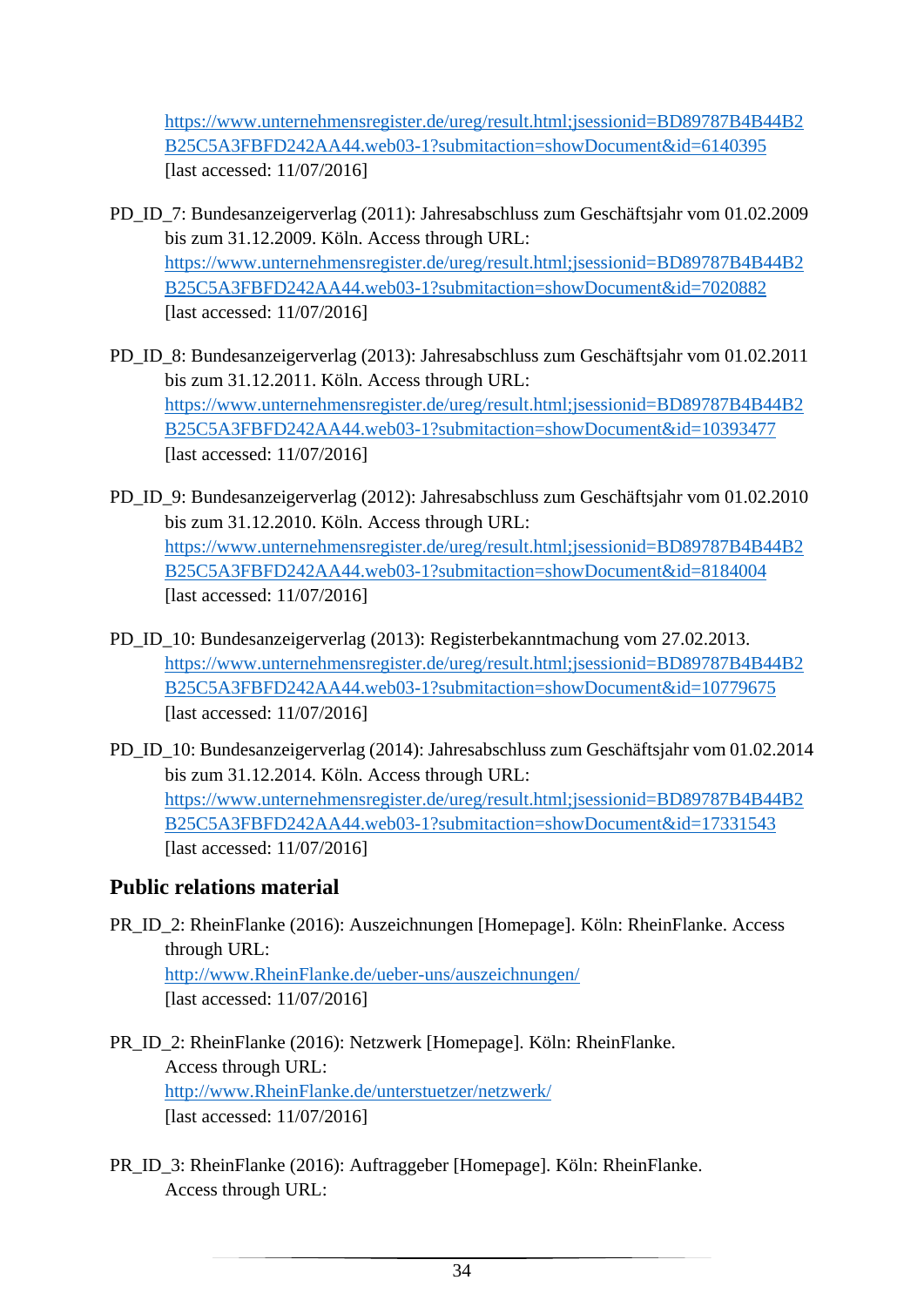[http://www.RheinFlanke.de/ueber-uns/auftraggeber/](http://www.rheinflanke.de/ueber-uns/auftraggeber/) [last accessed: 11/07/2016]

- PR\_ID\_4: RheinFlanke (2016): Aufsichtsrat [Homepage]. Köln: RheinFlanke. Access through URL: [http://www.RheinFlanke.de/unterstuetzer/aufsichtsrat/](http://www.rheinflanke.de/unterstuetzer/aufsichtsrat/) [last accessed: 11/07/2016]
- PR\_ID\_5: RheinFlanke (2016): Kuratorium [Homepage]. Köln: RheinFlanke. Access through URL: [http://www.RheinFlanke.de/unterstuetzer/kuratorium/](http://www.rheinflanke.de/unterstuetzer/kuratorium/) [last accessed: 11/07/2016]
- PR\_ID\_6: Phineo (2015): Mit Sport mehr bewegen! Report über wirkungsvolles zivilgesellschaftliches Engagement. 14. Themenreport. Berlin: Phineo.
- PR\_ID\_7: Lützenkirchen, H.-Georg (2014): Fußball und Jugendhilfe. Das Modell der RheinFlanke Köln. Eine Dokumentation der Fachtagung "Mitspielen. Mitreden. Mitgestalten. Abbau von Bildungsungleichheit durch Fußball?" Köln: RheinFlanke.
- PR\_ID\_8: RheinFlanke (2014): Die RheinFlanke bewegt 2014/2015 [brochure]. Köln: RheinFlanke.
- PR\_ID\_9: RheinFlanke (unknown): Ausbildungschancen verbessern! Work for you Der Weg ins Ehrenamt. [brochure]. Köln: RheinFlanke.
- PR\_ID\_10: RheinFlanke (unknown): Arrive with us! [brochure]. Köln: RheinFlanke.
- PR\_ID\_11: RheinFlanke (unkown): H.O.P.E [brochure]. Köln: RheinFlanke.
- PR\_ID\_12: RheinFlanke (unkown: Willkommenskultur: Wir holen euch ab! [brochure]. Köln: RheinFlanke.
- PR\_ID\_13: RheinFlanke (2016): Teem up for needs [Homepage]. Köln: RheinFlanke. Access through URL: [http://www.RheinFlanke.de/jugendarbeit/team-up-for-needs/](http://www.rheinflanke.de/jugendarbeit/team-up-for-needs/) [last accessed: 11/07/2016]
- PR\_ID\_14: RheinFlanke (2016): Jump up [Homepage]. Köln: RheinFlanke. Access through URL: [http://www.RheinFlanke.de/jugendarbeit/jump/](http://www.rheinflanke.de/jugendarbeit/jump/) [last accessed: 11/07/2016]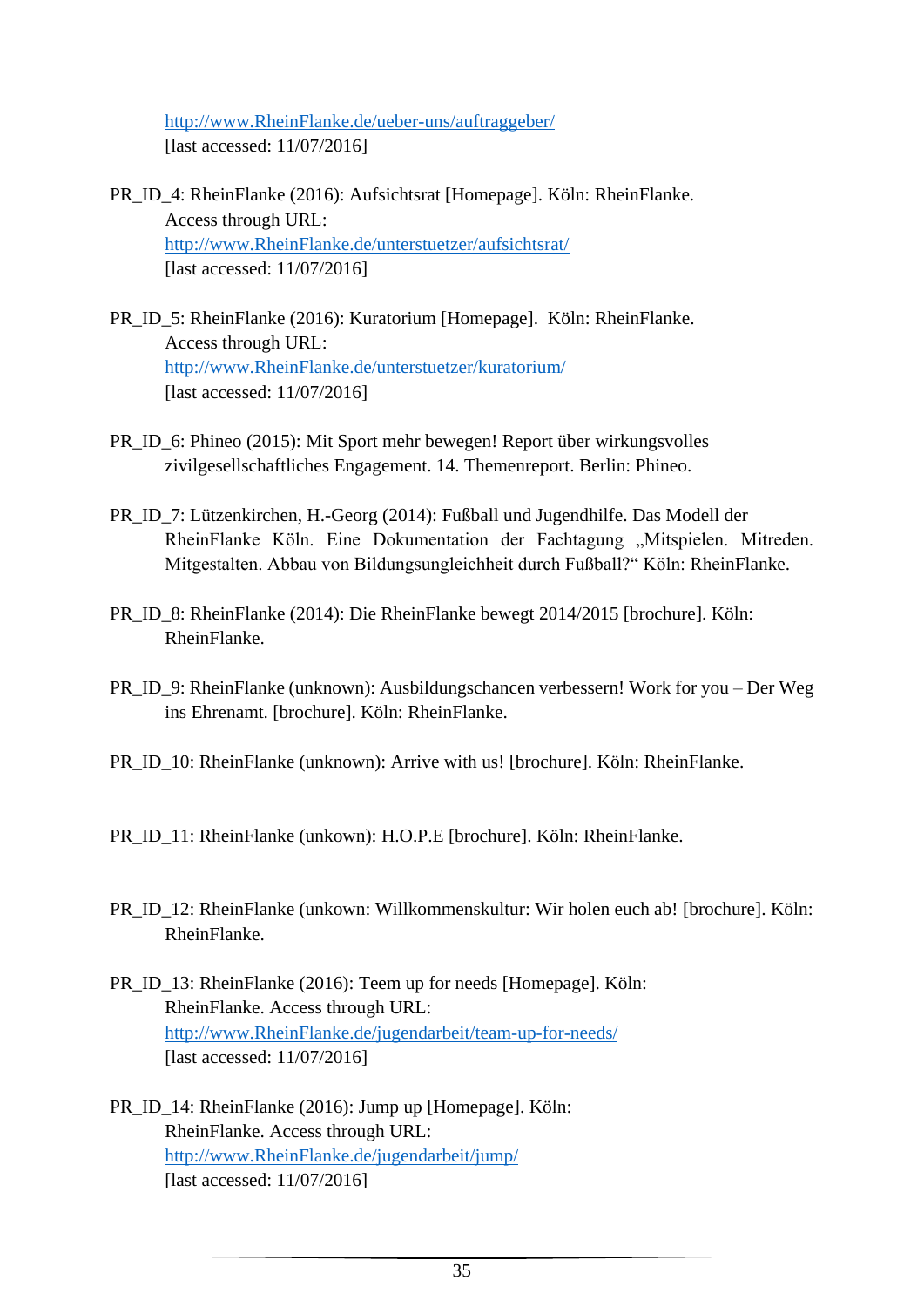## **Media articles**

- MA\_ID\_1: Frankenberg, Helmut (28.09.2007): Fußball für ein friedliches Miteinander. Unkown: Kölner Stadtanzeiger. Access through URL: <http://www.ksta.de/fussball-fuer-ein-friedliches-miteinander-13601820> [last accessed: 11/07/2016]
- MA\_ID\_2: Pluta, Margarethe (20.08.2008): Kicken für mehr Toleranz. Grevenbroich: NGZ Online. Access through URL: [http://www.rp-online.de/nrw/staedte/grevenbroich/kicken-fuer-mehr-toleranz-aid-](http://www.rp-online.de/nrw/staedte/grevenbroich/kicken-fuer-mehr-toleranz-aid-1.177834)[1.177834](http://www.rp-online.de/nrw/staedte/grevenbroich/kicken-fuer-mehr-toleranz-aid-1.177834) [last accessed: 11/07/2016]
- MA\_ID\_3: Sommerfeld, Carsten (12.07.2008): Mit Fußball zur Toleranz. Grevenbroich: NGZ Online. Access through URL: [http://www.rp-online.de/nrw/staedte/grevenbroich/mit-fussball-zur-toleranz-aid-](http://www.rp-online.de/nrw/staedte/grevenbroich/mit-fussball-zur-toleranz-aid-1.177687)[1.177687](http://www.rp-online.de/nrw/staedte/grevenbroich/mit-fussball-zur-toleranz-aid-1.177687) [last accessed: 11/07/2016]
- MA\_ID\_4: Bohrhau-Karsten, Anita (23.11.2008): Respekt-Tour 2008. Mädchen holen sich den Fairness-Pokal. Meckenheim: Kölnische Rundschau. Access through URL: [http://www.rundschau-online.de/respekt-tour-2008-maedchen-holten-sich-den](http://www.rundschau-online.de/respekt-tour-2008-maedchen-holten-sich-den-fairness-pokal-11309420)[fairness-pokal-11309420](http://www.rundschau-online.de/respekt-tour-2008-maedchen-holten-sich-den-fairness-pokal-11309420) [last accessed: 11/07/2016]
- MA\_ID\_5: unknown author (07.02.2009): Respekt-Tour 2008. Meckenheim will Jugend-Box-Projekt von RheinFlanke fortsetzen. Meckenheim: General-Anzeiger. Access through URL:

[http://www.general-anzeiger-bonn.de/region/Meckenheim-will-Jugend-Box-Projekt](http://www.general-anzeiger-bonn.de/region/Meckenheim-will-Jugend-Box-Projekt-von-RheinFlanke-fortsetzen-article192105.html)[von-RheinFlanke-fortsetzen-article192105.html](http://www.general-anzeiger-bonn.de/region/Meckenheim-will-Jugend-Box-Projekt-von-RheinFlanke-fortsetzen-article192105.html) [last accessed: 11/07/2016]

MA\_ID\_6: Wördenweber, Jan (05.05.2010): Schiedsrichter. Rauskommen aus dem Abseits. Köln: Kölnische Rundschau.

Access through URL:

[http://www.rundschau-online.de/schiedsrichter-rauskommen-aus-dem-abseits-](http://www.rundschau-online.de/schiedsrichter-rauskommen-aus-dem-abseits-10992714)[10992714](http://www.rundschau-online.de/schiedsrichter-rauskommen-aus-dem-abseits-10992714)

[last accessed: 11/07/2016]

MA\_ID\_7: Graf, Achim (05.05.2010): Offene Jugendarbeit. Neue Stellen für die Jugend. Bedburg: Kölnische Rundschau. Access through URL: [http://www.rundschau-online.de/offene-jugendarbeit-neue-stellen-fuer-die-jugend-](http://www.rundschau-online.de/offene-jugendarbeit-neue-stellen-fuer-die-jugend-10520990)

[10520990](http://www.rundschau-online.de/offene-jugendarbeit-neue-stellen-fuer-die-jugend-10520990)

[last accessed: 11/07/2016]

MA\_ID\_8: Wotzlaw, Sabine (30.03.2009):"Rhein Kickt". Ein Mercedes für Straßenfußballer. Lindenthal: Kölnische Rundschau.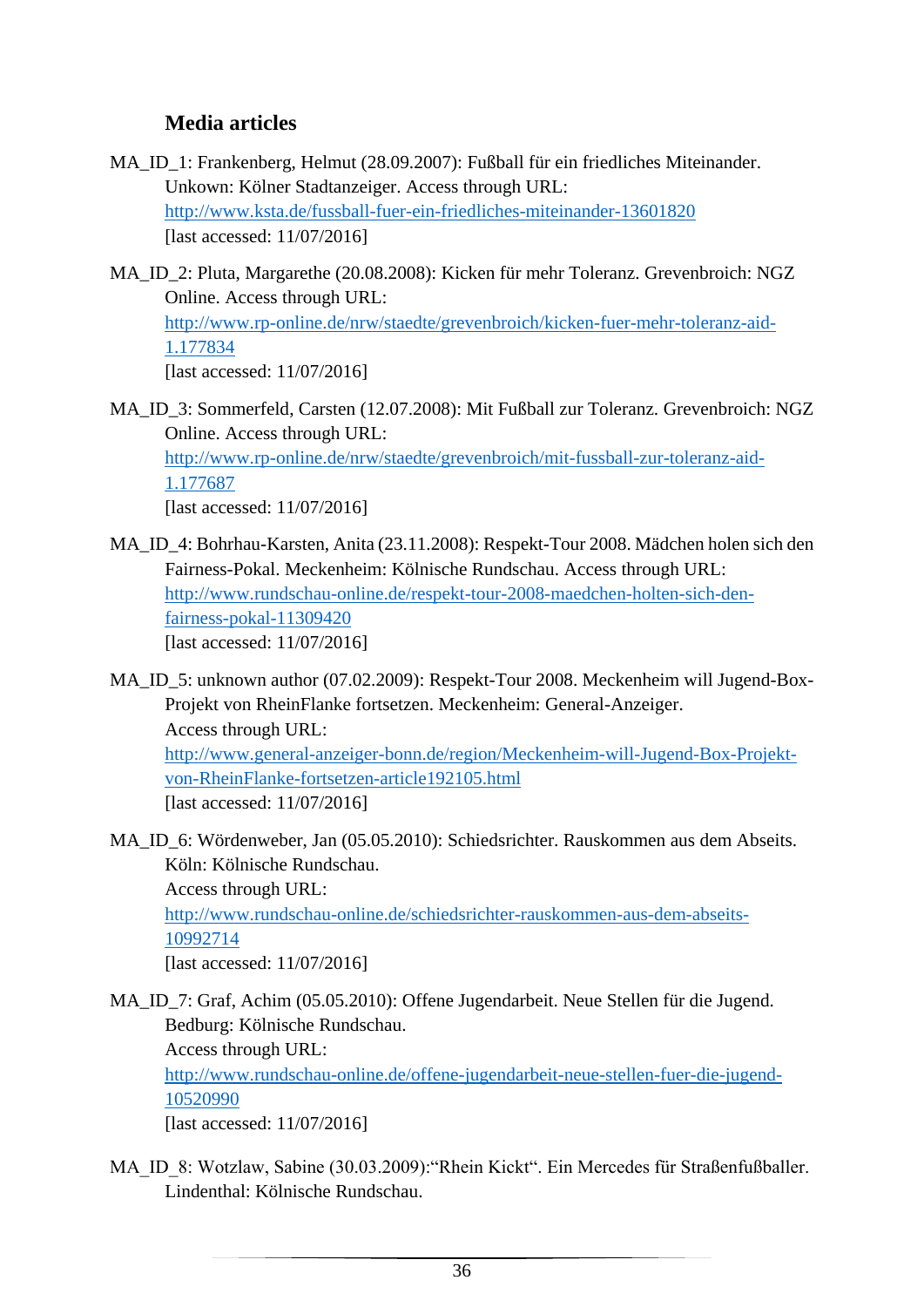Access through URL: [http://www.rundschau-online.de/-koeln-kickt--ein-mercedes-fuer-strassenfussballer-](http://www.rundschau-online.de/-koeln-kickt--ein-mercedes-fuer-strassenfussballer-11698658)[11698658](http://www.rundschau-online.de/-koeln-kickt--ein-mercedes-fuer-strassenfussballer-11698658) [last accessed: 11/07/2016]

- MA\_ID\_9: Mexner, Coralie (05.05.2010): Partnerprojekt: Viel mehr als nur ein Spiel. Köln: Kölnische Rundschau. Access through URL: [http://www.rundschau-online.de/region/koeln/partnerprojekt-viel-mehr-als-nur-ein](http://www.rundschau-online.de/region/koeln/partnerprojekt-viel-mehr-als-nur-ein-spiel-5403990)[spiel-5403990](http://www.rundschau-online.de/region/koeln/partnerprojekt-viel-mehr-als-nur-ein-spiel-5403990) [last accessed: 11/07/2016]
- MA\_ID\_10: Sommerfeld, Carsten (05.11.2010): Job-Trainings beginnen. Grevenbroich: NGZ. Access through URL: [http://www.rp-online.de/nrw/staedte/grevenbroich/job-trainings-beginnen-aid-](http://www.rp-online.de/nrw/staedte/grevenbroich/job-trainings-beginnen-aid-1.318737)[1.318737](http://www.rp-online.de/nrw/staedte/grevenbroich/job-trainings-beginnen-aid-1.318737)

[last accessed: 11/07/2016]

- MA\_ID\_11: unknown (01.07.2010): Der 54-jährige Heiner Ständer ist als zweiter Streetworker in Meckenheim unterwegs. Meckenheim: Generalanzeiger. Access through URL: [http://www.general-anzeiger-bonn.de/region/Der-54-j%C3%A4hrige-Heiner-](http://www.general-anzeiger-bonn.de/region/Der-54-j%C3%A4hrige-Heiner-St%C3%A4nder-ist-als-zweiter-Streetworker-in-Meckenheim-unterwegs-article798539.html)[St%C3%A4nder-ist-als-zweiter-Streetworker-in-Meckenheim-unterwegs](http://www.general-anzeiger-bonn.de/region/Der-54-j%C3%A4hrige-Heiner-St%C3%A4nder-ist-als-zweiter-Streetworker-in-Meckenheim-unterwegs-article798539.html)[article798539.html](http://www.general-anzeiger-bonn.de/region/Der-54-j%C3%A4hrige-Heiner-St%C3%A4nder-ist-als-zweiter-Streetworker-in-Meckenheim-unterwegs-article798539.html) [last accessed: 11/07/2016]
- MA\_ID\_12: Aküz, Adnan (28.03.2015): "Wir helfen" Sportbus fährt Flüchtlingsheime an. Köln: Express. Access through URL: [http://www.express.de/koeln/-wir-helfen--sportbus-faehrt-fluechtlingsheime-an-](http://www.express.de/koeln/-wir-helfen--sportbus-faehrt-fluechtlingsheime-an-1691996)[1691996](http://www.express.de/koeln/-wir-helfen--sportbus-faehrt-fluechtlingsheime-an-1691996) [last accessed: 11/07/2016]

MA ID 12: Schätzle, Wolfgang (16.09.2016): "H.O.P.E": Benjamin Meßner trainiert Fußballteam mit Flüchtlingen. Köln: Baden Online. Access through URL: [http://www.bo.de/lokales/ortenau/hope-benjamin-messner-trainiert-fussballteam-mit](http://www.bo.de/lokales/ortenau/hope-benjamin-messner-trainiert-fussballteam-mit-fluechtlingen)[fluechtlingen](http://www.bo.de/lokales/ortenau/hope-benjamin-messner-trainiert-fussballteam-mit-fluechtlingen) [last accessed: 11/07/2016]

- MA\_ID\_13: Buchbauer, Andreas (08.09.2015): Notunterkunft hat jetzt freies WLAN Grevenbroich: NGZ online. Access through URL: [http://www.rp-online.de/nrw/staedte/grevenbroich/notunterkunft-hat-jetzt-freies-wlan](http://www.rp-online.de/nrw/staedte/grevenbroich/notunterkunft-hat-jetzt-freies-wlan-aid-1.5374855)[aid-1.5374855](http://www.rp-online.de/nrw/staedte/grevenbroich/notunterkunft-hat-jetzt-freies-wlan-aid-1.5374855) [last accessed: 11/07/2016]
- MA ID 14: Höhner, Jens (11.10.2015): Fußball unter Freunden im Stadion Hammerhaus. TuRa Dieringhausen lädt jugendliche Flüchtlinge zum Kicken ein Dieringhausen: Oberbergische Volkszeitung. Access through URL: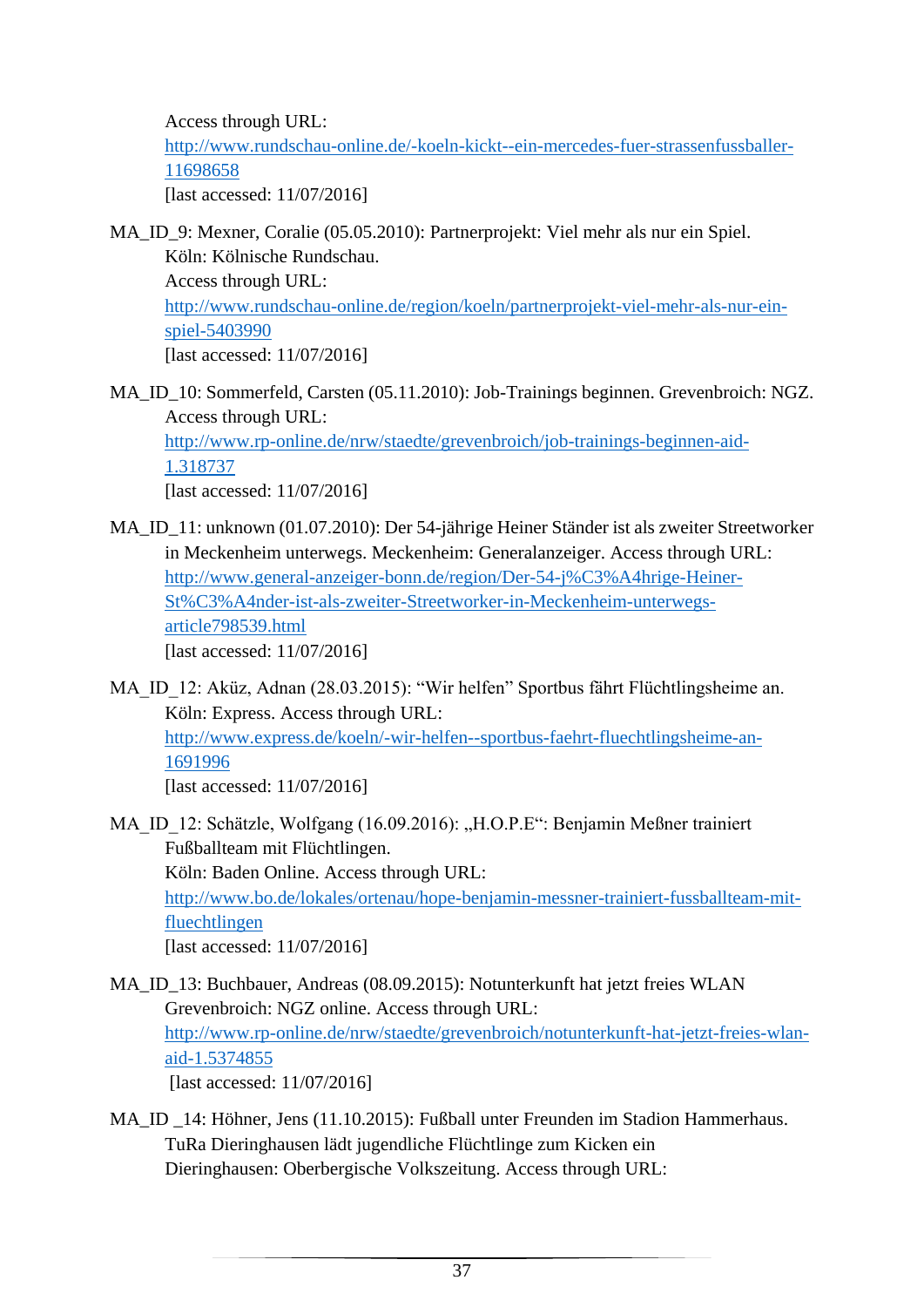[http://www.rundschau-online.de/region/oberberg/fussball-unter-freunden-im-stadion](http://www.rundschau-online.de/region/oberberg/fussball-unter-freunden-im-stadion-hammerhaus--tura-dieringhausen-laedt-jugendliche-fluechtlinge-zum-kicken-ein--23001198)[hammerhaus--tura-dieringhausen-laedt-jugendliche-fluechtlinge-zum-kicken-ein--](http://www.rundschau-online.de/region/oberberg/fussball-unter-freunden-im-stadion-hammerhaus--tura-dieringhausen-laedt-jugendliche-fluechtlinge-zum-kicken-ein--23001198) [23001198](http://www.rundschau-online.de/region/oberberg/fussball-unter-freunden-im-stadion-hammerhaus--tura-dieringhausen-laedt-jugendliche-fluechtlinge-zum-kicken-ein--23001198)

[last accessed: 11/07/2016]

- MA\_ID\_15: Krantz, Dieter (06.07.2016): Wohnheim im "Klösterchen" Das ist die Flüchtlings-WG in Troisdorf-Bergheim.Troisdorf: Rhein-Sieg Rundschau. Access through URL: [http://www.rundschau-online.de/region/rhein-sieg/troisdorf/wohnheim-im-](http://www.rundschau-online.de/region/rhein-sieg/troisdorf/wohnheim-im--kloesterchen--das-ist-die-fluechtlings-wg-in-troisdorf-bergheim-24353924) [kloesterchen--das-ist-die-fluechtlings-wg-in-troisdorf-bergheim-24353924](http://www.rundschau-online.de/region/rhein-sieg/troisdorf/wohnheim-im--kloesterchen--das-ist-die-fluechtlings-wg-in-troisdorf-bergheim-24353924) [last accessed: 11/07/2016]
- MA\_ID\_16: Bosse, André (2016): "Es steckt mehr hinter unserer Arbeit, als ein bisschen zusammen Fußball zu spielen" [Interview with Christoph Bex & Sebastian Koerber]. In: Galore Interviews (Juli 2016),82-92. Hamburg: DIALOG.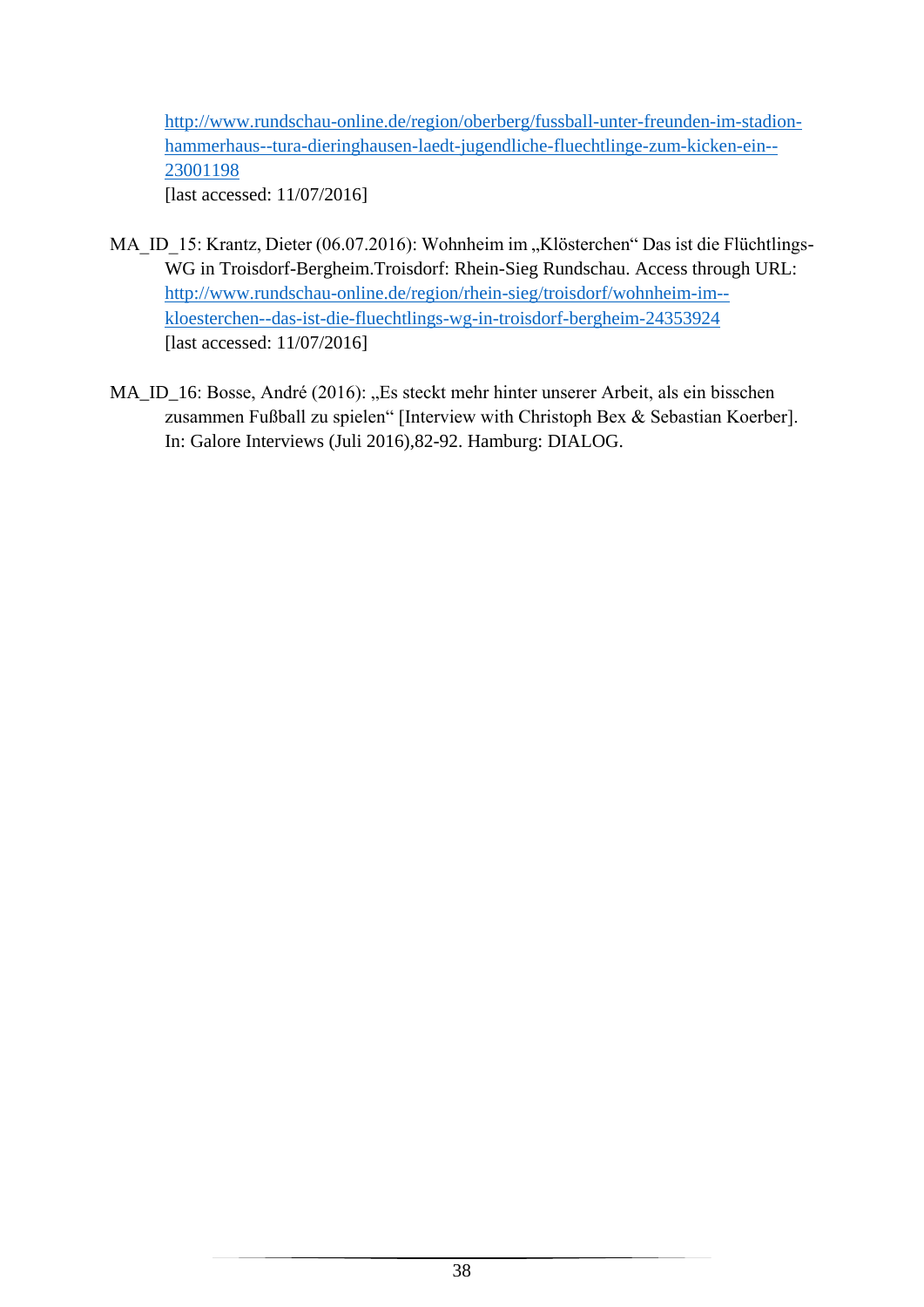| Category:                                                   | Code                          | Example*                                                                                                                                                                                                                                                                                                                                                                                                                                                                                                              |
|-------------------------------------------------------------|-------------------------------|-----------------------------------------------------------------------------------------------------------------------------------------------------------------------------------------------------------------------------------------------------------------------------------------------------------------------------------------------------------------------------------------------------------------------------------------------------------------------------------------------------------------------|
| Values of co-<br>operation/<br>Perception of<br>Rheinflanke | C: innovation                 | ["das ist schon ein bisschen anders wie die<br>arbeiten"]<br>["they work different" [organization]                                                                                                                                                                                                                                                                                                                                                                                                                    |
|                                                             |                               | "da hat die Rheinflanke schnell eine Nische<br>gefunden"<br>["da hat die Rheinflanke schnell eine Nische<br>gefunden"]<br>"They are innovative"<br>["die sind sehr innovative"]                                                                                                                                                                                                                                                                                                                                       |
|                                                             | C: networks                   | "It is a great service"<br>["das ist dann [Vernetzung] ein tolles<br>Angebot"]<br>["Social Spaces need networks and co-<br>operation, Rheinflanke is a driving force"]<br>["im Sozialraum zeigt sich, wie sinnvoll<br>Vernetzung und Kooperation sind und die<br>RheinFlanke ist da ein wichtiger Motor"]<br>They have outstanding capabilities to discover<br>needs and react quickly"<br>["die zeichnen sich dadurch aus, dass sie<br>schnell neue Bedarfe erkennen und man<br>geringe Reaktionszeiten feststellt"] |
|                                                             | C: discover needs             | "realize demand"<br>["erkennen Bedarfe"]<br>"they are pro-active"<br>["die gehen also auch dann auf die zu"]                                                                                                                                                                                                                                                                                                                                                                                                          |
|                                                             | C: employees&<br>organization | "there have remained the same employees for<br>years, that is quite good"<br>f"die arbeiten seit Jahren mit den gleichen<br>Leuten, dass ist schon gut"]                                                                                                                                                                                                                                                                                                                                                              |
| Initiative of<br>expansion                                  | C: demand local               | "new locations just result from demand"<br>["neue Standorte kommen erst einmal nur<br>durch Bedarf zustande"]<br>"was a request of the youth office that heard<br>that we attract youth with our approach"<br>[,also es gibt jetzt den Zuruf vom Jugendamt"]                                                                                                                                                                                                                                                          |
|                                                             | C: reputation                 | ["über irgendeinen Kontakt"]<br>["through someone"]                                                                                                                                                                                                                                                                                                                                                                                                                                                                   |
| Structure of co-<br>operation                               | $C$ : trust                   | "I am pretty sure that if I would come up with<br>a problem, they would react"<br>["ich bin mir sicher, wenn ich da anrufen<br>würde, und sagen wir haben hier ein<br>besonderes Problem, würden die reagieren"]                                                                                                                                                                                                                                                                                                      |
|                                                             | C: development                | "stability is important"<br>["für Träger ist es wichtig sich zu<br>verstätigen"]                                                                                                                                                                                                                                                                                                                                                                                                                                      |

# **Annex 2: Coding example (analysis of interview data)**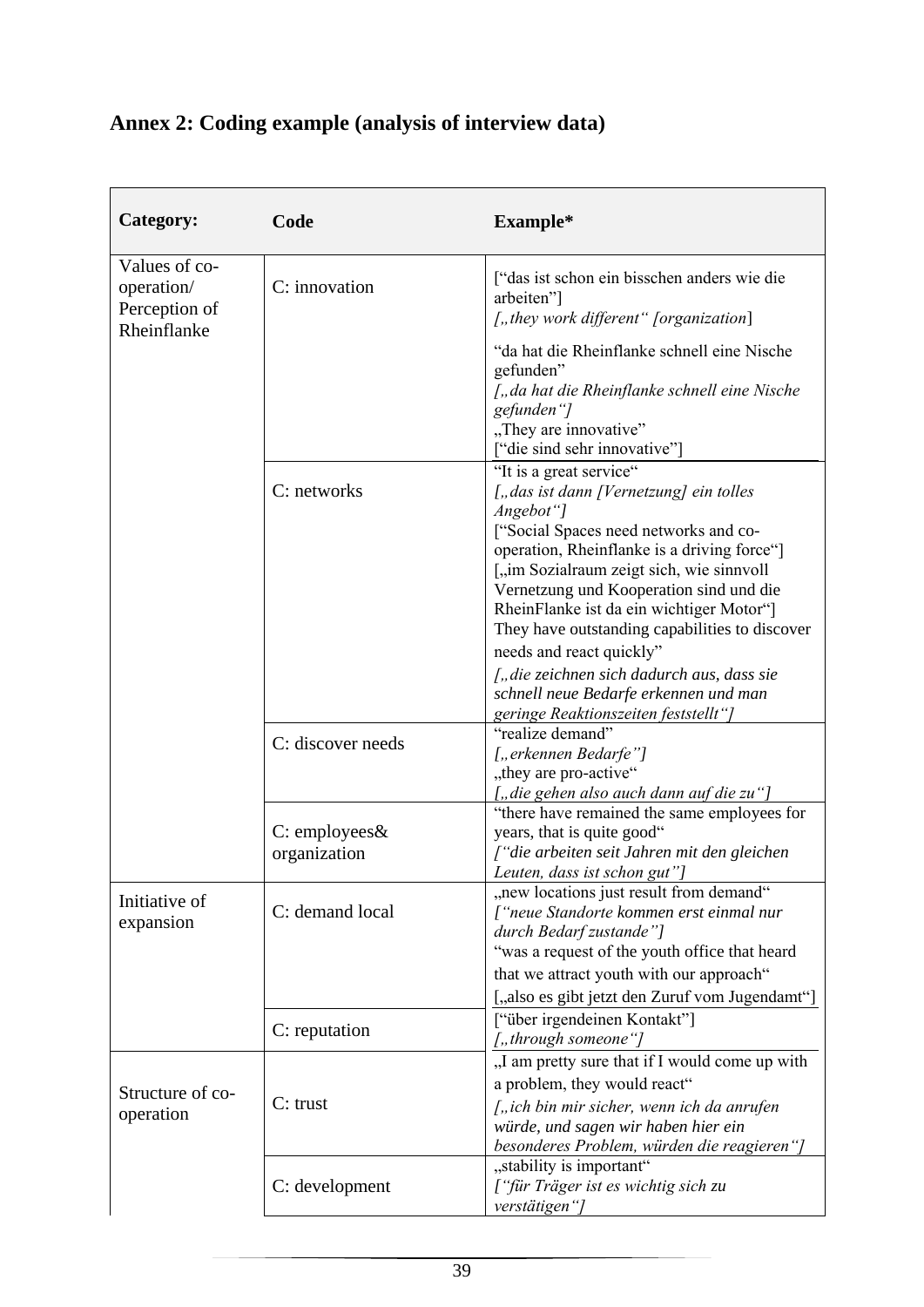|                                                    | $C:$ Funding | "It provides much service for little money"<br>["das ist viel Leistung für wenig Geld"]                         |
|----------------------------------------------------|--------------|-----------------------------------------------------------------------------------------------------------------|
| Reasons for co-<br>operation                       | C: problems  | "after youth crime rose"<br>["nachdem die Kriminilität stieg"]<br>"that they are innovative and active; [] that |
|                                                    |              | the employees recognize problems early and                                                                      |
|                                                    |              | soon come up with solutions and ideas "                                                                         |
|                                                    |              | $\int$ " dass sie sehr innovativ und aktiv ist $\int$ ]                                                         |
|                                                    |              | dass die Mitarbeiter schon sehr frühzeitig                                                                      |
|                                                    |              | Probleme erkennen und mit einem                                                                                 |
|                                                    |              | Lösungsvorschlag oder Idee vor der Tür<br>stehen "]                                                             |
|                                                    |              | "If there is a social need that we discover, we                                                                 |
|                                                    |              | quickly develop ideas how to solve it"                                                                          |
|                                                    | $C:$ need    | ["da ist ein gesellschaftlicher Bedarf, den                                                                     |
|                                                    |              | nehmen wir wahr und entwickeln dann schnell                                                                     |
|                                                    |              | eine Idee, was da passieren muss "]                                                                             |
| *original in German. translated by the interviewer |              |                                                                                                                 |